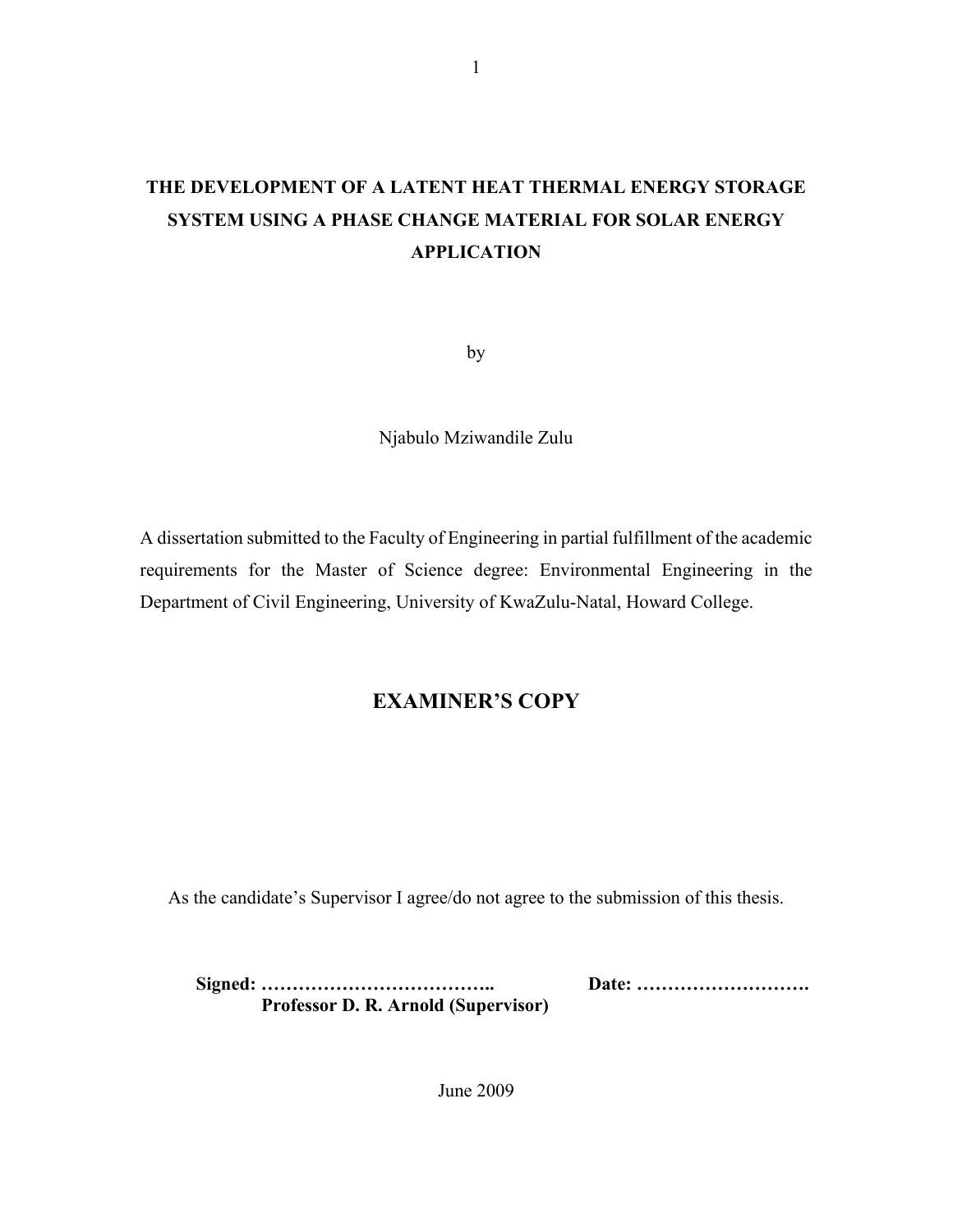## **DECLARATION**

I, NJABULO MZIWANDILE ZULU, declare that

- (i) The research reported in this thesis, except where otherwise indicated, is my original work.
- (ii) This thesis has not been submitted for any degree or examination at any other university.
- (iii) This thesis does not contain other person's data, pictures, graphs or other information, unless specifically acknowledged as being sourced from other persons.
- (iv) This thesis does not contain other person's writing, unless specifically acknowledged as being sourced from other researchers. Where other written sources have been quoted, then:
	- (a) their words have been re-written but the general information attributed to them has been referenced;
	- (b) where their exact words have been used, their writing has been placed inside quotation marks, and referenced.
- (v) This thesis does not contain text, graphics or tables copied and pasted from the Internet, unless specifically acknowledged, and the source being detailed in the thesis and in the References sections.

The work presented in this dissertation was carried out in the Department of Chemical Engineering, Mangosuthu University of Technology, from August 2006 to August 2008, under the supervision of Prof D.R. Arnold (UKZN) and co-supervisor Mr Y.D. Attah (MUT).

**Signed: ……………………………….. Date: ………………………. Njabulo Mziwandile Zulu**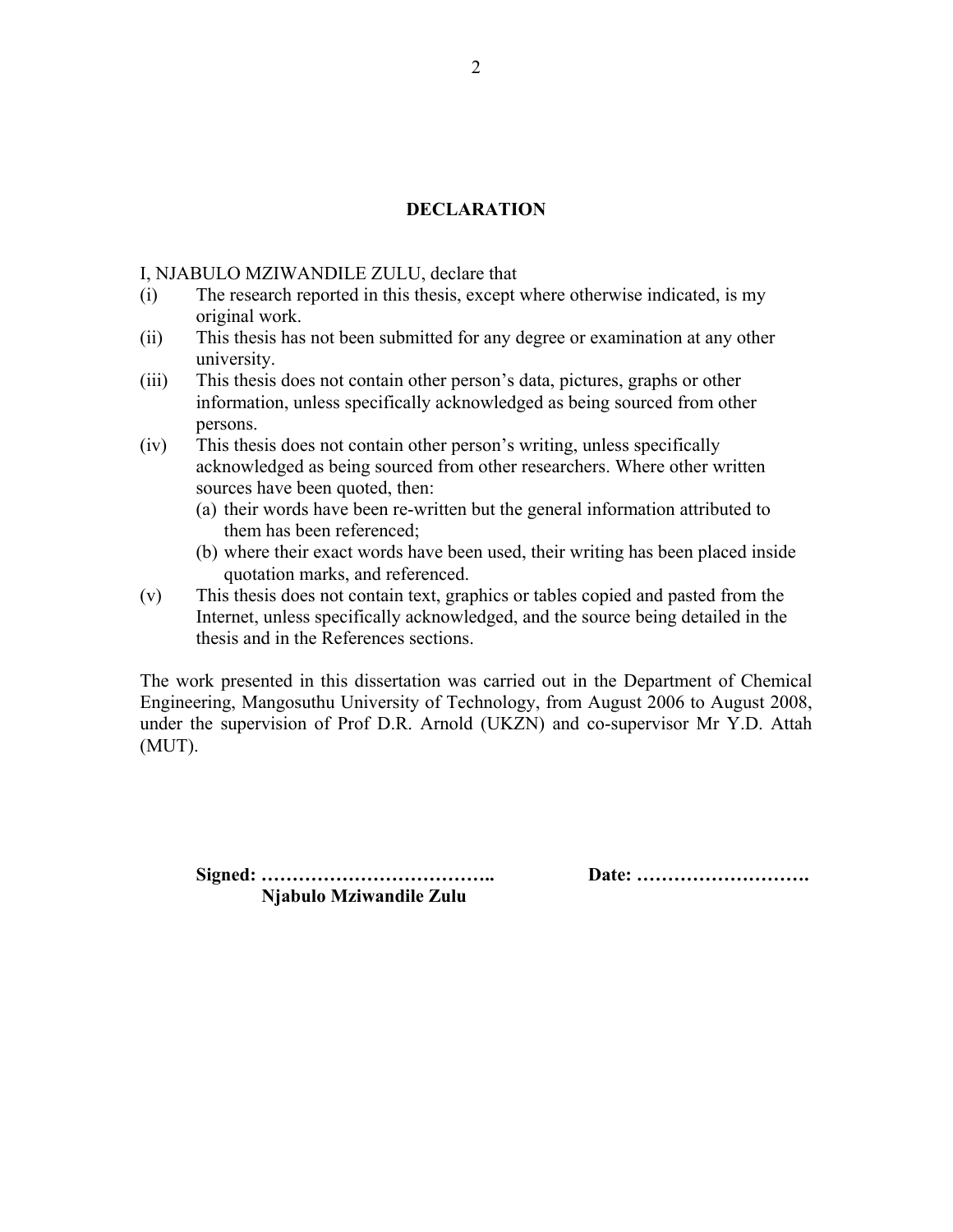## **ACKNOWLEDGEMENTS**

The author wishes to extend his sincere thanks and appreciation to :

Prof D. Arnold, for his supervision throughout the duration of the research project.

Dr D.J. Coertze, for his guidance, assistance and continued enthusiasim through out this study.

Mr Y.D. Attah, for his guidance and contribution towards the project.

Mr M. J. Brooks, for initiating the project and his collaboration with Eskom for funding.

Dr A. van der Meshct, for her assistance and support.

Mr W.T. Mhlongo and Mr M.H. Mathenjwa, B.Tech students, for carrying out experimental work.

Rubitherm, for supplying the phase change materials.

Eskom, for funding the project.

MUT management and staff, for their support.

Wife and children, for their support throughout the period of research.

Lastly but not least, Our Lord and Saviour Jesus Christ, for His provision, presence and wisdom.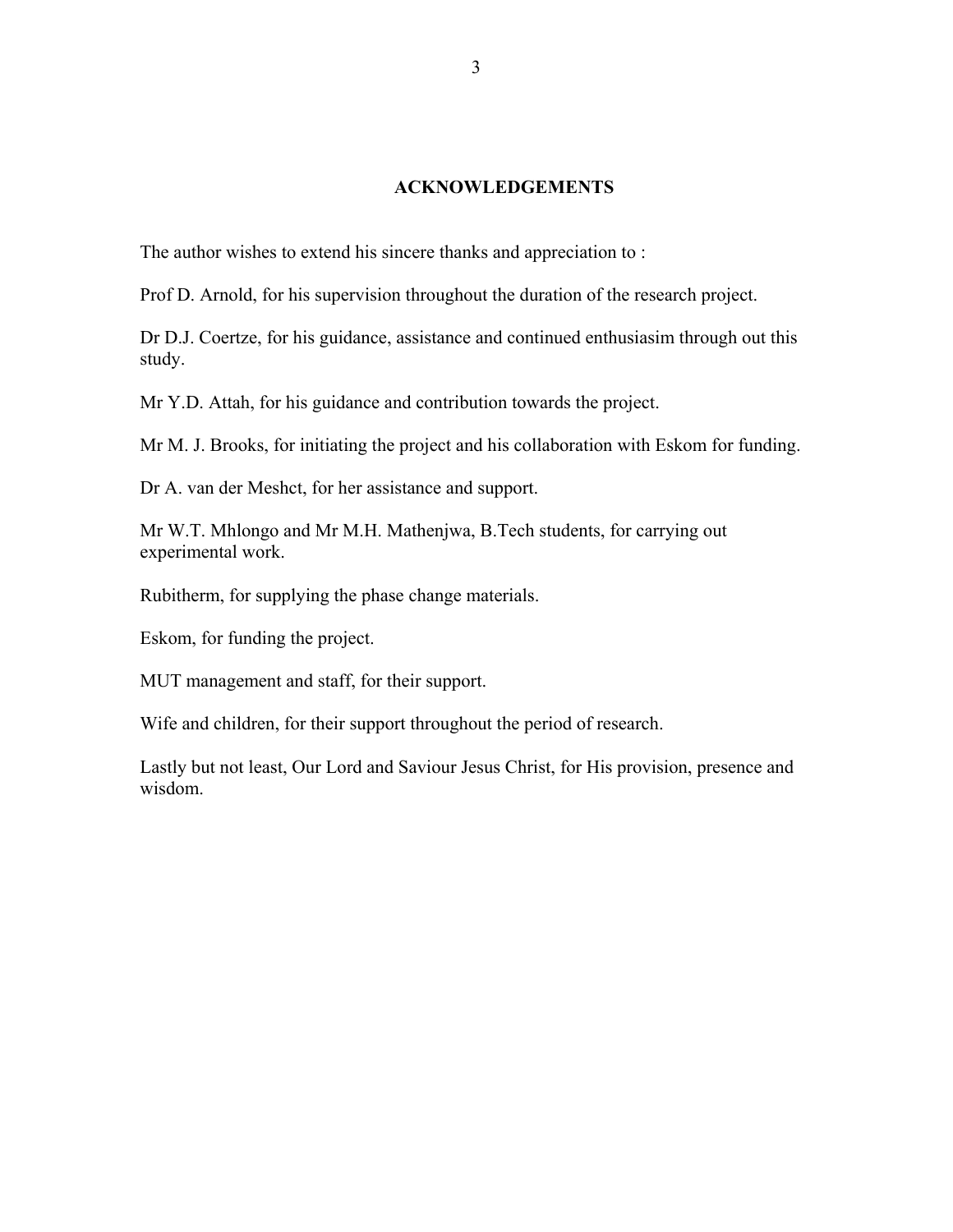## **ABSTRACT**

This investigation forms part of an attempt to provide an alternative to conventional power generation technologies that use fossil fuels which have impact on global warming. The field of this investigation covers the development of a latent heat thermal storage system which has a potential of conserving available solar energy. The advantages of using thermal energy storage that have been found previously include reduced energy cost, energy consumption, equipment size and pollutant emissions, also increased flexibility of operation, efficiency and effectiveness of equipment utilization.

Traditionally, available heat has been stored in the form of sensible heat (typically by raising the temperature of the energy storage medium) for later use. Latent heat storage on the other hand, is a young and developing technology which has found considerable interest in recent times due to its advantages over sensible heat storage which include smaller temperature swing, smaller size and lower weight per unit of storage capacity. It has been demonstrated that, for the development of a latent heat thermal energy storage system, the choice of the phase change material (PCM) as well as the heat transfer mechanism in the PCM play important roles. In this study, a suitable phase change material and an appropriate heat transfer enhancement technique are identified for utilization in a proposed latent heat thermal energy storage system. Also included, is the design of the proposed heat storage system.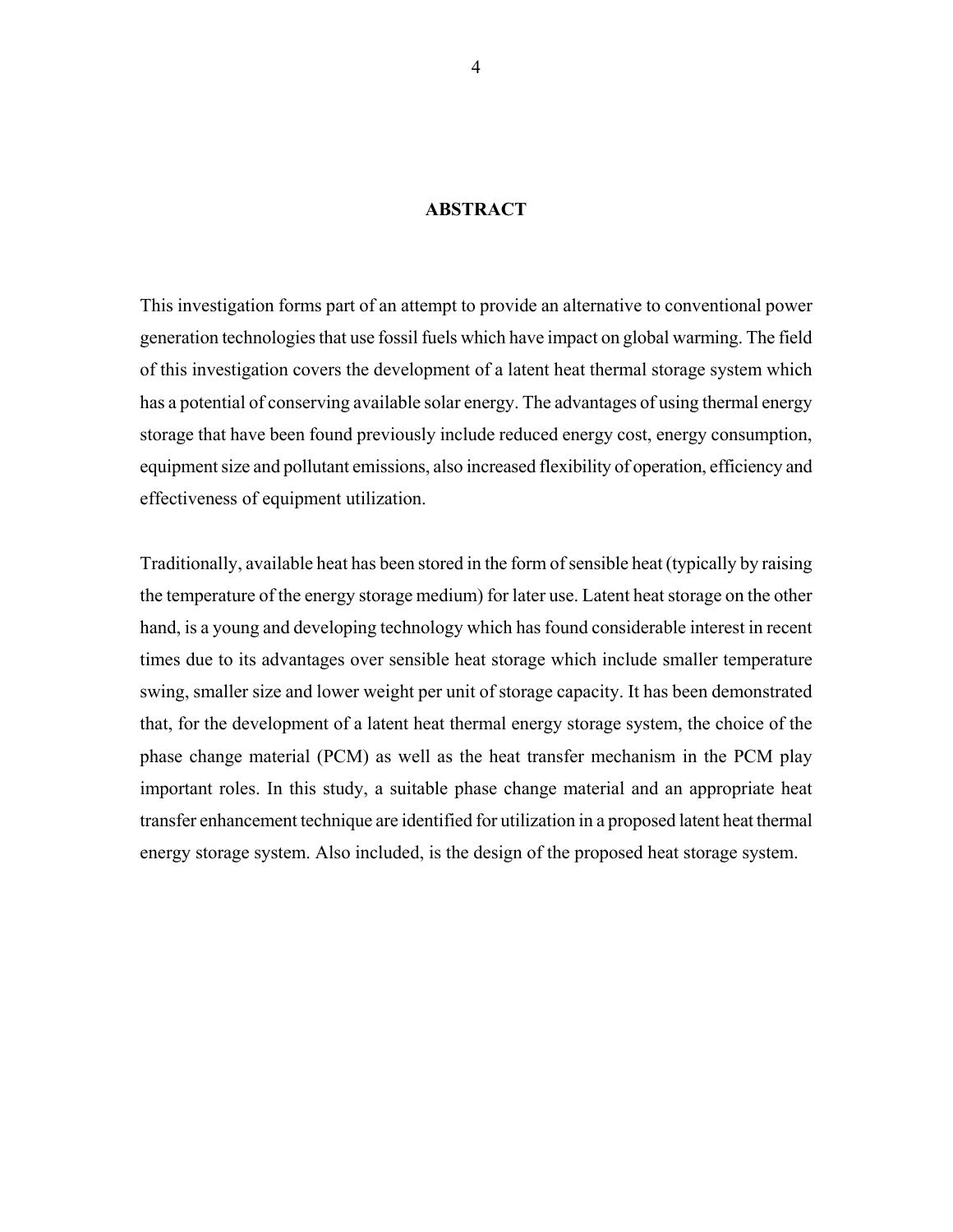# **TABLE OF CONTENTS**

| Page No. |
|----------|
|          |

|     |                                                 | $\mathbf{i}$             |
|-----|-------------------------------------------------|--------------------------|
|     |                                                 | $\overline{\textbf{ii}}$ |
|     |                                                 | iii                      |
|     |                                                 | iv                       |
|     |                                                 | V                        |
|     |                                                 | xi                       |
|     |                                                 | xiii                     |
|     |                                                 | xiv                      |
|     | THE PROBLEM AND ITS SETTING<br><b>CHAPTER 1</b> | 1                        |
|     |                                                 |                          |
| 1.1 |                                                 | $\mathbf{1}$             |
| 1.2 |                                                 | $\overline{2}$           |
|     |                                                 |                          |
| 1.3 |                                                 | 2                        |
| 1.4 |                                                 | 3                        |
|     |                                                 |                          |
| 1.5 |                                                 | 3                        |
| 1.6 |                                                 | 3                        |
|     |                                                 |                          |
| 1.7 |                                                 | 3                        |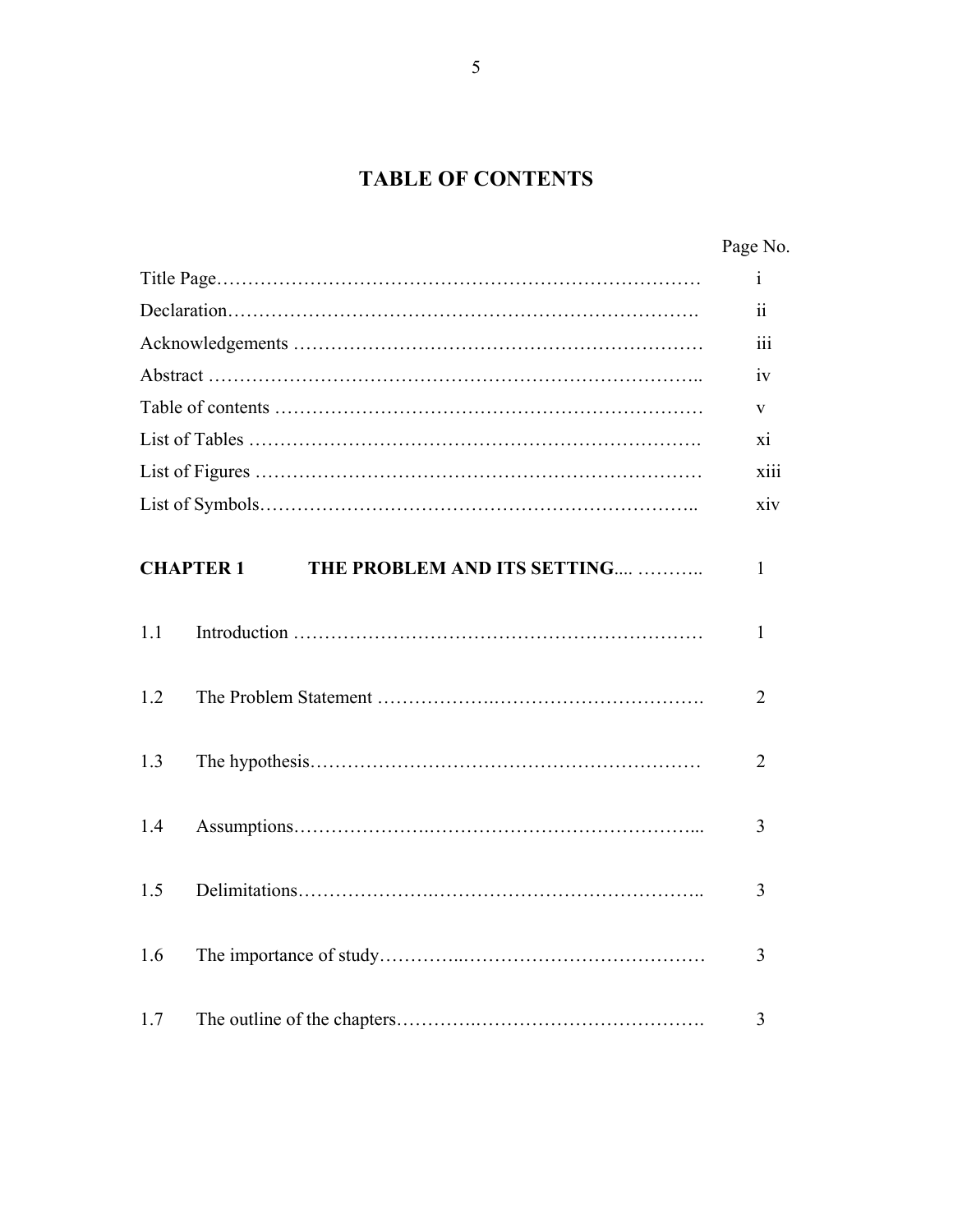|     | <b>CHAPTER 2</b> | <b>REVIEW OF RELATED LITERATURE</b> | 5  |
|-----|------------------|-------------------------------------|----|
| 2.1 |                  |                                     | 5  |
| 2.2 |                  |                                     | 5  |
| 2.3 |                  |                                     | 7  |
|     | 2.3.1            |                                     | 7  |
|     | 2.3.2            |                                     | 8  |
| 2.4 |                  |                                     | 10 |
|     | 2.4.1            |                                     | 10 |
|     |                  |                                     | 10 |
| 2.5 |                  |                                     | 12 |
|     | 2.5.1            |                                     | 12 |
|     | 2.5.2            |                                     | 14 |
|     |                  |                                     | 14 |
|     |                  |                                     | 15 |
|     |                  |                                     | 16 |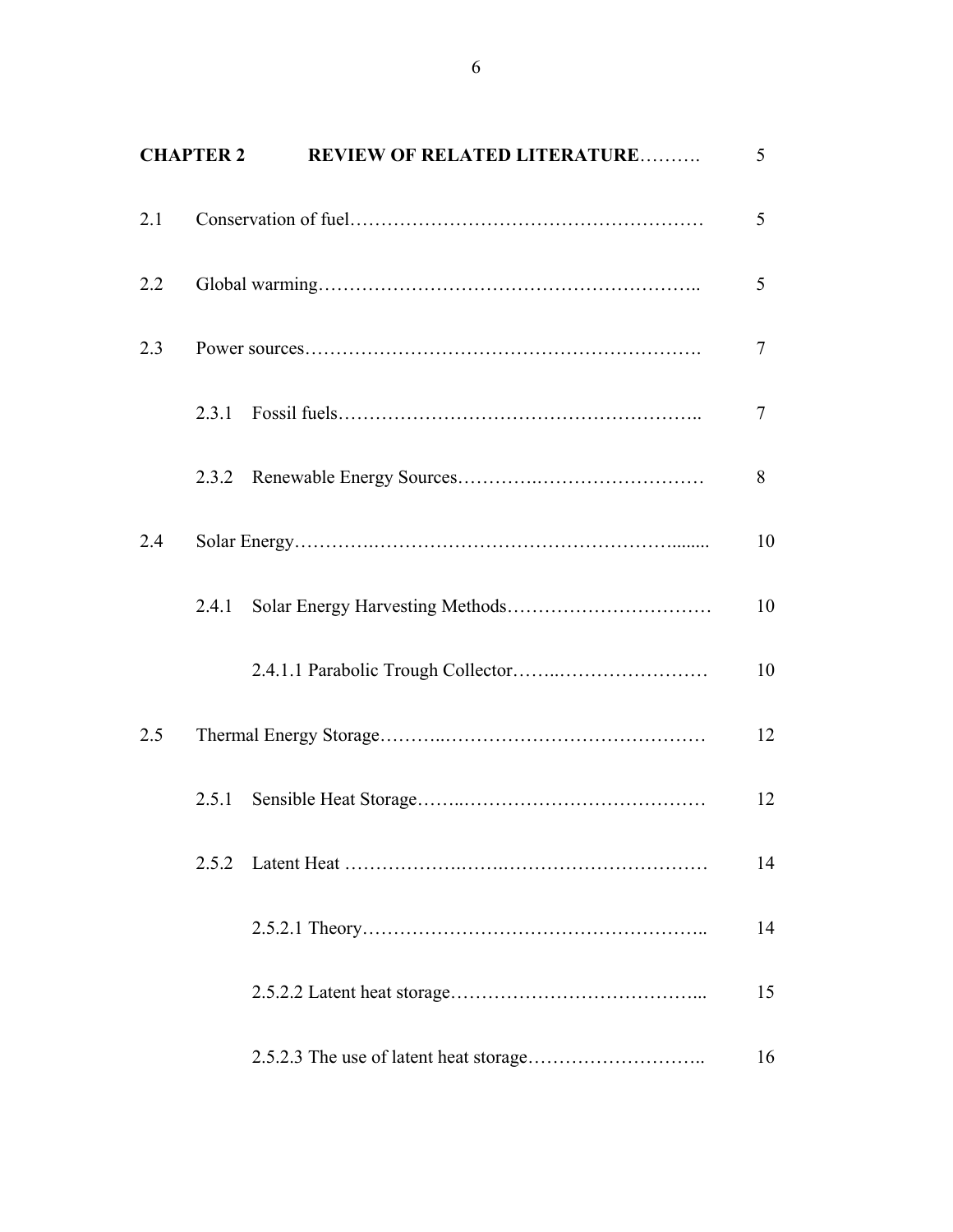| 2.6 |       |                                                            | 16 |
|-----|-------|------------------------------------------------------------|----|
|     | 2.6.1 |                                                            | 17 |
|     | 2.6.2 |                                                            | 18 |
|     | 2.6.3 |                                                            | 19 |
|     | 2.6.4 | Major problems with phase change materials                 | 19 |
|     |       |                                                            | 19 |
|     |       |                                                            | 20 |
|     |       | 2.6.4.3 Stability of thermal properties under extended     | 21 |
|     |       |                                                            | 21 |
|     | 2.6.5 |                                                            | 22 |
|     |       |                                                            | 22 |
| 2.7 |       | Incorporation of phase change materials into solar energy  | 23 |
|     | 2.7.1 |                                                            | 23 |
| 2.8 |       | Phase change thermal storage for shifting the peak heating | 24 |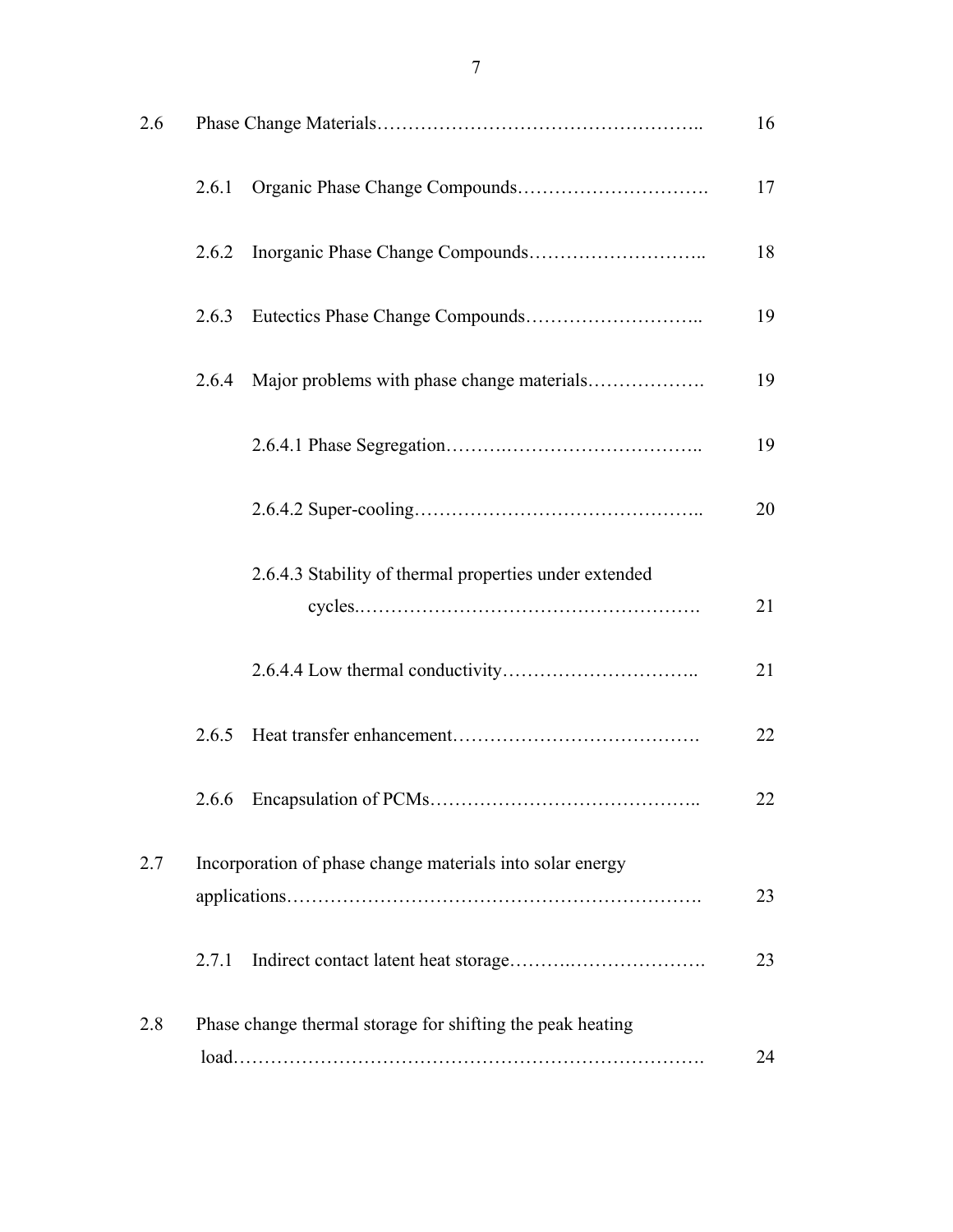|     | <b>CHAPTER 3</b> | <b>GENERAL PROCEDURE</b>                                       | 25 |
|-----|------------------|----------------------------------------------------------------|----|
| 3.1 |                  |                                                                | 25 |
|     | 3.1.1            |                                                                | 25 |
|     | 3.1.2            | Stage 2: Selection of an appropriate heat transfer enhancement | 25 |
|     | 3.1.3            | Stage 3: Design of a proposed energy storage system            | 26 |
| 3.2 |                  |                                                                | 26 |
|     | 3.2.1            |                                                                | 26 |
|     | 3.2.2            |                                                                | 27 |
| 3.3 |                  | Description of experimental test apparatus and procedure       | 27 |
|     | 3.3.1            |                                                                | 27 |
|     | 3.3.2            | Test procedure for identifying suitable PCM                    | 29 |
|     | 3.3.3            | Equations used for the calculation of the heat storage and     | 30 |
|     |                  |                                                                | 31 |
|     |                  |                                                                | 31 |
| 3.4 |                  |                                                                | 32 |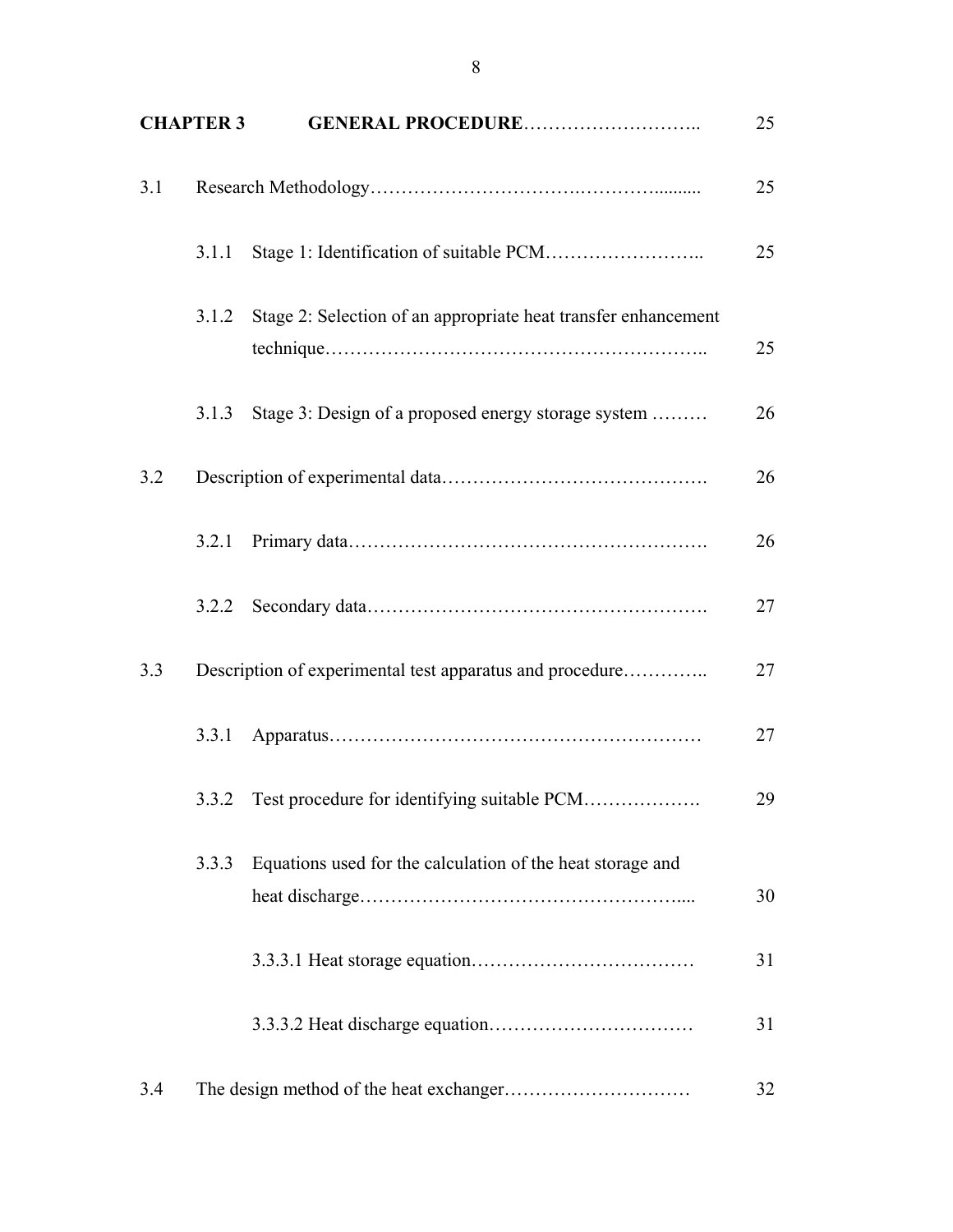| 3.5 |                                                       | 32 |
|-----|-------------------------------------------------------|----|
|     | <b>CHAPTER 4</b><br><b>RESULTS AND DISCUSSION</b>     | 34 |
| 4.1 |                                                       | 34 |
| 4.2 |                                                       | 35 |
|     | 4.2.1                                                 | 35 |
|     |                                                       | 36 |
|     | <b>RESULTS AND DISCUSSION</b><br><b>CHAPTER 5</b>     | 39 |
| 5.1 | Selection of an appropriate heat transfer enhancement | 39 |
|     | 5.1.1                                                 | 40 |
|     | 5.1.2                                                 | 40 |
|     | 5.1.3                                                 | 41 |
|     | 5.1.4                                                 | 41 |
| 5.2 |                                                       | 42 |
|     | 5.2.1                                                 | 43 |
| 5.3 |                                                       | 44 |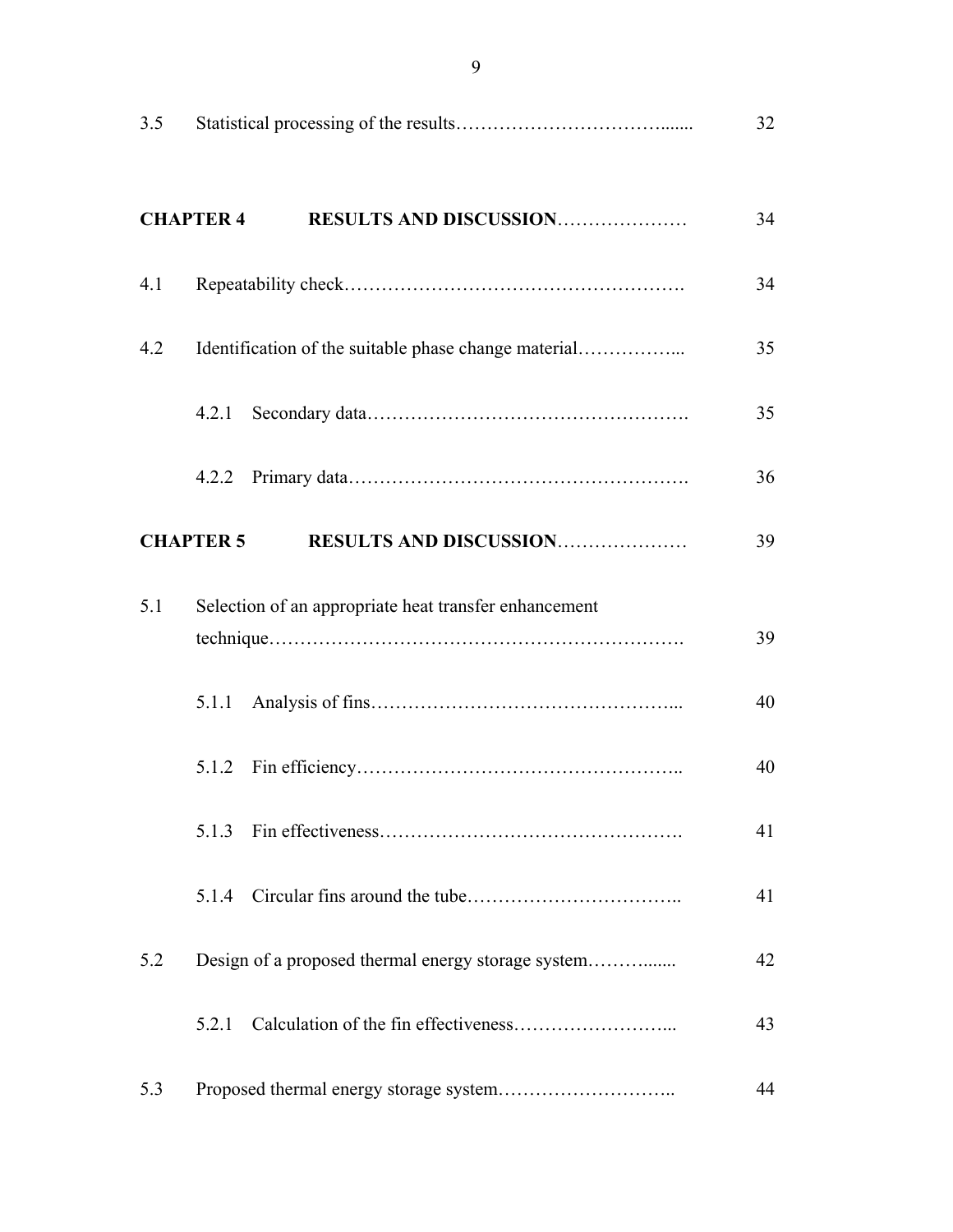| <b>CHAPTER 6</b>  |                                  | 45 |
|-------------------|----------------------------------|----|
|                   |                                  | 47 |
| <b>APPENDIX A</b> | RUBITHERM PHASE CHANGE MATERIALS | 55 |
| <b>APPENDIX B</b> | PCM SECONDARY DATA (SUPPLIED BY  | 57 |
| <b>APPENDIX C</b> | EXPERIMENTAL TESTS DATA          | 62 |
| <b>APPENDIX D</b> | HEAT EXCHANGER DESIGN            | 65 |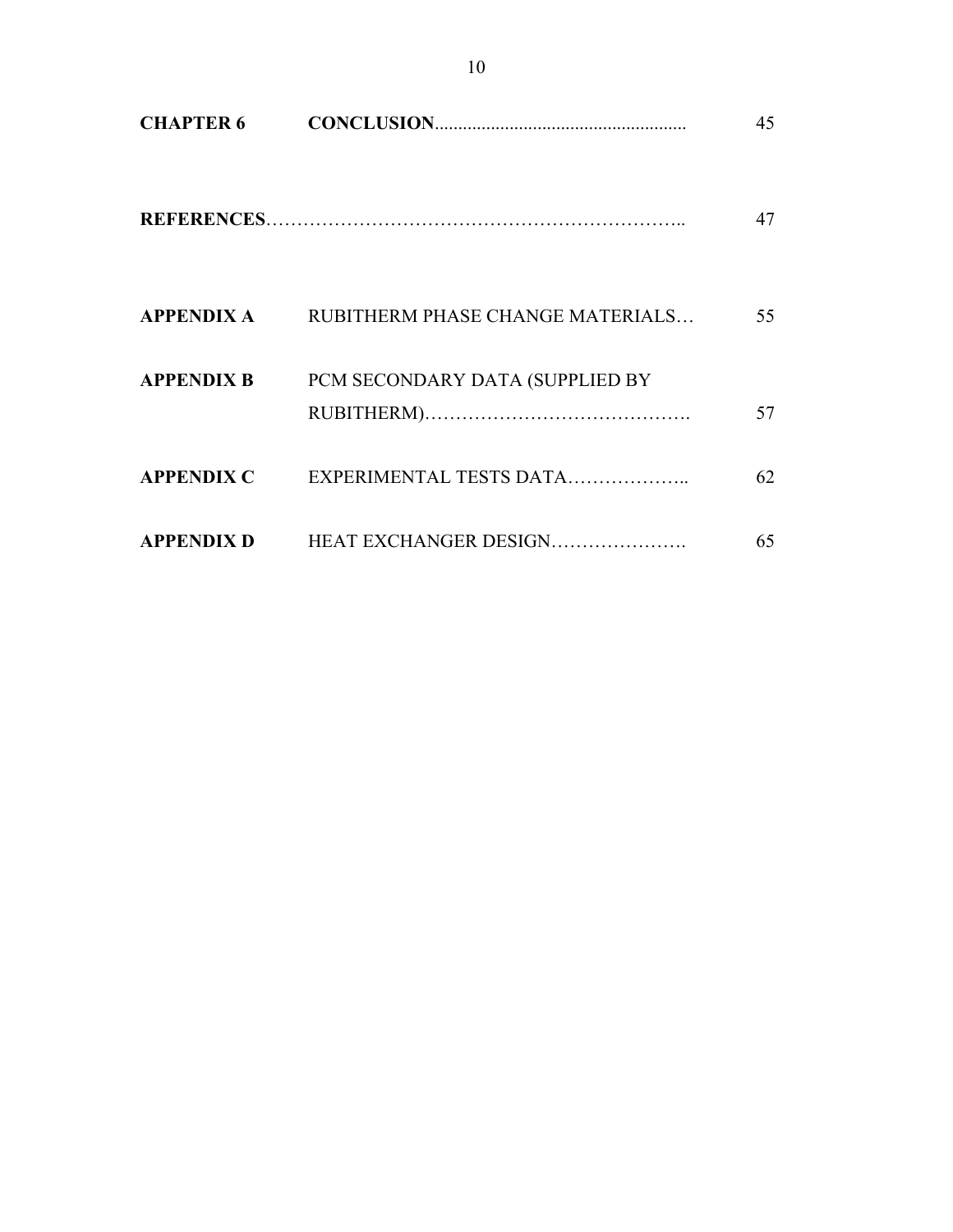## **LIST OF TABLES**

|           |                                                                                                                  | Page |
|-----------|------------------------------------------------------------------------------------------------------------------|------|
| Table 2.1 | Comparison between the current use and future utilization<br>potential of different renewable energy sources [8] | 9    |
| Table 2.2 | Comparison between the different methods of heat storage [28]                                                    | 13   |
| Table 2.3 | Super-cooling range of thickened PCMs with different nucleating                                                  | 20   |
| Table 4.1 | Statistical results of the experimental data for heat storage                                                    | 34   |
| Table 4.2 | Statistical results of the experimental data for heat discharge                                                  | 34   |
| Table 4.3 | Thermophysical properties of four PCMs supplied by                                                               | 36   |
| Table 4.4 | Average experimental tests results of two phase change materials,                                                | 37   |
| Table 4.5 |                                                                                                                  | 38   |
| Table 5.1 |                                                                                                                  | 43   |
|           |                                                                                                                  | 58   |
|           |                                                                                                                  | 59   |
|           |                                                                                                                  | 60   |
|           |                                                                                                                  | 61   |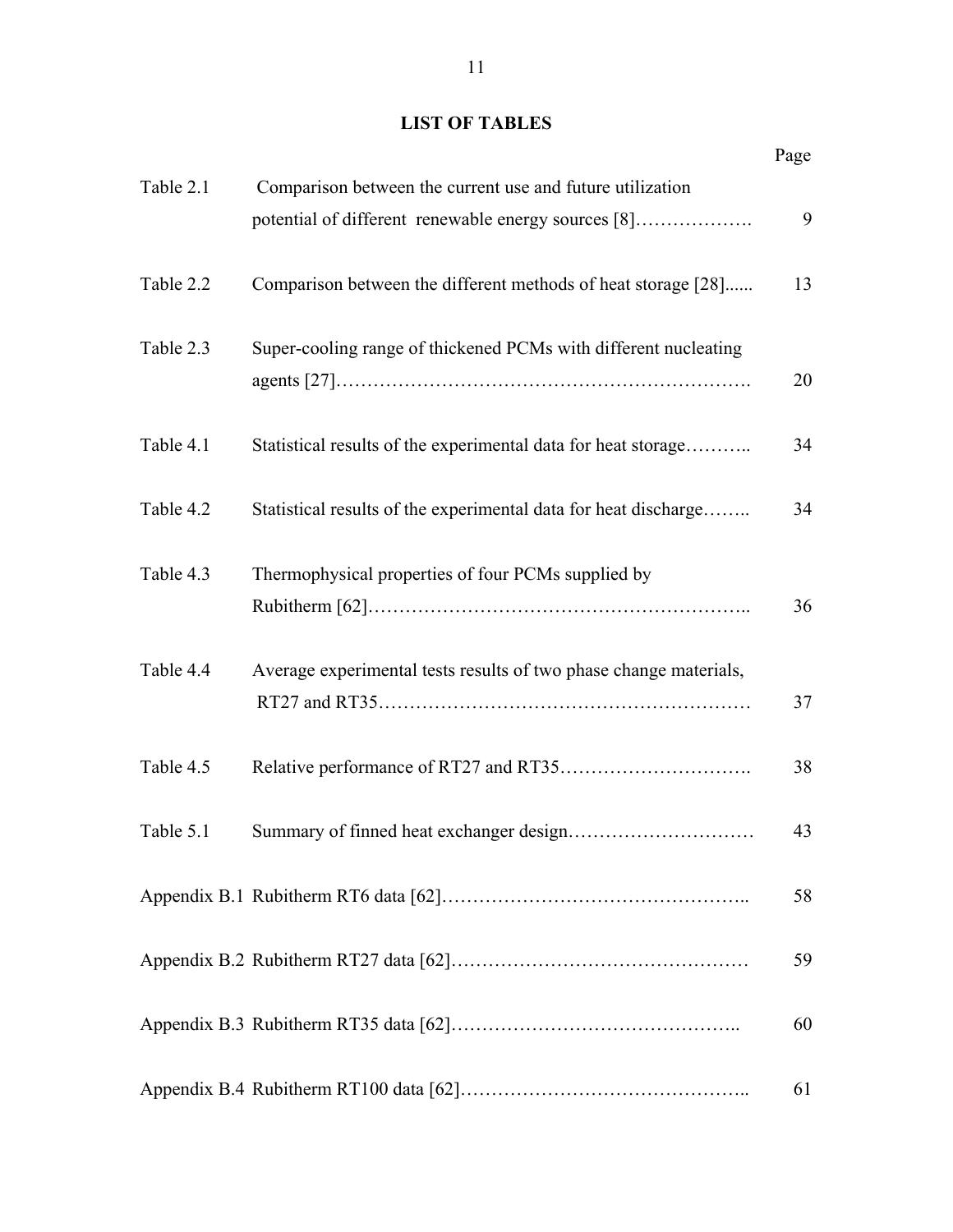|  | 63. |
|--|-----|
|  |     |
|  | 64  |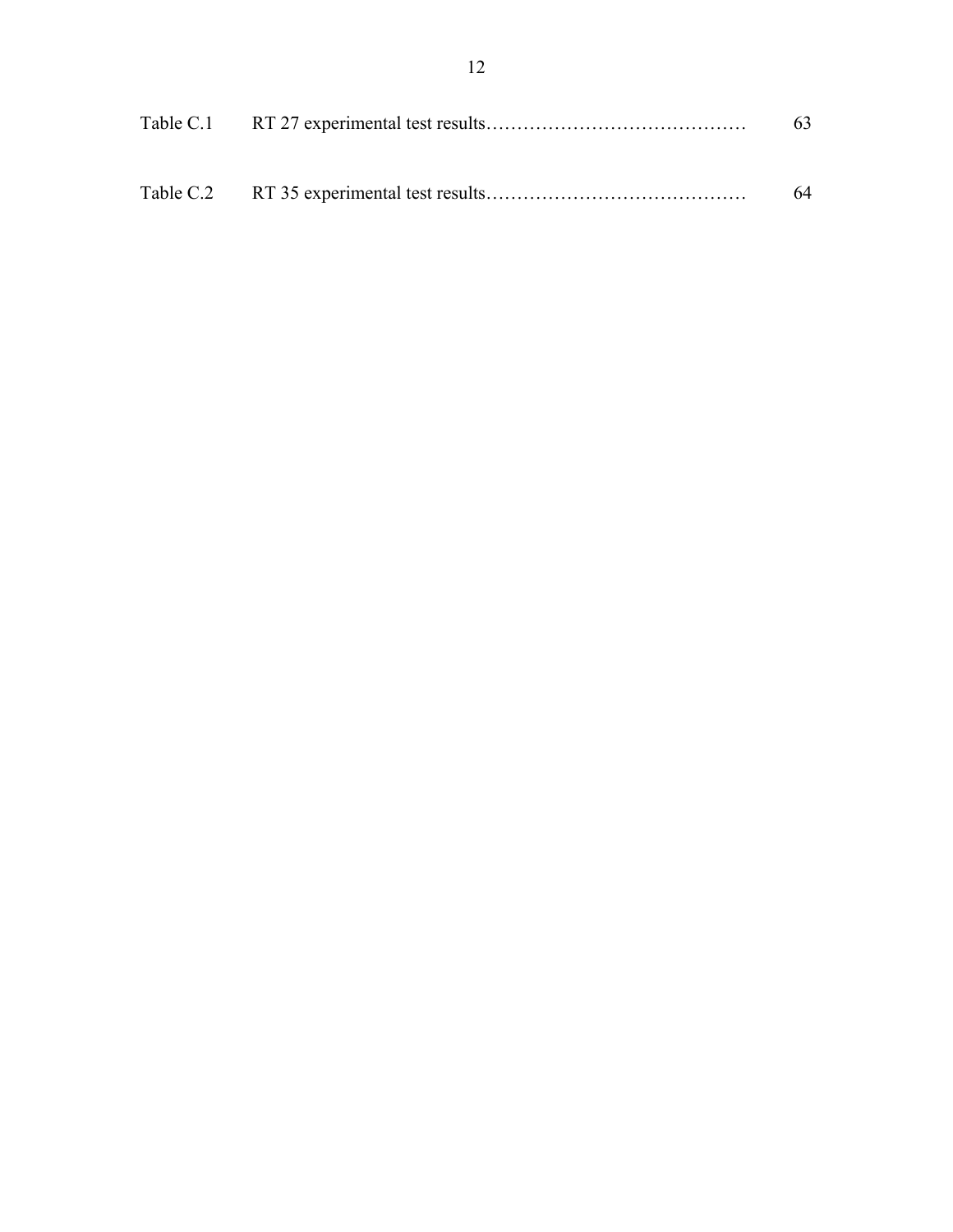## **LIST OF FIGURES**

|            |                                                                                                                                       | Page   |
|------------|---------------------------------------------------------------------------------------------------------------------------------------|--------|
| Figure 2.1 | Annual carbon dioxide emissions broken down into various fuel                                                                         | $\tau$ |
| Figure 2.2 | Parabolic trough solar collector with glass-shielded receiver<br>during operation at Mangosuthu University of Technology [13]         | 11     |
| Figure 2.3 | Comparison between the temperature required to store 190 kJ of<br>energy as latent heat and that required to store the same amount as | 14     |
| Figure 2.4 |                                                                                                                                       | 15     |
| Figure 2.5 | Schematic of a latent heat storage unit using flat containers for                                                                     | 23     |
| Figure 3.1 | A picture of a hot water bath used during the experiment                                                                              | 28     |
| Figure 3.2 | A picture showing a cooler box with RT27 and RT35 during heat                                                                         | 29     |
| Figure 4.1 | Comparison between the rate of heat storage of RT27 & RT35                                                                            | 37     |
| Figure 4.2 | Comparison between the rate of heat discharge of RT27 and RT35                                                                        | 38     |
| Figure 5.1 |                                                                                                                                       | 42     |
| Figure 5.2 |                                                                                                                                       | 44     |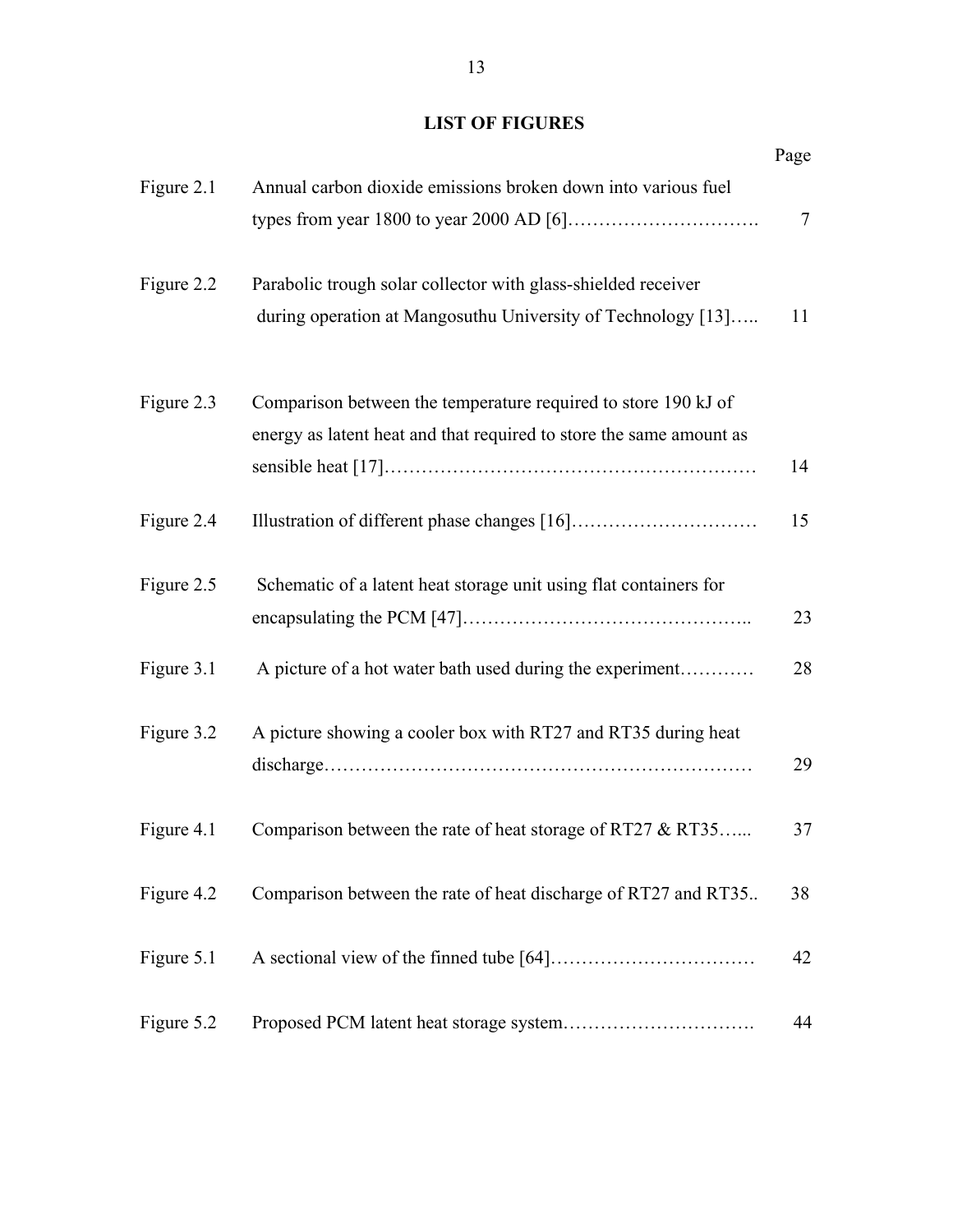## **LIST OF SYMBOLS**

## **Nomenclature**

- $A_c$  Cross-sectional area,  $[m^2]$
- $A_s$  Surface area,  $[m^2]$
- $C_p$  Specific heat capacity,  $[J/kgK]$
- *D* Diameter, [m]
- $G$  Mass velocity,  $\left[\frac{\text{kg}}{\text{m}^2\text{s}}\right]$
- *g* Gravitational acceleration,  $[m/s^2]$
- *h* Heat transfer coefficient,  $[W/m^2K]$
- *jH* Colburn *j* factor for heat transfer
- *k* Thermal conductivity,  $[W/m,K]$
- *L* Characteristic length, [m]
- *m* Mass, [kg]
- . *m* Mass flow rate, [kg/s]
- *NT* Number of tubes
- *Q* Rate of heat flow, [W]
- $R_f$  Fouling factor,  $[m^2.K/W]$
- $T_m$  Mean temperature,  $[°C]$
- $T_{\infty}$  Fluid temperature,  $\left[ {}^{\circ}C \right]$
- *T<sub>s</sub>* Surface temperature, [°C]
- $\Delta T$  Temperature difference, [K or  $\mathrm{C}$ ]
- $t$  Time,  $[s]$
- *u* Fluid velocity,  $[m/s]$
- *U* Overall heat transfer coefficient,  $[W/m^2K]$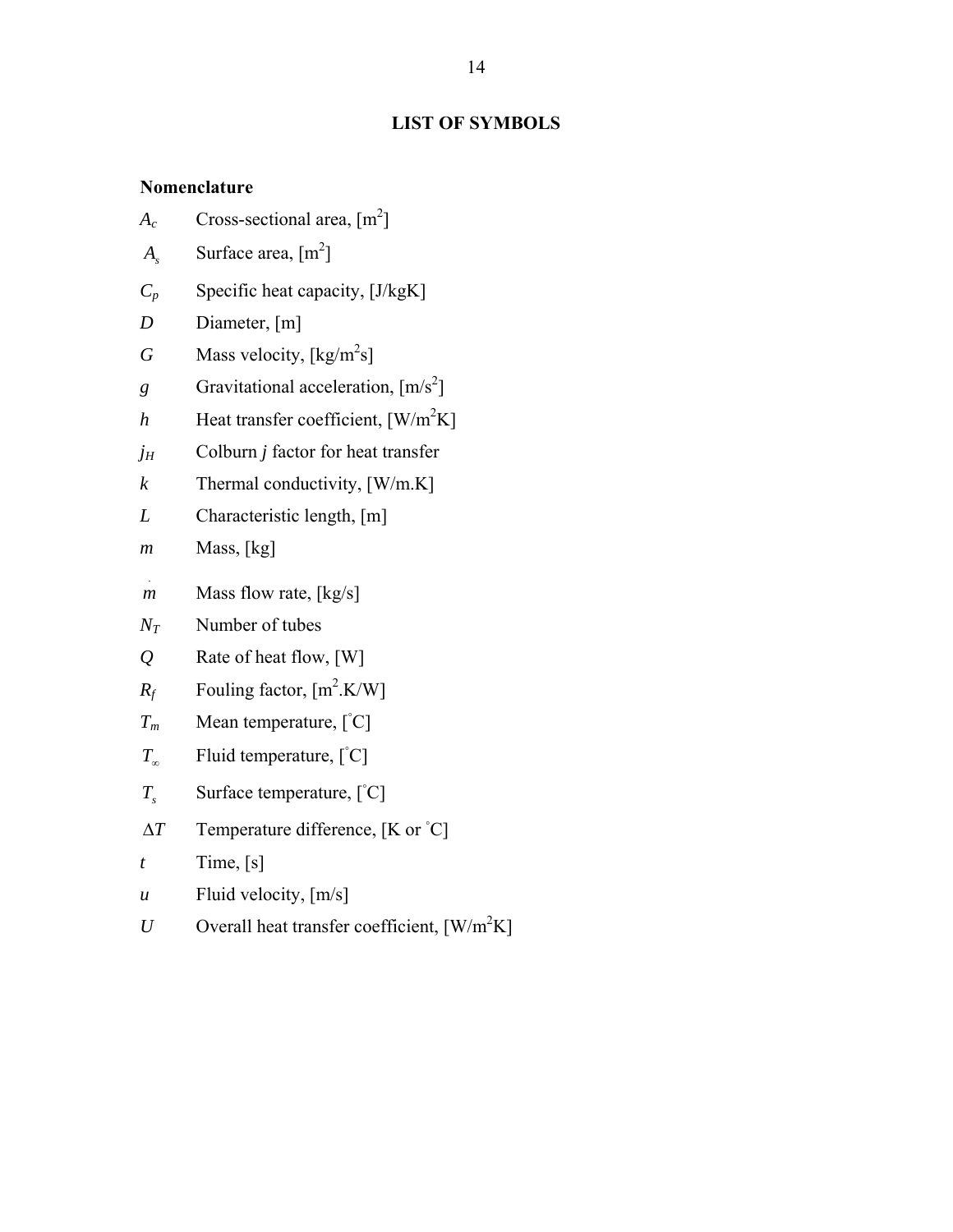## **Dimensionless groups**

| Gr Grashof number, $g\beta(T_s - T_m)L^3/\nu^2$ |
|-------------------------------------------------|
| <i>Nu</i> Nusselt number, $hL/k_f$              |
| <i>Pr</i> Prandtl number, $C_p \mu / k_f$       |
| <i>Ra</i> Rayleigh number, <i>Gr.Pr</i>         |
|                                                 |

*Re* Reynolds number,  $\rho u D/\mu$ 

## **Greek letters**

- $\beta$  Volumetric thermal expansion coefficient,  $[K^{-1}]$
- $\varepsilon_{\text{fin}}$  Fin effectiveness
- $\eta_{fin}$  Fin efficiency, [%]
- $\mu$  Dynamic viscosity, [kg/s.m]
- $\nu$  Kinematic viscosity,  $[m^2/s]$
- $\rho$  Mass density, [kg/m<sup>3</sup>]
- σ Standard deviation
- $\sigma^2$ Variance

## **Abbreviations**

| <b>PCM</b>  | Phase change material                                     |
|-------------|-----------------------------------------------------------|
| <b>PTSC</b> | Parabolic trough solar collector                          |
| RT6         | Rubitherm phase change material melting at $6^{\circ}$ C  |
| RT27        | Rubitherm phase change material melting at 28°C           |
| RT35        | Rubitherm phase change material melting at $35^{\circ}$ C |
| RT100       | Rubitherm phase change material melting at 99°C           |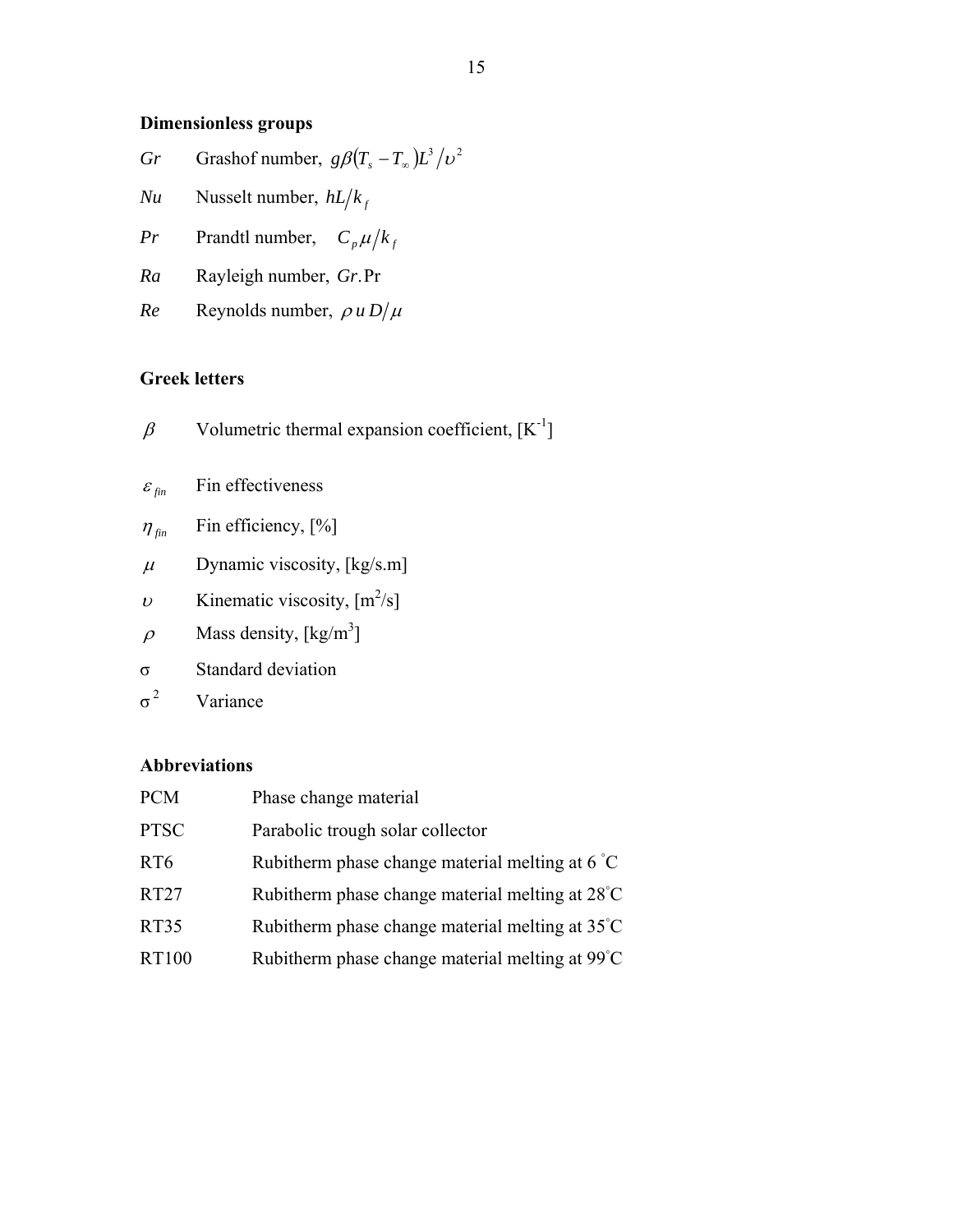### **CHAPTER 1**

## **THE PROBLEM AND ITS SETTING**

#### **1.1 Introduction**

All major conservation bodies urgently need to conserve fuel and power resources as a result of shrinking fossil fuel resources, growing global energy demands and the impact of global warming. Therefore, the way in which power is generated and used needs to be reassessed. Renewable energy technologies such as solar energy, wind energy, hydropower and biomass conversion have the potential for conservation of fuel and power resources by providing an alternative to conventional power generation technologies that use fossil fuels [8]. The process of introducing renewable energy is still in its infancy and the opportunity cost is only now becoming clear.

Solar thermal energy systems remain among the most promising of the renewable energy technologies. The parabolic trough system, the central receiver and the solar chimney are some of the technologies that offer enormous potential for electricity production in South Africa, a country with abundant levels of solar irradiance. Of these three technologies, only the parabolic trough system has been commercialized, giving it a clear advantage. Parabolic trough system is a cost-effective solar technology with potential for significant cost reduction and has an advantage over many other solar energy collectors in that it can be augmented with thermal energy storage, allowing it to provide power on demand [12, 13]. Much of the research on renewable energy is done at academic institutions, for example Mangosuthu University of Technology. Against a backdrop of heightened interest in solar thermal power generation, the continued development of Mangosuthu University of Technology's solar thermal research programme is motivated by the desire to further develop South Africa's capacity in alternative energy systems, in general, and solar energy in particular.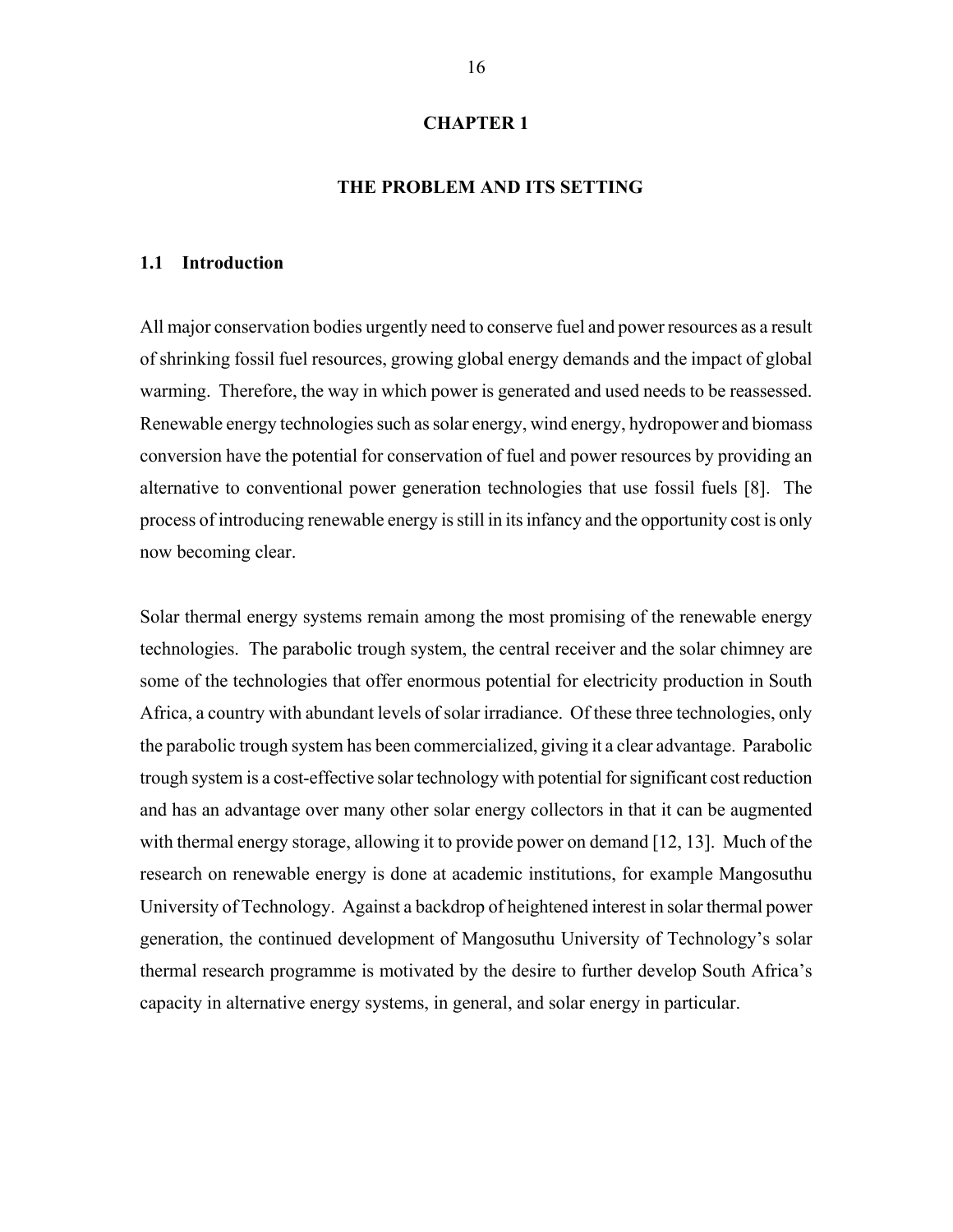The major problem with solar energy is that the availability of collected solar energy is unpredictable, intermittent and is often subject to interruption due to changes in weather. As a result, a form of thermal energy storage is required to match the supply with the demand. Energy storage plays important roles in conserving available energy and improving its utilization, since many energy sources are intermittent in nature. The successful application of thermal energy storage in the conservation of energy depends to a large extent on the method of energy storage used. Thermal energy storage can either be achieved by:

- 1. Using sensible heat storage where energy is stored by raising the temperature of a storage medium or
- 2. Latent heat storage where energy is stored by changing the physical state of the storage medium.

The latent heat method of storage which uses a phase change material as a heat storage medium provides a feasible means of storing solar thermal energy. It comprises significantly smaller volumes and higher energy storage density with a smaller temperature swing as compared to alternative materials storing only sensible heat.

## **1.2 The Problem Statement**

The main objective of this investigation is to evaluate selected phase change materials in terms of their characteristics for storing thermal energy for the purpose of identifying phase change materials with the potential of conserving available solar energy and to explore their utilization.

#### **1.3 Hypothesis**

If the relationship between the selected phase change materials and the characteristics for storing thermal energy can be demonstrated then the potential for conserving available solar energy can be explored and methods to utilize the stored energy can be investigated.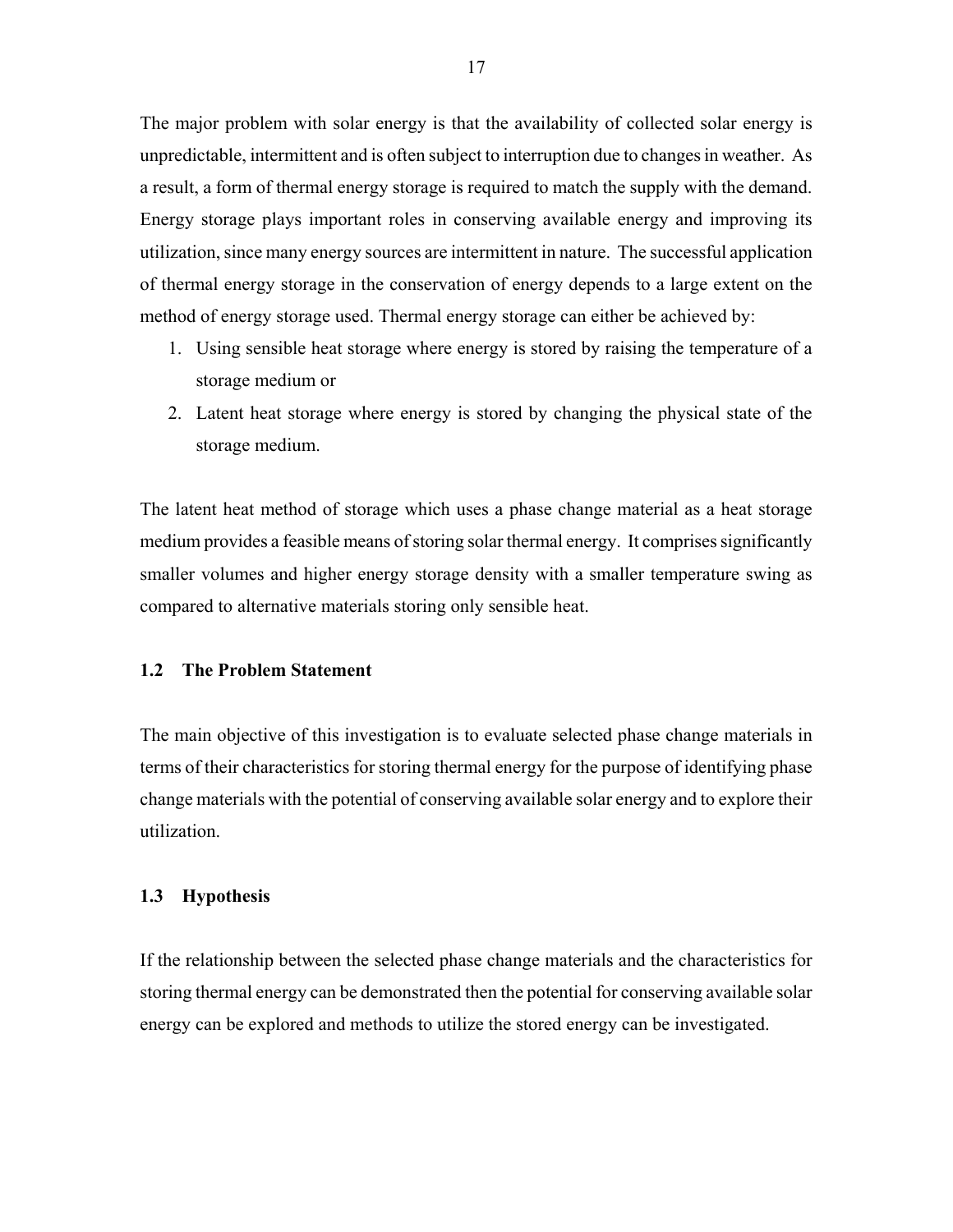#### **1.4 Assumptions**

For this investigation it is also assumed that the chemical analyses of the materials included in the investigation are as reported on the data sheets provided.

### **1.5 Delimitations**

This study will only investigate characteristics of phase change materials that have a bearing on thermal energy storage potential.

## **1.6 The Importance of the Study**

Not all phase change materials are suitable for thermal energy storage. Some materials may have excellent heat absorption characteristics with poor capacities to release the energy to the environment. Some materials have good heat storage capacities but exhibit problems such as phase segregation and super-cooling which could negatively affect the performance of the energy storage system. Therefore there is a need to investigate the capability of different phase change materials to store and release thermal energy when required with the purpose of developing a storage system which has a potential of conserving available solar energy.

## **1.7 Outline of Chapters**

The research and findings are presented in the following chapters of the dissertation:

**Chapter 1:** Introduction to the problem and its setting.

**Chapter 2:** focuses on the review of related literature.

**Chapter 3:** presents the general procedure used in carrying out the research work. This includes the research methodology, description of data, methodology and statistical processing of the results.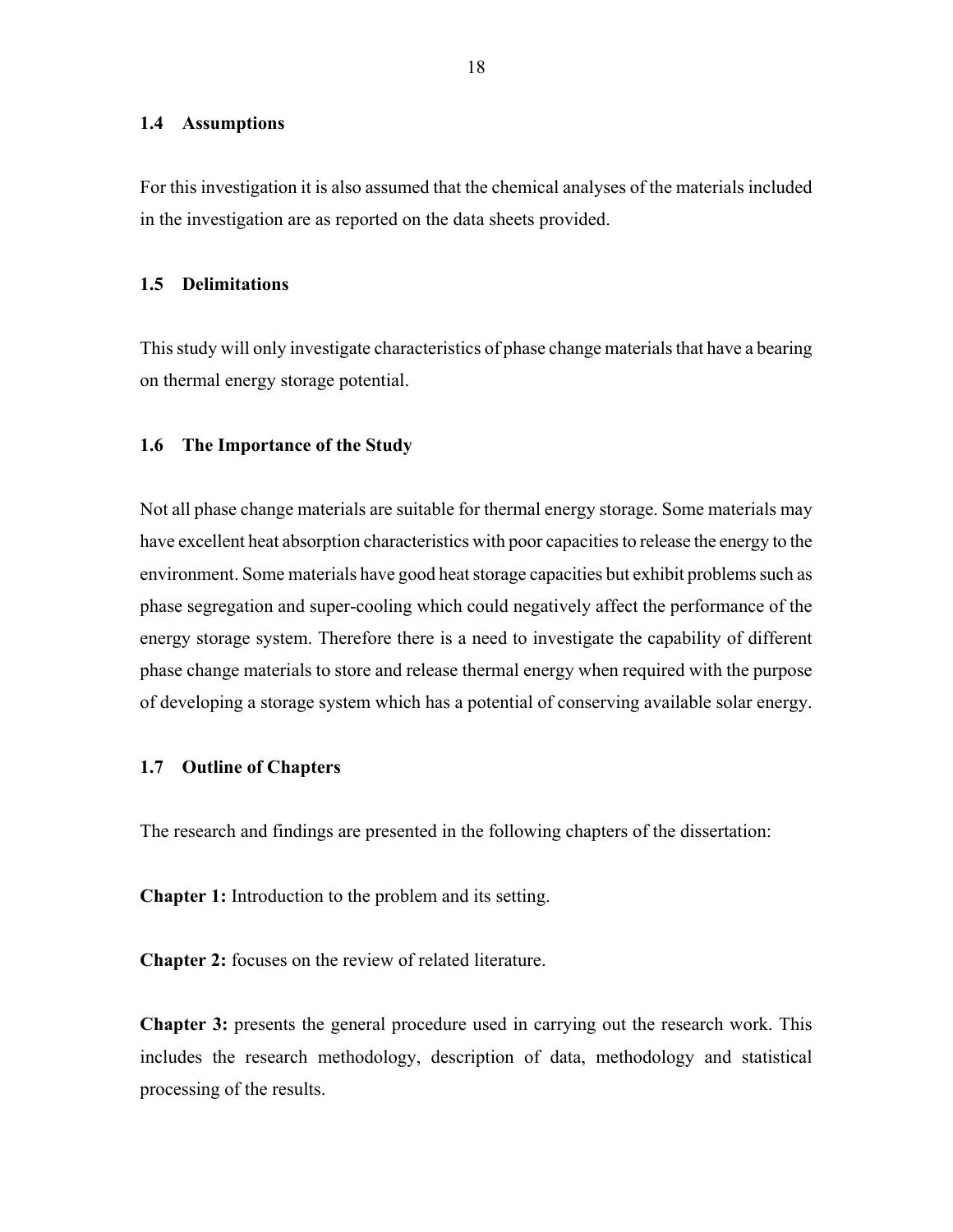**Chapter 4:** presents the experimental results and discussion for the identification of the suitable phase change material.

**Chapter 5:** presents the results and discussion for the selection of the appropriate heat transfer technique. This chapter also includes the result for the design of the proposed thermal energy storage system.

**Chapter 6:** concludes the dissertation by providing a summary of the findings and final comments on the results presented in chapters 4 and 5.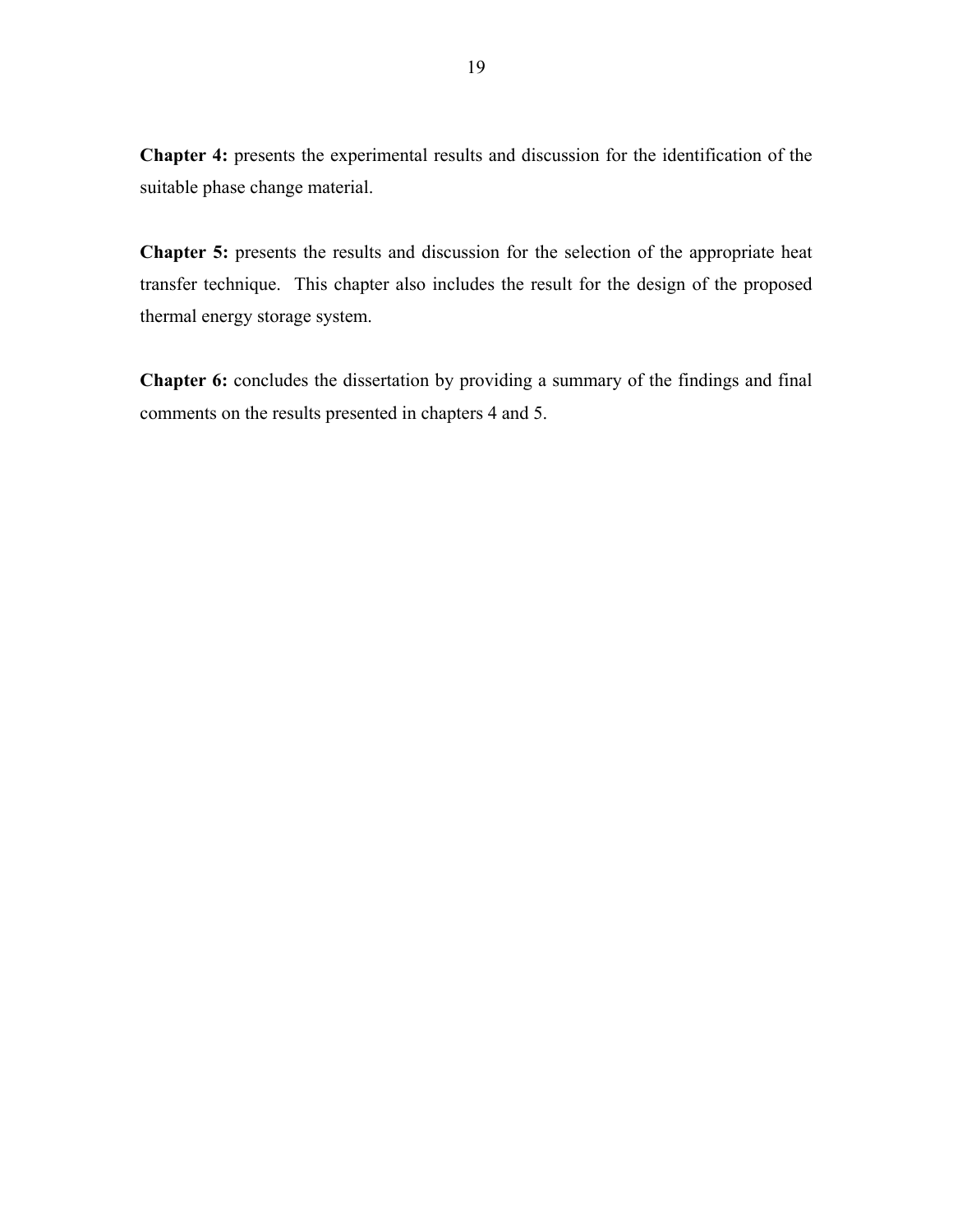#### **CHAPTER 2**

## **REVIEW OF RELATED LITERATURE**

## **2.1 Conservation of fuel**

Most electricity generating power plants use fossil fuels as a source of thermal energy. At the 1992 Conference on Climate Change, the United Nations Inter-Governmental panel concluded that a 60% reduction in the use of fossil fuel would have to be made in order to reduce the level of  $CO<sub>2</sub>$  emissions by the year 2005 [1]. This process would make a major contribution to the conservation of fuel by enforcing the use of alternative and renewable energy sources. This has tremendous implications in the residential building sector as they account for over half of the fuel consumed, with 60% of emissions being attributed to lighting and heating buildings [1].

The amount of solar energy reaching the earth's surface in a year is approximately 1000 times that obtained from burning all fossil fuels extracted during the same period [2]. Consequently, the use of solar power in residential buildings has enormous potential in the conservation of fossil fuels.

## **2.2 Global Warming**

The latest research on climate change from the scientific community worldwide predicts that we are entering a period of global warming brought about by anthropogenic emissions of greenhouse gases such as carbon dioxide, methane, and others [3]. They are called greenhouse gases because they trap heat in the atmosphere just as greenhouse glass traps heat in a greenhouse.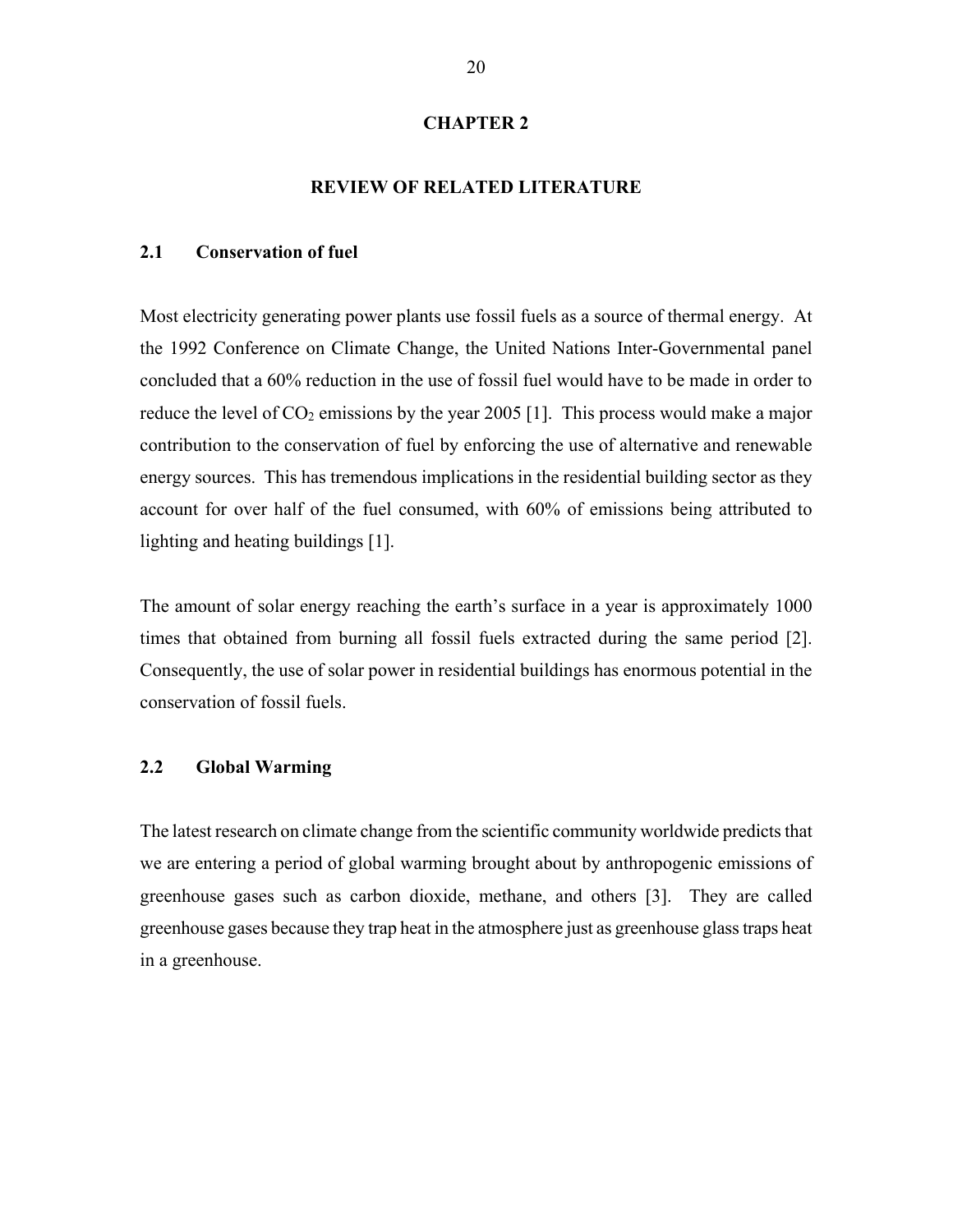In order to maintain a constant environmental temperature, the earth has to radiate back to space the same amount of radiated energy from the sun. This radiation goes up to the atmosphere, where a range of molecules, most importantly  $CO<sub>2</sub>$ , forms a blanket which reduces reflected radiation, resulting in warming the surface of the earth. This blanket works like a glass, whereby it is somewhat transparent to high energy sunlight yet opaque to the lower energy heat escaping from the earth. This process is referred to as global warming [3].

It is important to distinguish between normal and high levels of greenhouse gases. The normal levels help to keep the earth at its natural temperature while high levels make the earth warmer. This high levels global warming has a negative impact on our economy, human health and loss of a wide range of plant and animal species. Therefore if we are to sustain a healthy environment and economy over long term, an understanding of how man contribute to the high levels global warming and what needs to be done about it is of crucial importance.

There is increasing evidence that the measured atmospheric increase in heat trapping gases, principally  $CO<sub>2</sub>$ , is related to the burning of fossil fuels [4]. The majority of scientists agree that global warming caused by the burning of fossil fuels will continue to raise global average temperature by 1.8 to 6.3°C over the next hundred years. They addressed global warming from both economic and environmentally responsible point of view by recommending elimination of fuel subsidies and increased support for renewable energy technologies such as solar thermal energy.

The importance of being able to develop a system which can harness the thermal energy of the sun is therefore obvious.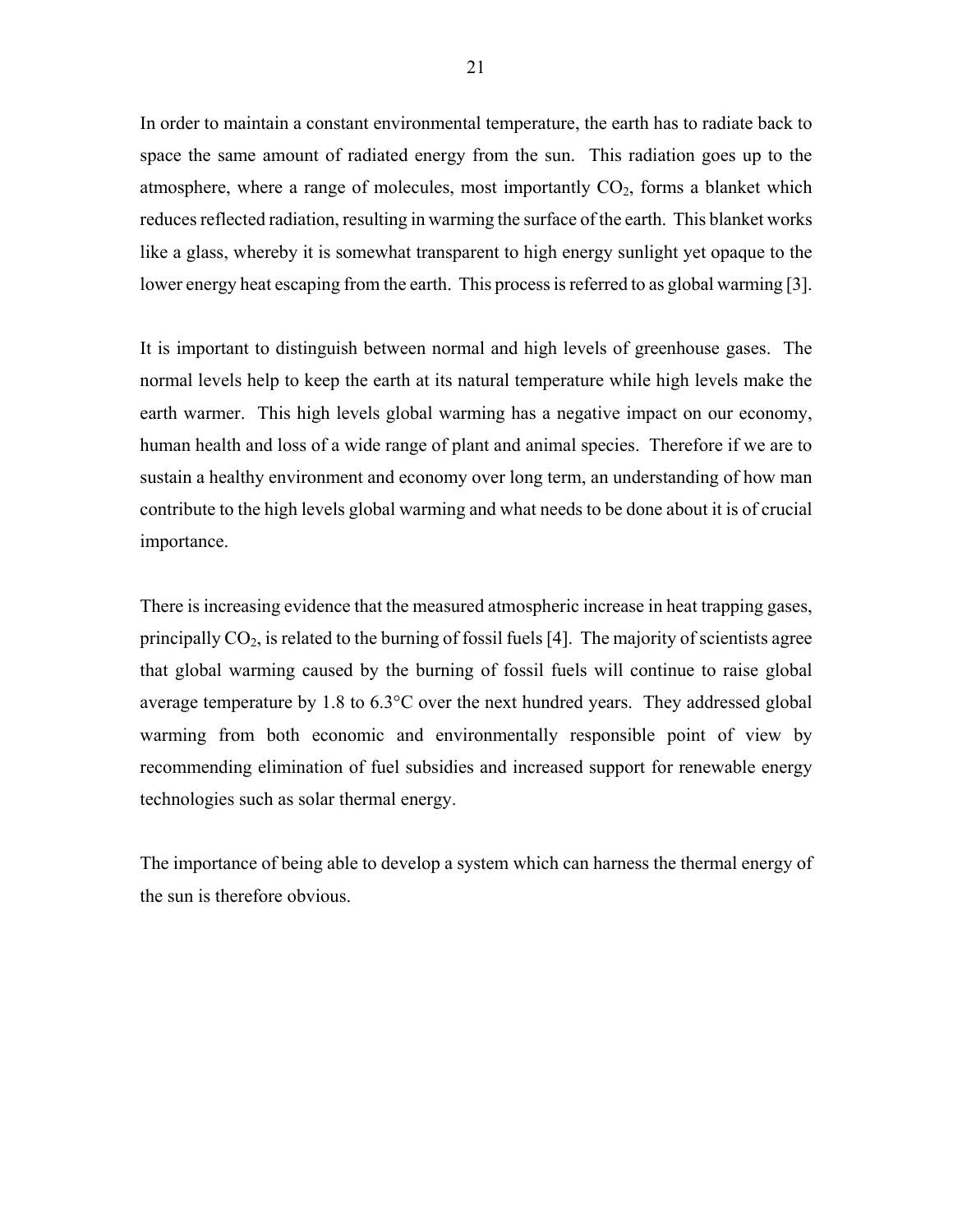## **2.3 Power Sources**

## **2.3.1 Fossil fuels**

Coal, oil and gas are called fossil fuels because they have been formed from fossilized remains of prehistoric plants. They provide about 66% of the world's electrical power while contributing 95% to the world's total energy supply [5]. This shows that large amount of power is generated using fossil fuels. Although a large amount of energy can be generated using fossil fuels, the by-product of its use is their contribution to the high level of pollution in the environment. The burning of fossil fuels is the largest source of  $CO<sub>2</sub>$  emissions, which causes the greenhouse effect.

The increased rate of fossil fuels consumption and the increased rate of  $CO<sub>2</sub>$  emissions between years 1800 and 2000 are illustrated in Figure 2.1.



**Figure 2.1** • Annual Carbon dioxide emissions broken down into various fuel types from year 1800 to year 2000 AD [6].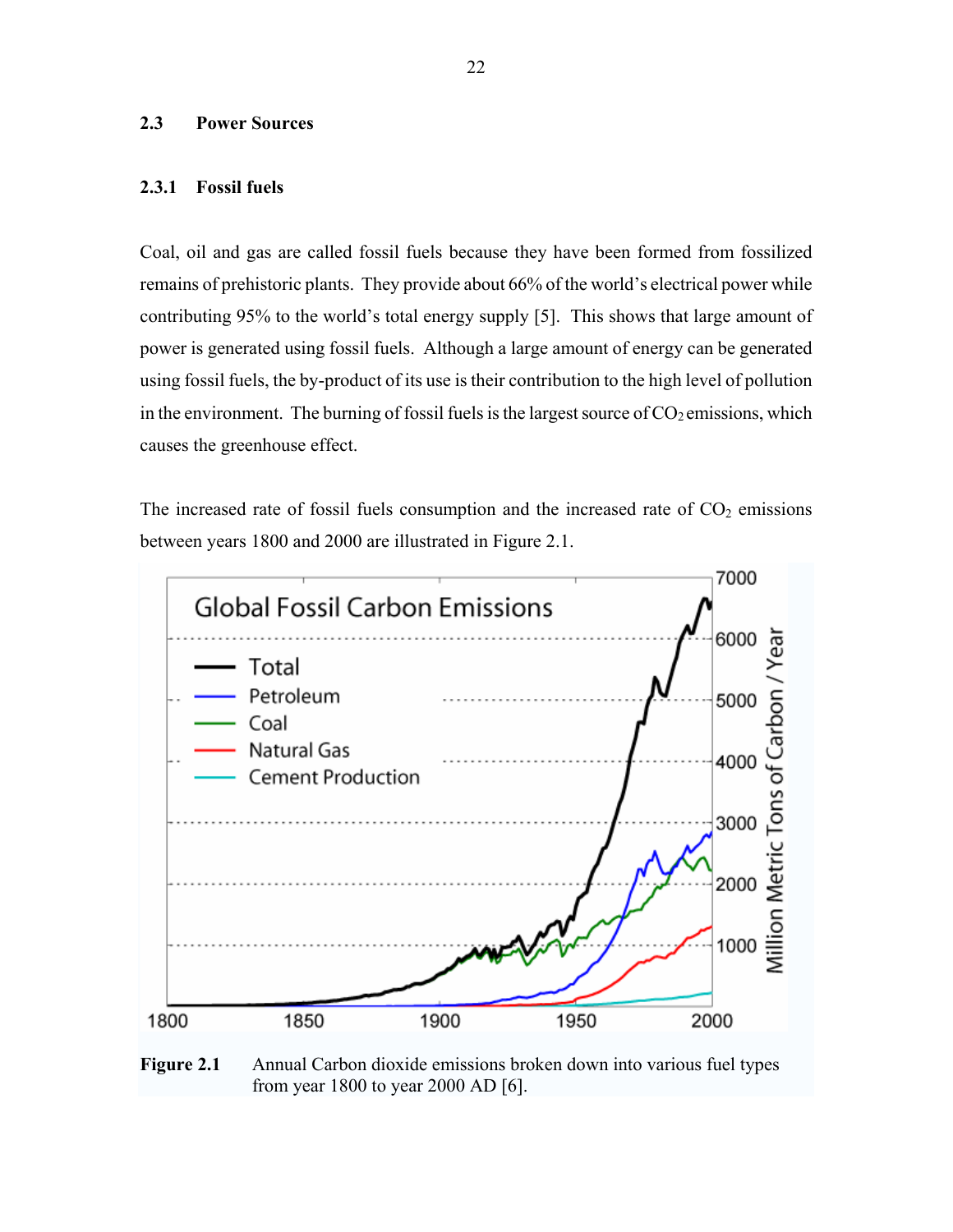The use of fossil fuels depends upon their availability because they are finite resources. The fossil fuels, once they are burned, cannot be renewed and therefore their availability is decreasing. The principle of supply and demand suggests that as fossil fuels supplies diminish, prices will rise. Therefore higher prices will lead to increased usage of alternative energy sources because it will become more affordable. The significant employment of alternative energy sources such as renewable energy sources and scientific advances would reduce the dependency on fossil fuels [6].

A global movement toward the generation of renewable energy is therefore underway to help meet the increased global energy needs and to reduce the level of pollution in the environment.

## **2.3.2 Renewable Energy Sources**

About two billion of the world's population still does not have access to the power grid which gives rise to an ever increasing global energy demand [7]. In order to be able to meet this demand, more attention to the source of energy is needed because it has a significant impact on the environment and on the health of millions of people, plants and animals. Therefore, cleaner power sources should be used in order to reduce pollution and thereby ensuring reduction in the level of global warming. Renewable energy sources present us with the potential to progress without threatening our future. In theory it is possible to cut down the energy use in half by using cost effective renewable energy sources available today. A 50% reduction in fossil fuel energy use resulting from the use of renewable energy translates into a 50% reduction in pollution [3].

Renewable energy sources such as solar energy, wind energy, water power, geothermal energy and biomass conversion are very important alternatives for addressing climate change, as well dwindling energy supplies and rising world energy consumption. They all offer potential for replacing conventional fossil fuels power plants, though not yet on the same scale.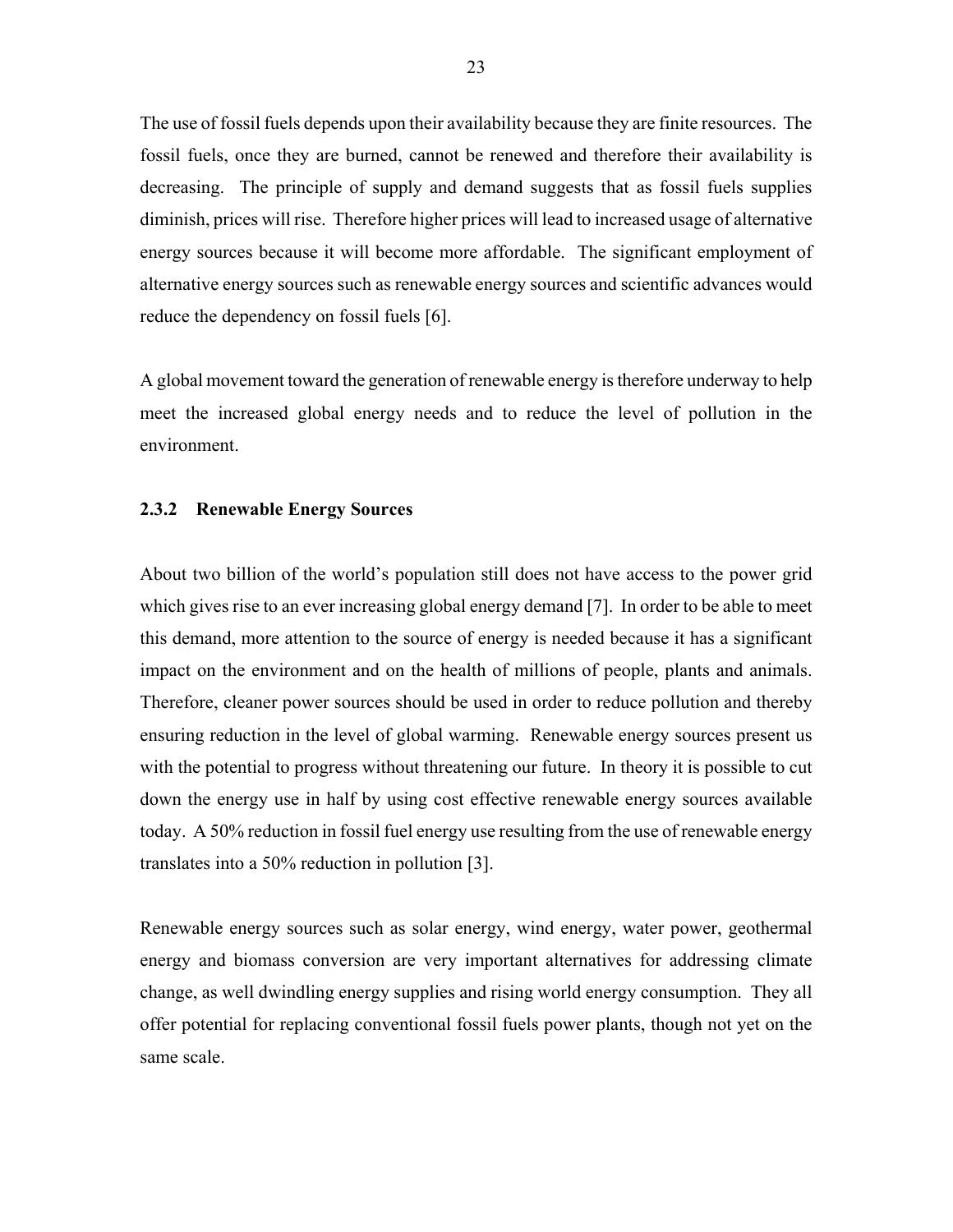| The Renewable Energy Resource Base (GW) |                      |                            |                                 |  |  |  |
|-----------------------------------------|----------------------|----------------------------|---------------------------------|--|--|--|
|                                         | Current use $(2001)$ | <b>Technical potential</b> | <b>Theoretical</b><br>potential |  |  |  |
| Hydropower                              | 285                  | 1,586                      | 4,661                           |  |  |  |
| <b>Biomass energy</b>                   | 1,586                | >8,752                     | 91,958                          |  |  |  |
| Wind energy                             | 3.8                  | 20,294                     | 190,259                         |  |  |  |
| Solar energy                            | 3.2                  | >49,943                    | 123,668,189                     |  |  |  |
| <b>Geothermal energy</b>                | 19                   |                            |                                 |  |  |  |
| Ocean energy                            | not estimated        | not estimated              | 234,652                         |  |  |  |
| <b>Total</b>                            | 1,903                | >57,078                    | >126,839,168                    |  |  |  |
|                                         |                      |                            |                                 |  |  |  |

**Table 2.1** Comparison between the current use and future utilization potential of different renewable energy sources [8]

Table 2.1 summarizes the energy that can be produced using renewable sources globally. It is shown that solar energy has the highest future utilization potential as compared to the other renewable energy sources. Given South Africa's sunny climate, research into harnessing solar energy is therefore a logical choice. The exploratory work on trough solar energy collector already completed at Mangosuthu University of Technology forms the basis to take the energy trapping process further.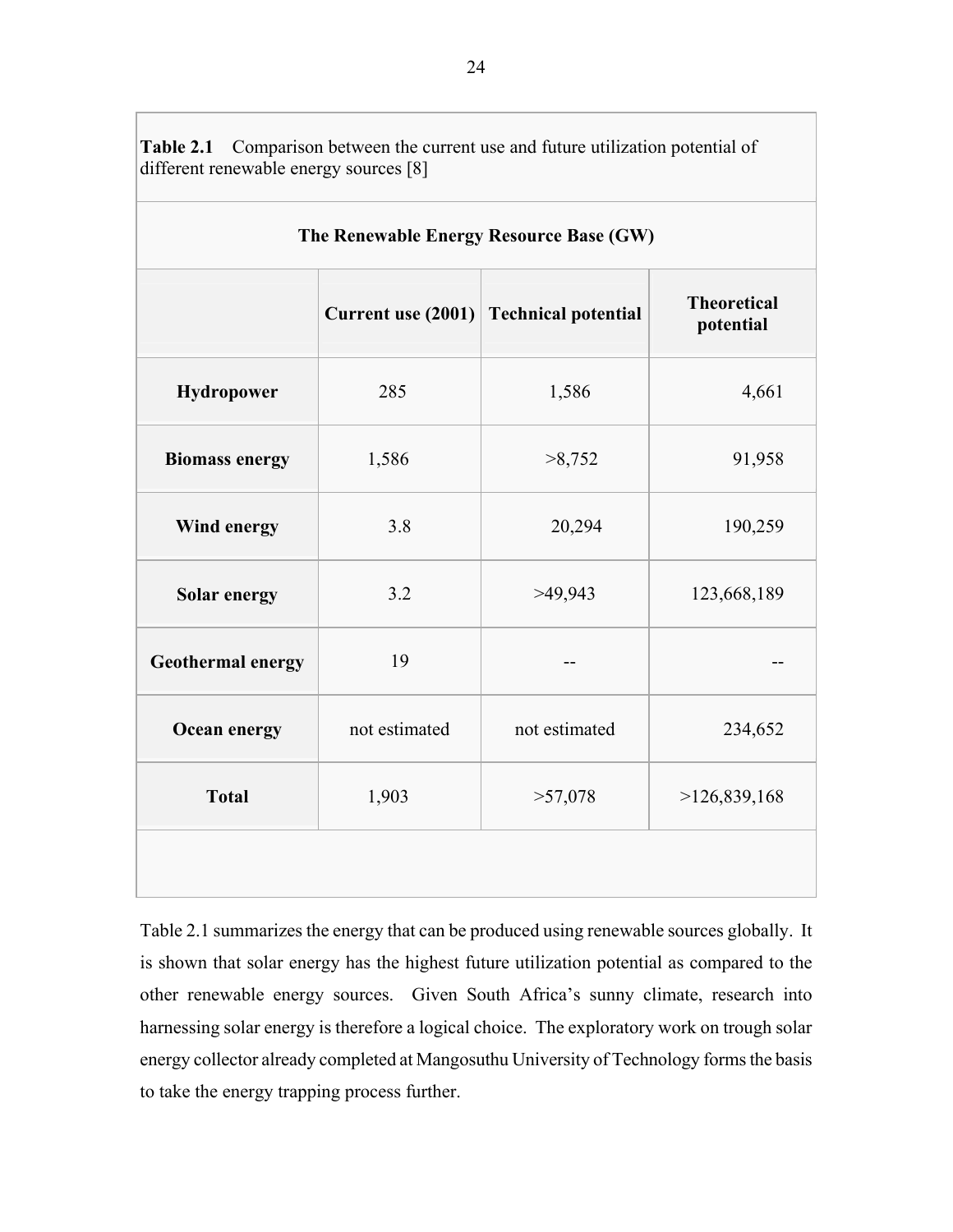## **2.4 Solar Energy**

Solar energy describes a number of methods of harnessing energy from the sun. Evidence of the desire to harness solar energy can be found in the designs of many traditional building methods for many centuries. Recently the challenge of harnessing solar energy has become of increasing interest in developed countries as the environmental costs and the impact of non-renewable nature of fossil fuels are realized. Solar energy, for example solar panels, is already in widespread use where access to other power supplies is absent, such as in remote locations and in space [9].

Solar power has enormous potential for use because the solar energy that reaches the surface of the earth is approximately 30000 times the amount of energy needed to satisfy human needs [10]. It is also a clean source of energy because it does not produce any  $CO<sub>2</sub>$  and it is totally renewable. However there are several major problems with harvesting solar energy because its availability is unpredictable, intermittent and is often subject to changes in the weather. Due to the harvesting problems and the fact that for approximately half of the 8760 hours per year any location is in darkness, the importance of being able to store solar thermal energy for use when the sun is not shining, is critical.

### **2.4.1 Solar energy harvesting methods**

#### **2.4.1.1 Parabolic trough collector**

The parabolic though is the most successful and cost-effective concentrated solar power system design at present [12, 13]. It uses a curved trough which reflects sunlight onto a hollow tube running along above the trough as shown in Figure 2.2.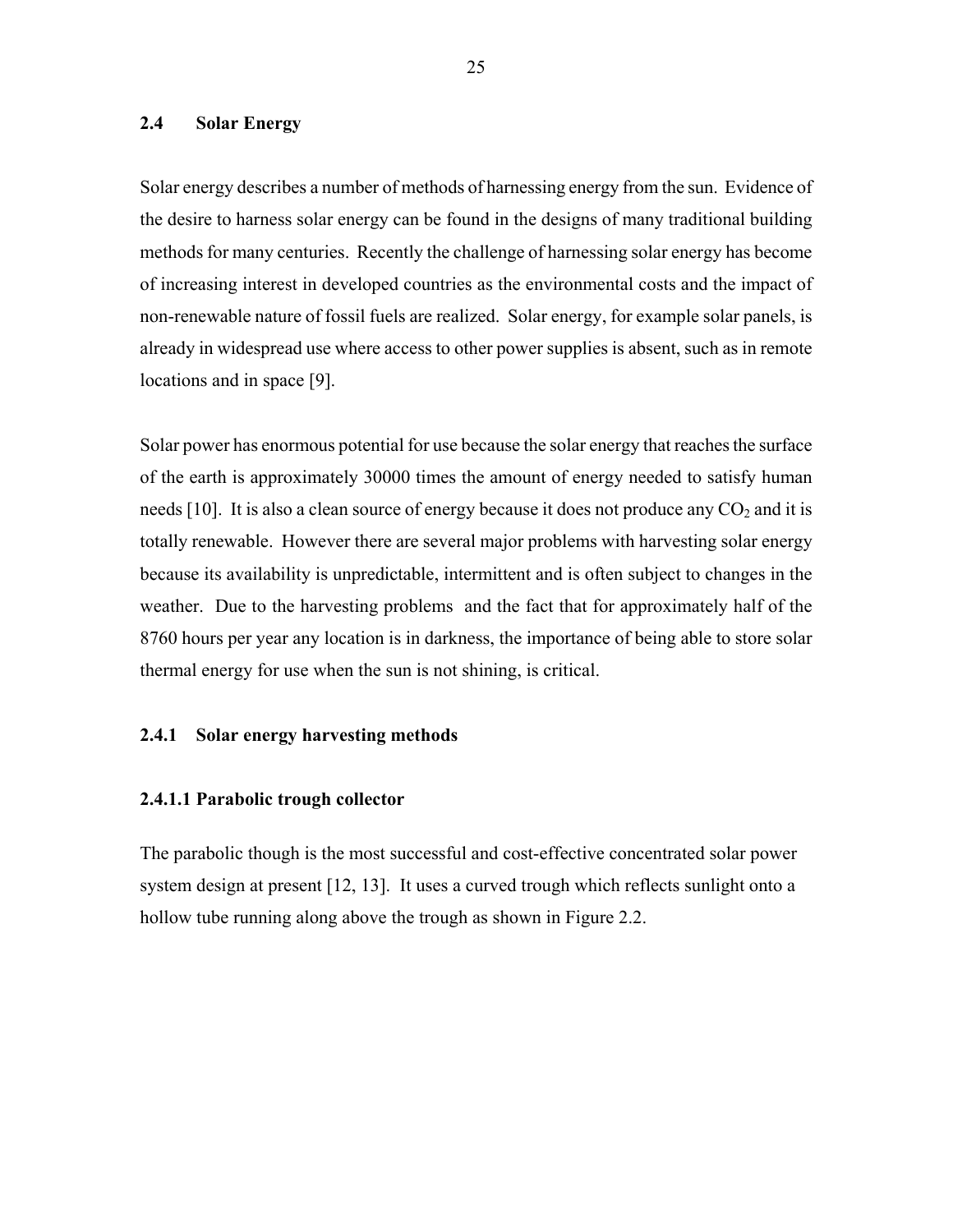

**Figure 2.2**. Parabolic trough solar collector with glass-shielded receiver during operation at Mangosuthu University of Technology [13]

The whole trough tilts through the course of the day so that light remains focused on the hollow tube. A fluid passes through the tube and becomes heated. Full-scale parabolic trough systems consist of many parabolic troughs laid out in parallel over a large area of land. A solar thermal system using this principle is in operation in California in the United States. It produces approximately 330 MW of power which is currently the largest operational solar thermal energy system [11].

Other parabolic trough systems are under development, which create steam directly in the tubes. This concept is thought to lead to cheaper overall designs. A small scale commercial parabolic trough solar collector has been designed and constructed at Mangosuthu University of Technology in Durban, KwaZulu-Natal for the purpose of investigating the problems associated with harnessing and storing solar energy [13].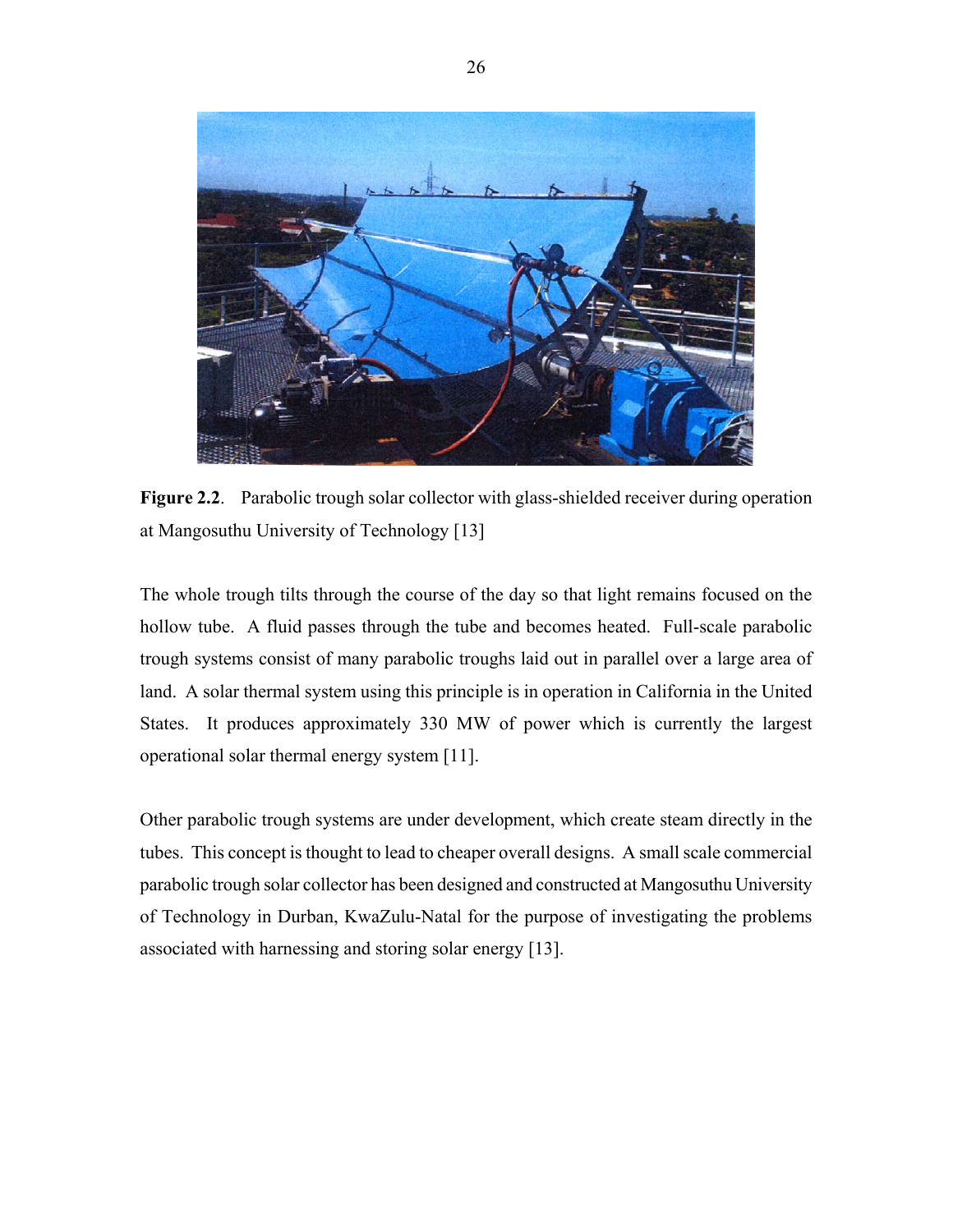## **2.5 Thermal Energy Storage**

Energy storage is a fundamental requirement of all solar energy systems. It plays important roles in conserving available solar energy and improving its utilization, since many energy sources are intermittent in nature. Because solar energy is available only during the day an efficient thermal energy storage system is a critical requirement to ensure that energy is available during the night. Therefore in a conventional power generation station, more efficient power production can be achieved by load shifting the stored thermal energy. The success of load shifting will depend to a large extent upon the method of energy storage used. The designs of heat storage units, the sensible heat and latent heat systems are well described in textbooks [14, 15]. These concepts will be discussed separately.

## **2.5.1 Sensible heat storage**

Thermal energy storage can take the form of sensible heat storage where energy is stored by raising the temperature of a storage medium. This is the most commonly used method of thermal storage e.g. in solar heating system, water is used for heat storage in liquid based systems. Rock beds are used for air based systems. [18].

There are two major drawbacks of using sensible storage, namely:

- 1. the volume of the storage medium is heavy and bulky
- 2. energy cannot be stored or released at a constant temperature, and
- 3. this method is also inefficient as it takes less energy to raise the temperature of a material than it requires to change a solid into a liquid. Consequently to store the same amount of energy, significantly large quantities of storage medium are required for sensible heat storage in comparison to latent heat storage method.

These disadvantages of sensible heat over latent heat are illustrated in Table 2.2. The sensible heat using a rock bed and water is compared to the latent heat using organic and non-organic compounds. The advantage of the latent heat is clear from the comparison of the volume and mass of the storage unit required for storing a certain amount of heat.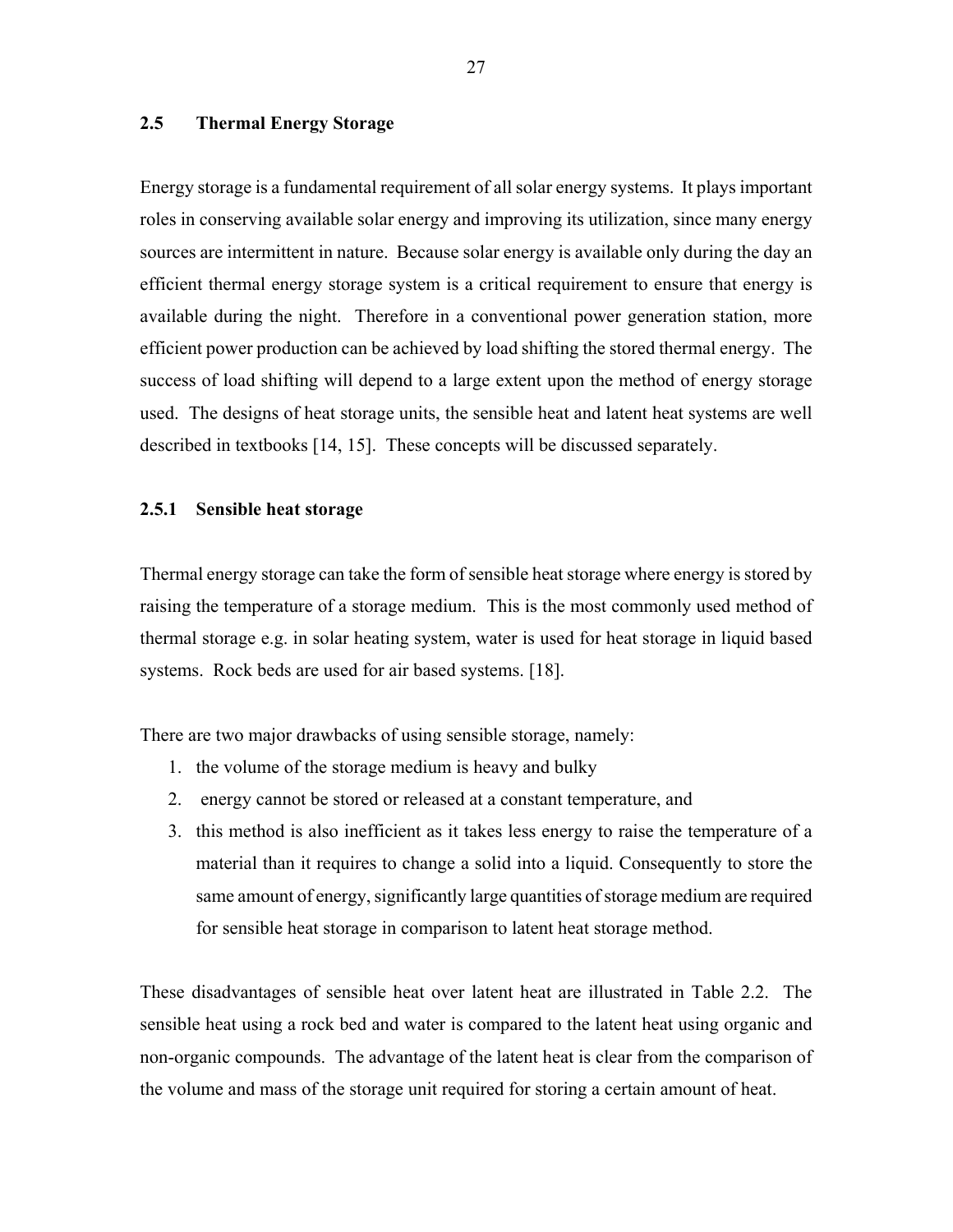| <b>Property</b>                             | Rock  | Water | <b>Organic PCM</b> | <b>Inorganic PCM</b> |
|---------------------------------------------|-------|-------|--------------------|----------------------|
| Density, $kg/m3$                            | 2240  | 1000  | 800                | 1600                 |
| Specific heat, kJ/kg.K                      | 1.0   | 4.2   | 2.0                | 2.0                  |
| Latent heat, kJ/kg                          |       |       | 190                | 230                  |
| Latent heat, $kJ/m3$                        |       |       | 152                | 368                  |
| Storage mass for $10^6$ J, kg               | 67000 | 16000 | 5300               | 4350                 |
| Storage volume for $10^6$ J, m <sup>3</sup> | 30    | 16    | 6.6                | 2.7                  |
| Relative storage mass                       | 15    | 4     | 1.25               | 1.0                  |
| Relative storage volume                     | 11    | 6     | 2.5                | 1.0                  |

**Table 2.2** Comparison between the different methods of heat storage [28]

Figure 2.3 also illustrates a comparison between latent heat and sensible heat systems. It is shown that the storage potential of the latent heat system is more efficient. The sensible heat capacity of concrete is approximately 1.0 kJ.kg $^{-1}$ [19], compared with calcium chloride which during phase transition can store or release 190 kJ.kg $^{-1}$ [21]. In order for concrete to store the same amount of energy i.e. 190 kJ, concrete has to be heated up to 190°C, otherwise large amount of concrete is required. Due to the large volume of material required, sensible heat storage is not suitable for large applications because it will take up a lot of space which may have major cost implications and could attract unfavourable criticism from environmentalists.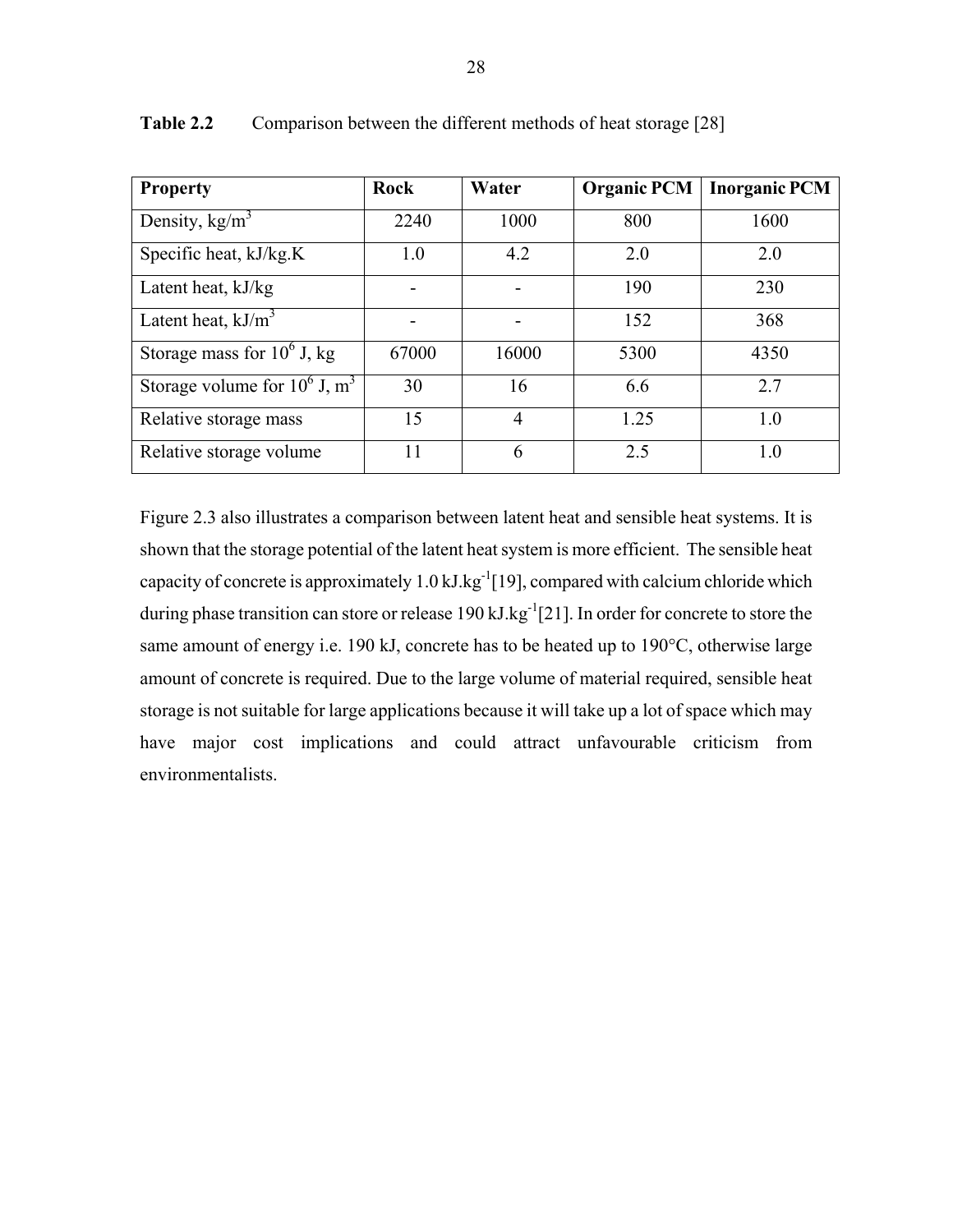

**Figure 2.3** Comparison between the temperature required to store 190 kJ of energy as latent heat and that required to store the same amount as sensible heat [17]

## **2.5.2 Latent heat**

## **2.5.2.1 Theory**

Latent heat is the amount of energy in the form of heat released or absorbed by a substance during a change of phase (i.e. solid, liquid or gas). There are different phase transitions that exist:

- $\bullet$  solid to liquid (melting) = heat of fusion
- liquid to solid (freezing) = heat of fusion
- $\bullet$  liquid to gas (evaporation) = heat of vaporization
- gas to liquid (condensation) = heat of vaporization
- $\bullet$  solid to gas (sublimation) = heat energy added
- gas to solid (deposition) = heat energy removed  $[16]$

These different phase transitions are illustrated in Figure 2.4.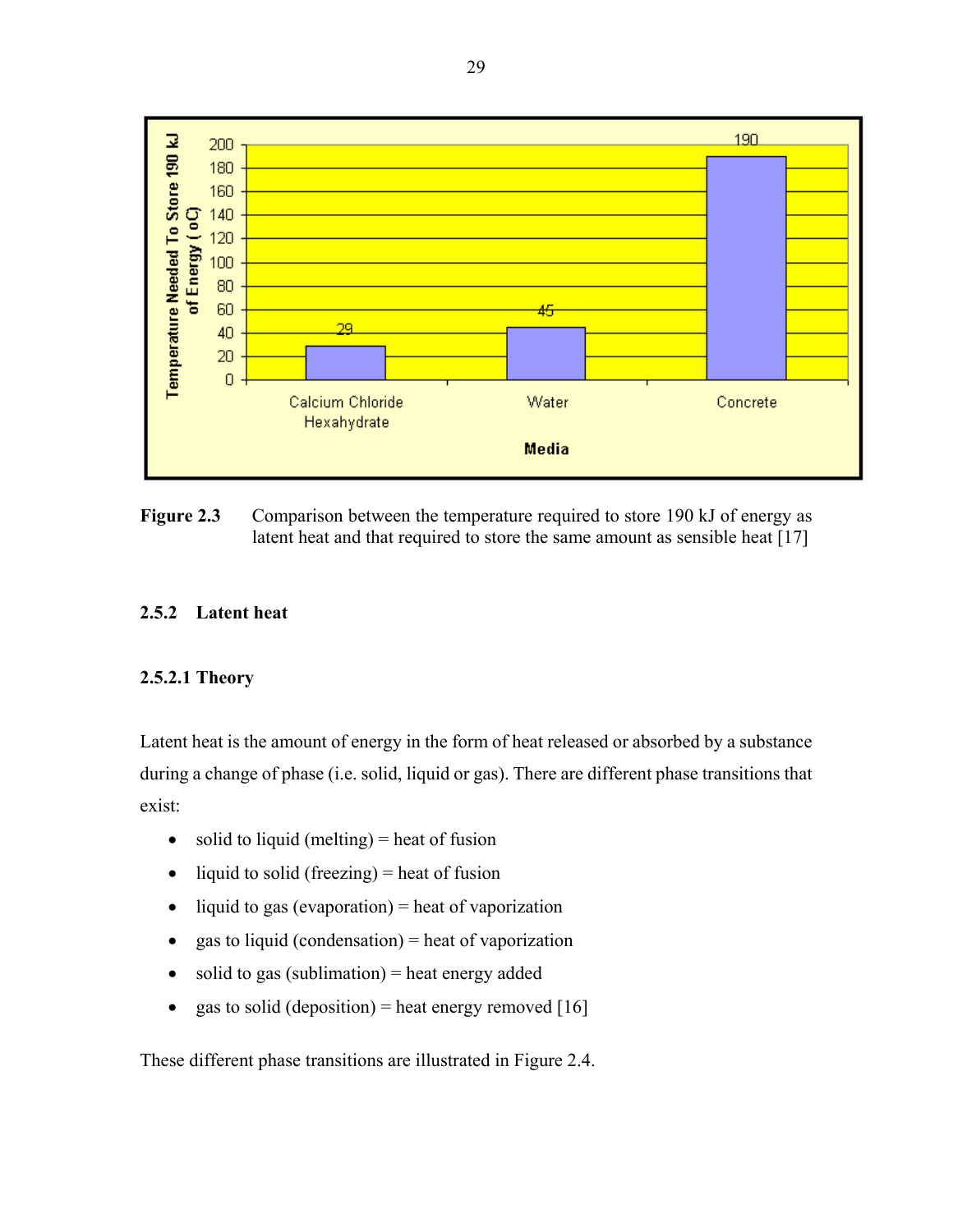

**Figure 2.4** Illustration of different phase changes [16]

In this study, latent heat refers to the latent heat of fusion (melting/freezing), as latent heat of vaporization is not practical due to large volume change associated with it.

## **2.5.2.2 Latent heat storage**

Heat storage materials absorb heat through the standard heat transfer mechanisms such as conduction, convection and radiation. They use chemical bonds to store and release heat. Latent heat is the large quantity of energy which needs to be absorbed or released when a material changes phase from the solid to the liquid state (melting) or from the liquid to the solid state (crystallization). These phase changes take place at constant temperature and for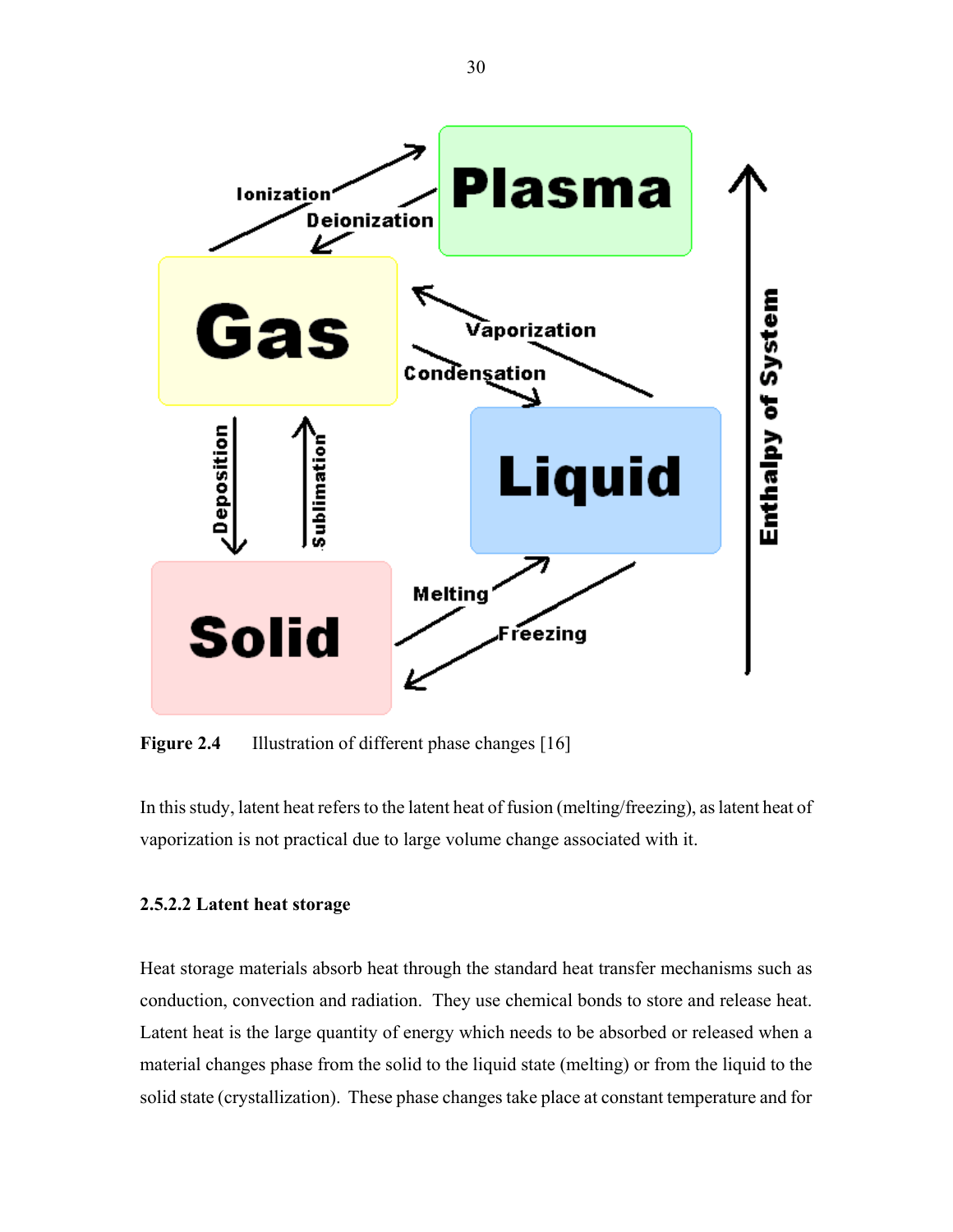certain materials the process of melting and solidification can be repeated over an unlimited number of cycles with no change to the physical or chemical properties of the material.

When a solid phase change material is subjected to a heat source causing the temperature to rise resulting in melting, the phase change material will store heat. Alternatively, when a liquid phase change material is cooled to the point of crystallization, the phase change material will discharge heat.

## **2.5.2.3 The use of latent heat storage**

The use of latent heat storage is ideally suitable as large amounts of energy can be stored per unit volume and is stored under isothermal conditions which means energy can be delivered or stored at a constant temperature. The use of latent heat storage is especially suitable for solar energy storage where it can result in high solar collection efficiency and consequently the solar collector area can be reduced by 30% [21].

Although, latent heat storage is preferred it has some practical difficulties which include

- low thermal conductivity for heat transfer,
- density change,
- stability of properties under extended cycling and
- phase segregation and
- sub-cooling of the storage medium.

The latent heat storage system uses phase change material as a storage medium.

## **2.6 Phase Change Materials (PCM)**

Phase change materials are compounds which melt and solidify at certain temperatures and in doing so are capable of storing or releasing large amounts of energy. Phase change materials can be incorporated into a thermal storage system in order to store daytime solar energy to be used at night.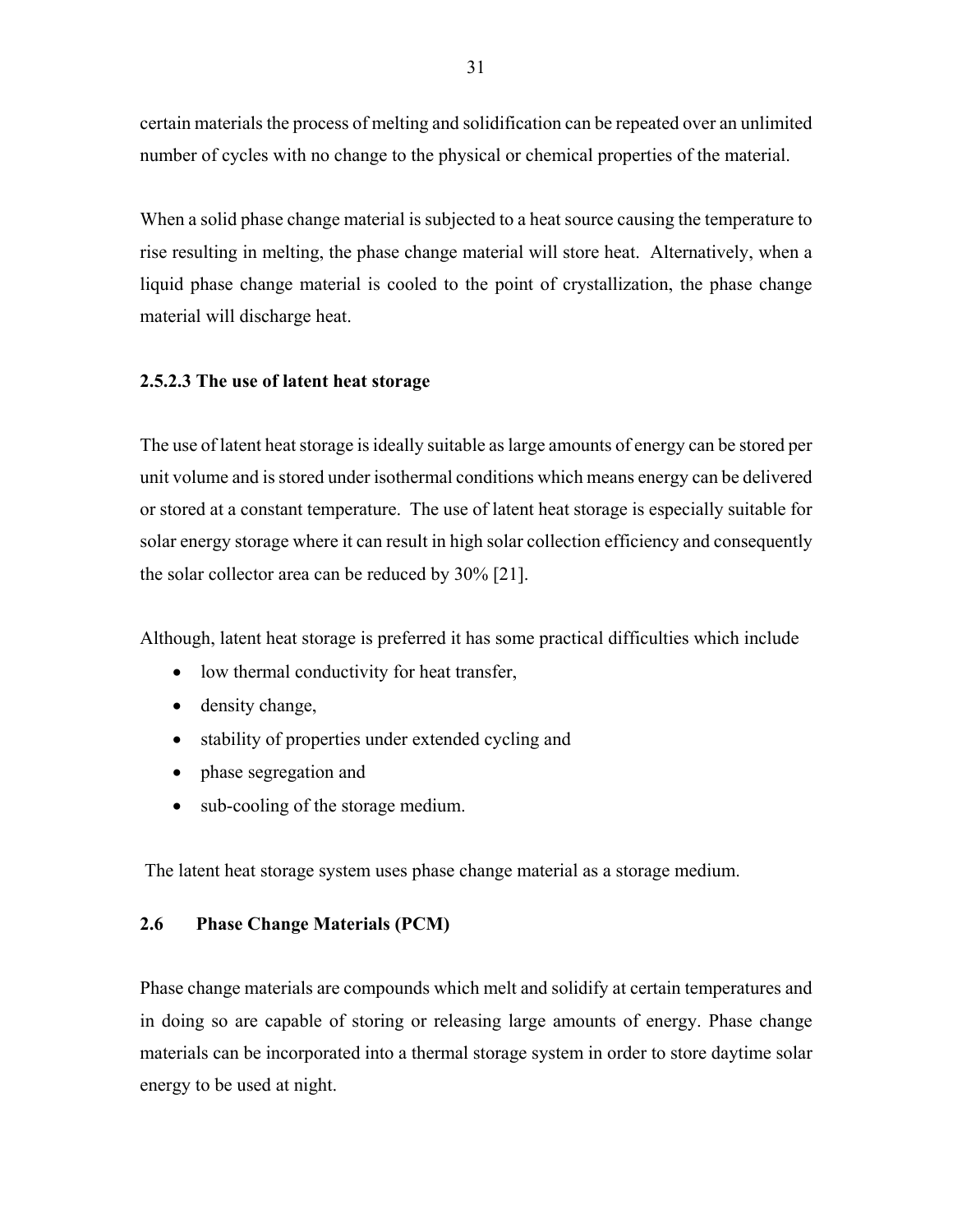In order to explain the characteristics of phase change materials, water is used as an example. When water in a liquid state is cooled to the point of crystallization  $(0^{\circ}C)$  it will discharge heat and collect it when melting. This process is similar at the other phase change of water at temperatures of 100°C. Boiling of water result in heat storage and condensing result in heat discharge.

Materials to be used for phase change thermal energy storage must have a large latent heat capacity, high thermal conductivity and high storage density. They should have a melting point that is in the practical range of operation, melt congruently with minimum sub-cooling and be chemically stable, low in cost, non-toxic and non-corrosive. Materials that have been studied during the last 40 years are hydrated salts, paraffin waxes, fatty acids and eutectics of organic and inorganic compounds [18]. These materials are classified into three most common groups: organic compounds, inorganic compounds and eutectics.

## **2.6.1 Organic phase change compounds**

Organic phase change compounds are based on paraffin, where the melting point of the paraffin varies in relation to the amount of carbon atoms it possesses. Pure paraffins contain 14-40 carbon atoms, whereas paraffin waxes contain 8-15 carbons [20]. Organic phase change materials offer several advantages in that they:

- possess a wide range of melting points,
- are non-toxic,
- are non-corrosive,
- are non-hygroscopic,
- are chemically stable,
- are compatible with most building materials,
- have a high latent heat per unit weight,
- melt congruently and
- most importantly exhibits negligible super-cooling which has plagued some inorganic compounds [21].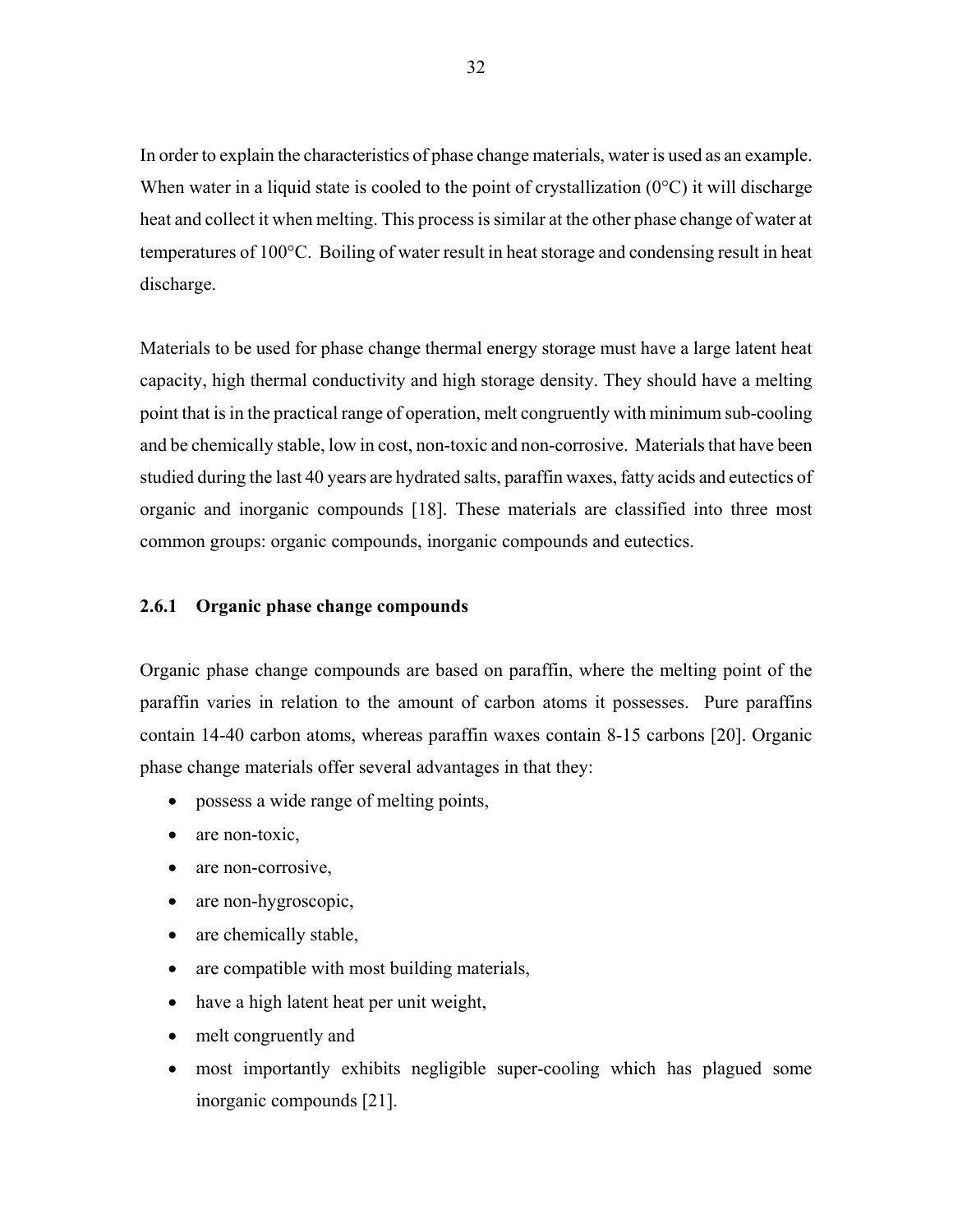Some disadvantages of organic phase change materials are: high costs [22], low density, and low thermal conductivity in comparison to inorganic compounds. These limitations have led some researchers to investigate the potential of technical grade organic phase change materials as alternatives. The problem of low thermal conductivity can be addressed by the addition of a filler with a high thermal conductivity or the use of matrixes [23]. Organic phase change materials also are subject to substantial changes in volume upon melting and flammability is also a potential disadvantage.

## **2.6.2 Inorganic phase change materials**

Inorganic compounds mainly consist of compounds such as hydroxides or oxides, which have been diluted in an acid solution and are termed as salt hydrates or molten salt. The advantages of inorganic compounds in comparison with organic phase change materials are:

- low cost
- high latent heat per unit mass and volume,
- high thermal conductivity and
- wide range of melting points from  $7-117^{\circ}C$  [24].

However, they can suffer from loss of water when subjected to long-term thermal cycling due to vapour pressure. This can be prevented by using air tight containerization. Problems with corrosion have also been experienced with salt hydrates. The major drawback with salt hydrates is that they can degrade over time due to decomposition. When this happens the PCM melts incongruently and produces two irreversible phases, an aqueous phase and a solid phase. Each phase possesses different densities, consequently the denser solid phase settles at the bottom of the container [18].

Attempts at addressing the problem of salt hydrate decomposition have centred around using thickening agents with varying degrees of success. However it was observed that Glauber's salt, for example, when thickened with clay withstood thermal cycling better than an unthickened salt, although its thermal storage capacity declined over time [21].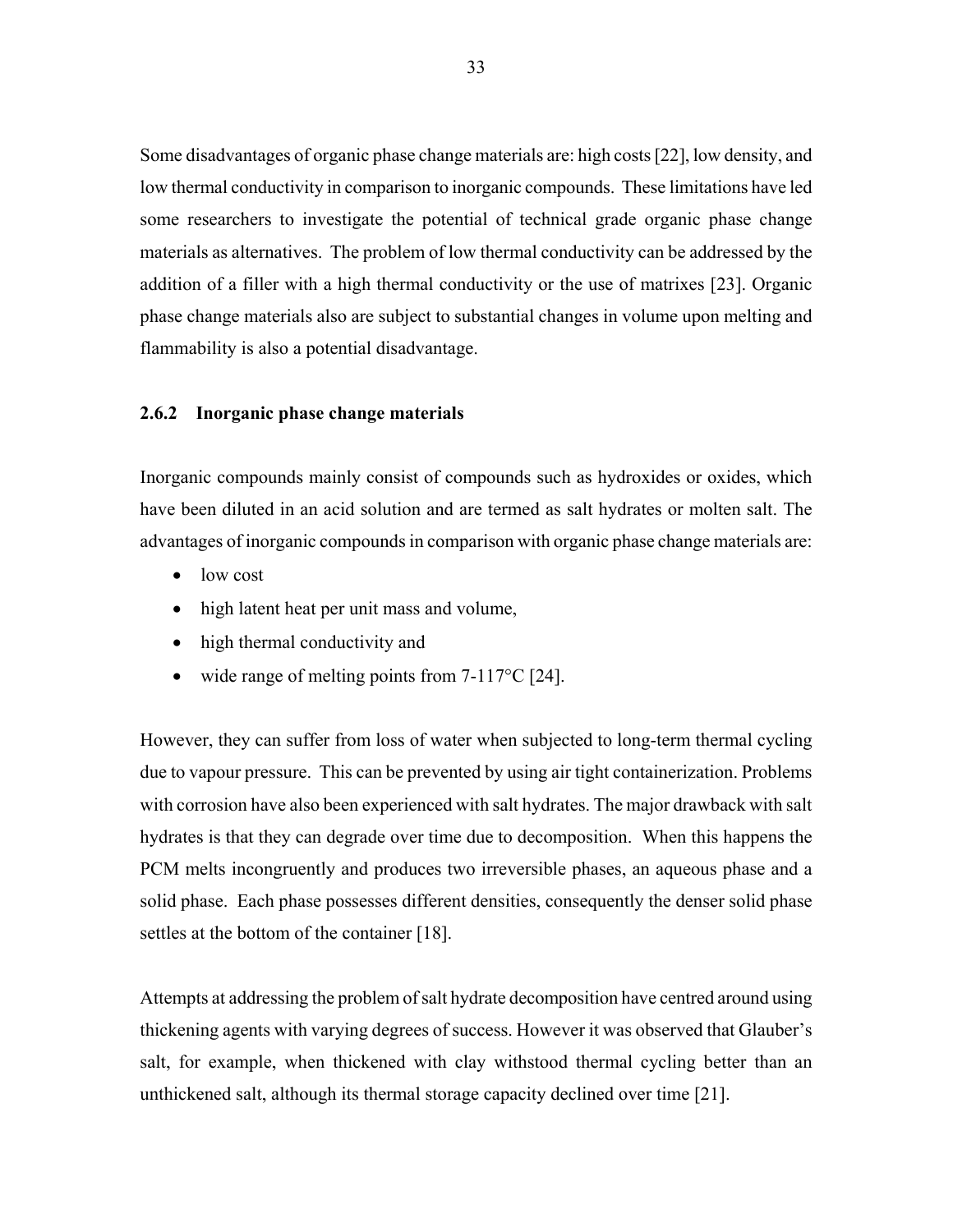## **2.6.3 Eutectics phase change materials**

A eutectic PCM is a combination of two or more compounds of either organic, inorganic or both which may have more appropriate melting points than individual and separate compounds. The mixture behaves as salt hydrates. The main problem with eutectic PCMs is the cost which is two or three times greater than the individual organic or inorganic products [18].

#### **2.6.4 Major problems with PCM's**

#### **2.6.4.1 Phase segregation**

The phase change behaviour of salt hydrate PCMs is more complex than that of organic compounds because hydration/dehydration occurs, rather than simple melting/freezing. Salt hydrates exhibit three general types of phase change behaviour: congruent, incongruent and semi-congruent melting. The desirable behaviour is congruent melting which occurs when the solid phase composition is the same as the liquid phase composition. Semi-congruent melting occurs when a material has two or more hydrate forms with differing solid compositions and melting points. Incongruent melting materials yield two distinct phases upon melting: a saturated solution and a precipitate of insoluble unhydrous salt [26].

The problem of segregation occurs after a certain number of cycles have been completed by the phase change material, during which time the hydration/dehydration process does not appear identical to the melting/freezing process. The material can be transformed into other hydrate form(s) before either complete melting or freezing occurs resulting in a temporary loss in thermal storage capacity.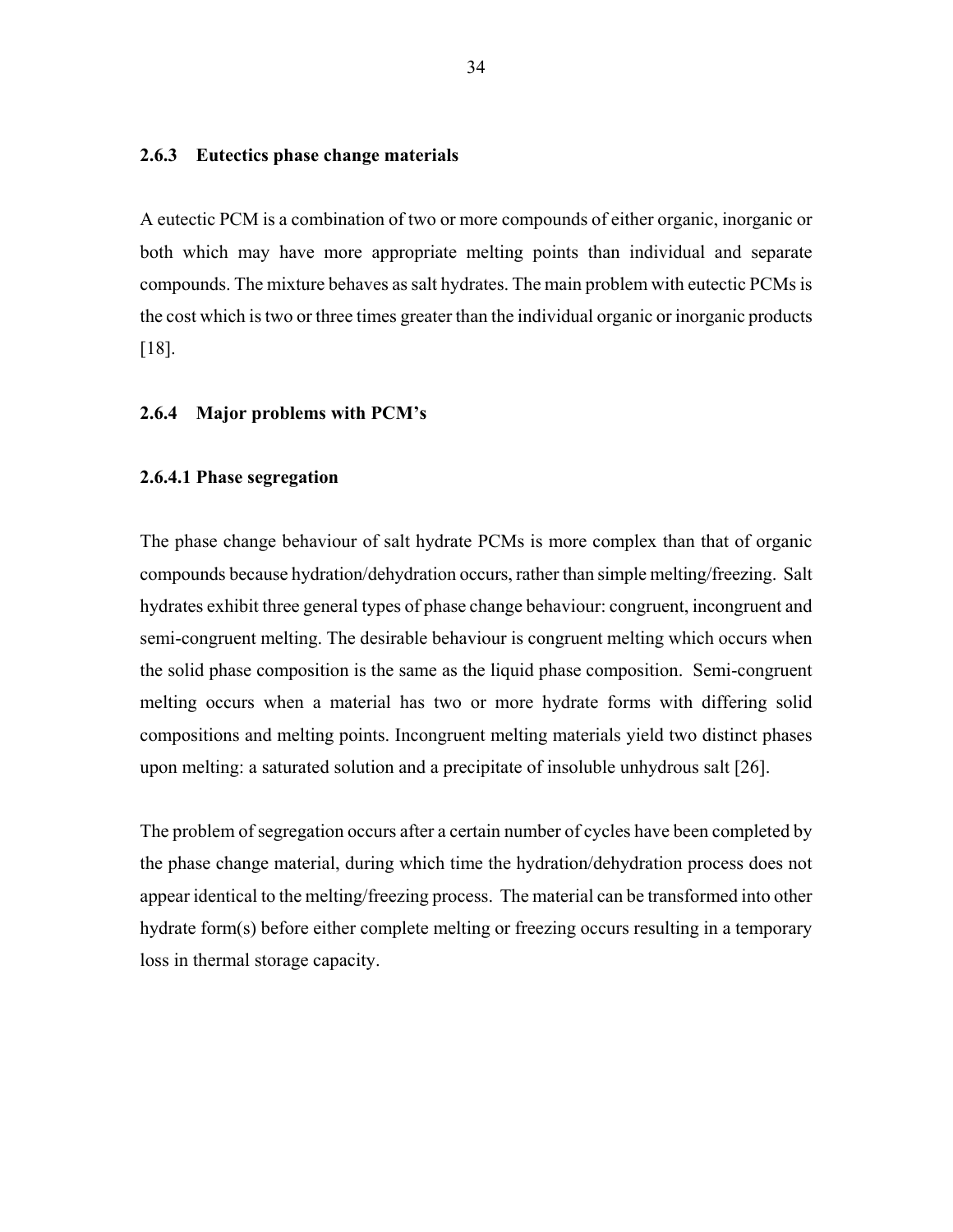#### **2.6.4.2 Super-cooling**

Several phase change materials exhibit super-cooling characteristics whereby the temperature drops well below the melting point before freezing initiates. Once the freezing process begins, the temperature rises to the melting point and remains until the material is entirely frozen. If super-cooling is excessive it can prevent the withdrawal of heat from the PCM [26]. To minimize super-cooling, nucleation has been tried through: the addition of a chemical nucleating agent to the PCM. Nucleating agents are substances upon which the PCM crystal will deposit with little or no super-cooling [26].

Table 2.3 summarizes the super-cooling range of PCMs which shows a significant reduction in the degree of super-cooling by applying suitable nucleating and thickening agents.

| PCM                                                       | Thickener | $T_{m}$ (°C) | <b>Nucleating</b><br>agent<br><b>LITE</b> )                                                                          | (size. Subcooling (°C)                                       |
|-----------------------------------------------------------|-----------|--------------|----------------------------------------------------------------------------------------------------------------------|--------------------------------------------------------------|
| $Na2SO4 : 10H2O$                                          | SAP       | 32           | Bevax $(20 \times 50 - 200 \times 250)$                                                                              | w/o nucleater<br>whucleater<br>$15 - 15$<br>$3 - 4$          |
| N <sub>82</sub> HPO <sub>4</sub> · 12H <sub>2</sub> O     | SAP       | 36           | Berax (20 × 50-200 × 250)<br>Carbon (1, 5-6, ?)<br>TiO <sub>2</sub> (2-200)<br>Copper (1.5-2.5)<br>Aluminum (8.5-20) | 20<br>$6 - 9$<br>$0 - 1$<br>$0 - 1$<br>$0.5 - 1$<br>$3 - 10$ |
| CH <sub>3</sub> COONa - 3H <sub>2</sub> O                 | CMC       | 46           | Na <sub>2</sub> SO <sub>4</sub><br>SrSO4<br>Carbon (1.5-6.7)                                                         | 20<br>$4 - 6$<br>$0 - 2$<br>$4 - 7$                          |
| $\text{Na}_2\text{S}_2\text{O}_3\cdot\text{SH}_2\text{O}$ | CMC       | 57           | K2SO4<br>$Na2P2O7$ , 10H <sub>2</sub> O                                                                              | 30<br>$0 - 3$<br>$0 - 2$                                     |

**Table 2.3** Super-cooling range of thickened PCMs with different nucleating agents [27]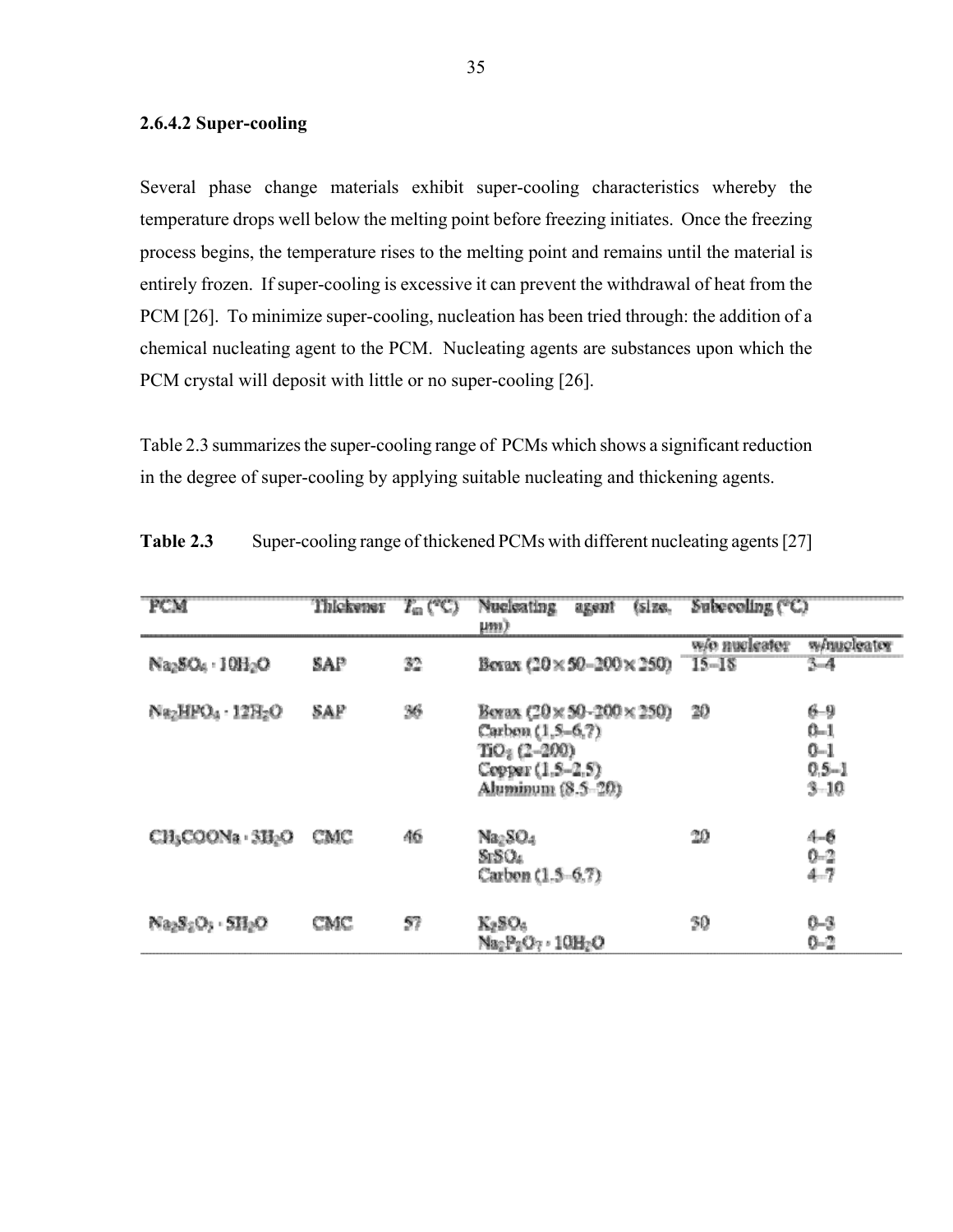The most important criteria that have limited widespread use of latent heat storage are the useful life of PCMs-container systems and the number of cycles the PCMs can withstand without any degradation in their properties. Insufficient long term stability of the storage materials result from poor stability of the materials properties and corrosion between the PCM and the container [29]. The PCM containers must able to demonstrate physical and thermal stability, as the PCMs undergo repetitive cycles of heating/cooling.

The thermal stability PCM containers can be enhanced. Kimura and Kai [30] have used NaCl to improve the stability of  $CaCl<sub>2</sub>.6H<sub>2</sub>O$ , containing slightly more water than the stoichiometric composition. The salt was found to be very stable following more than 1000 heating/cooling cycles. Gibbs and Hasnain [31] confirmed that the paraffins have excellent thermal stability as neither the cycles nor contact with metals degraded their thermal behaviour.

The density of a PCM is important because it affects its storage effectiveness per unit volume. Low change in volume as the phase changes from solid to liquid or from liquid to solid is desirable because it affects the storage density of the material. Large changes in volume may cause high stresses on the heat exchanger walls. Volume contraction during solidification may not only reduce the heat transfer area but also separate the PCM from the heat transfer surface, increasing the heat transfer resistance dramatically. The change of volume with the phase transition when in the order of 10%, represents a minor problem [32].

#### **2.6.4.4 Low thermal conductivity**

Most phase change materials have unacceptably low thermal conductivities which negatively affect the rates of heat flow during their applications. This problem has limited the use of organic type phase change materials for thermal energy storage application. In order to address this problem, the use of heat transfer enhancement techniques and microencapsulation methods are required for any latent heat thermal storage application [18].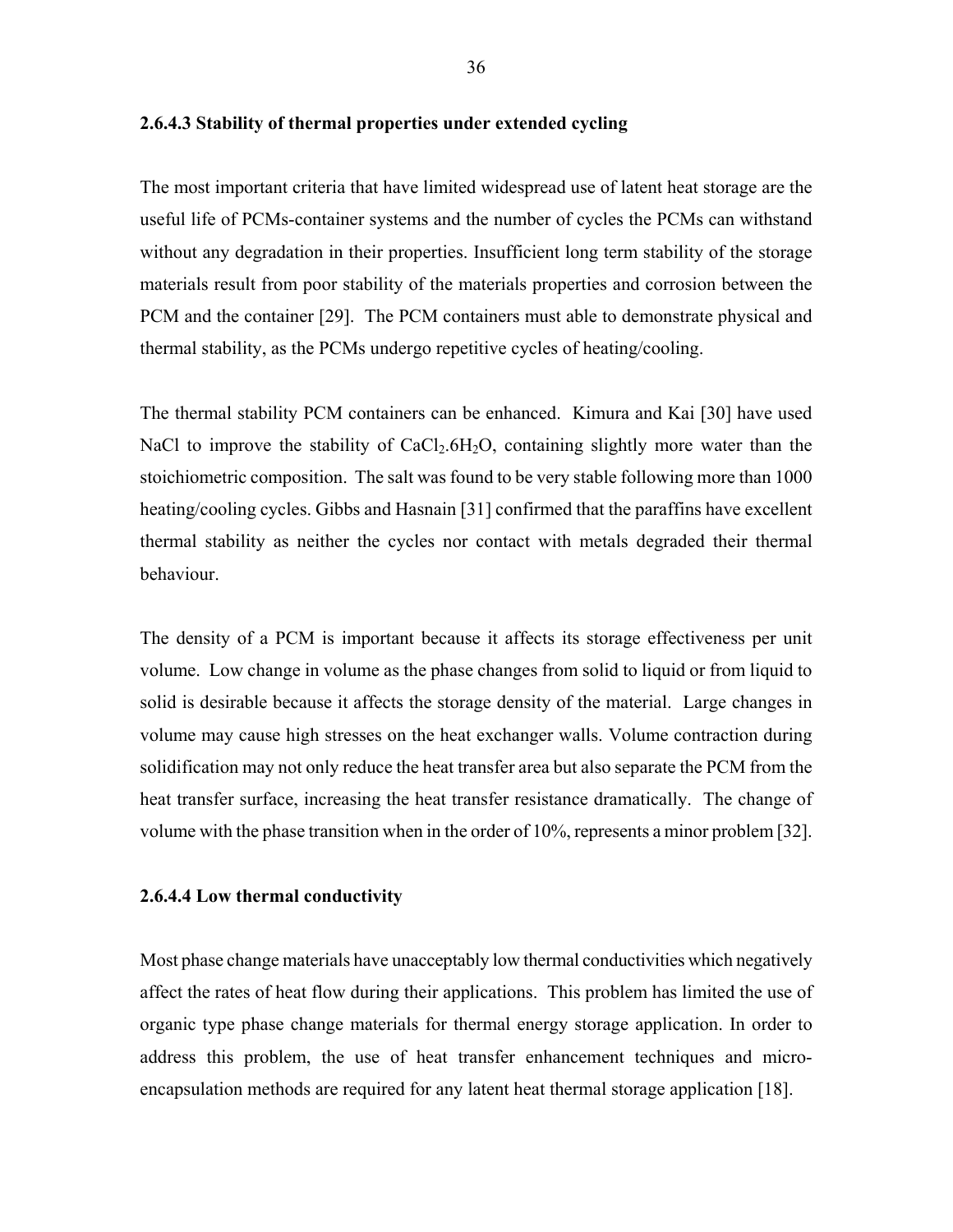#### **2.6.5 Heat Transfer Enhancement**

Various methods are proposed to enhance the heat transfer in a latent heat thermal storage system. Hasnain [28] used metallic fillers, metal matrix structures, finned tubes and aluminium shavings to improve the thermal conductivities of paraffins. The use of finned tubes in thermal storage systems with different configurations has been reported by Morcos [33], Sadasuke and Naokatsu [34], Costa et al. [35] and Padmanabhan and Murthy [36]. Zhang and Faghri [37] have showed that adding internal fins in a tube is an efficient way to enhance the heat transfer in thermal energy storage systems when a fluid with a low thermal conductivity is used as the transfer fluid. Lacroix [38] studied the effect of external fins in a shell and tube heat exchanger. The study showed an improvement in heat transfer rate.

#### **2.6.5 Encapsulation of phase change materials**

There are many benefits of encapsulated PCMs, such as increasing heat transfer area, reducing PCMs reactivity towards the outside environment and controlling the changes in the storage material volume as phase change occurs. Lane [25, 39] has identified over 200 potential phase change heat storage materials melting from 10 to 90 $\degree$ C to be used for encapsulation. The development of wall and floor panels for microencapsulation of  $CaCl<sub>2</sub>.6H<sub>2</sub>O$  in polyester resin was successful. The technical and economic feasibility of using encapsulated PCMs for thermal energy storage in solar driven residential heating applications was also demonstrated. The potential of encapsulating a group of promising phase change heat storage materials in metal or plastic containers was also shown.

Various encapsulation strategies have been explored. Stark [40] investigated the encapsulation of PCMs into the micropores of an ordered polymer film. The product exhibited excellent mechanical stability under cyclic freezing-melting conditions. Felix Regin et al. [41] investigated the thermal performance of phase change material capsules. They also made a comparison between cylindrical and spherical capsule containing PCMs. The results showed that the heat transfer fluid temperature around the capsule, the radius of the capsule and thermal conductivity of PCM has strong effect on the time for complete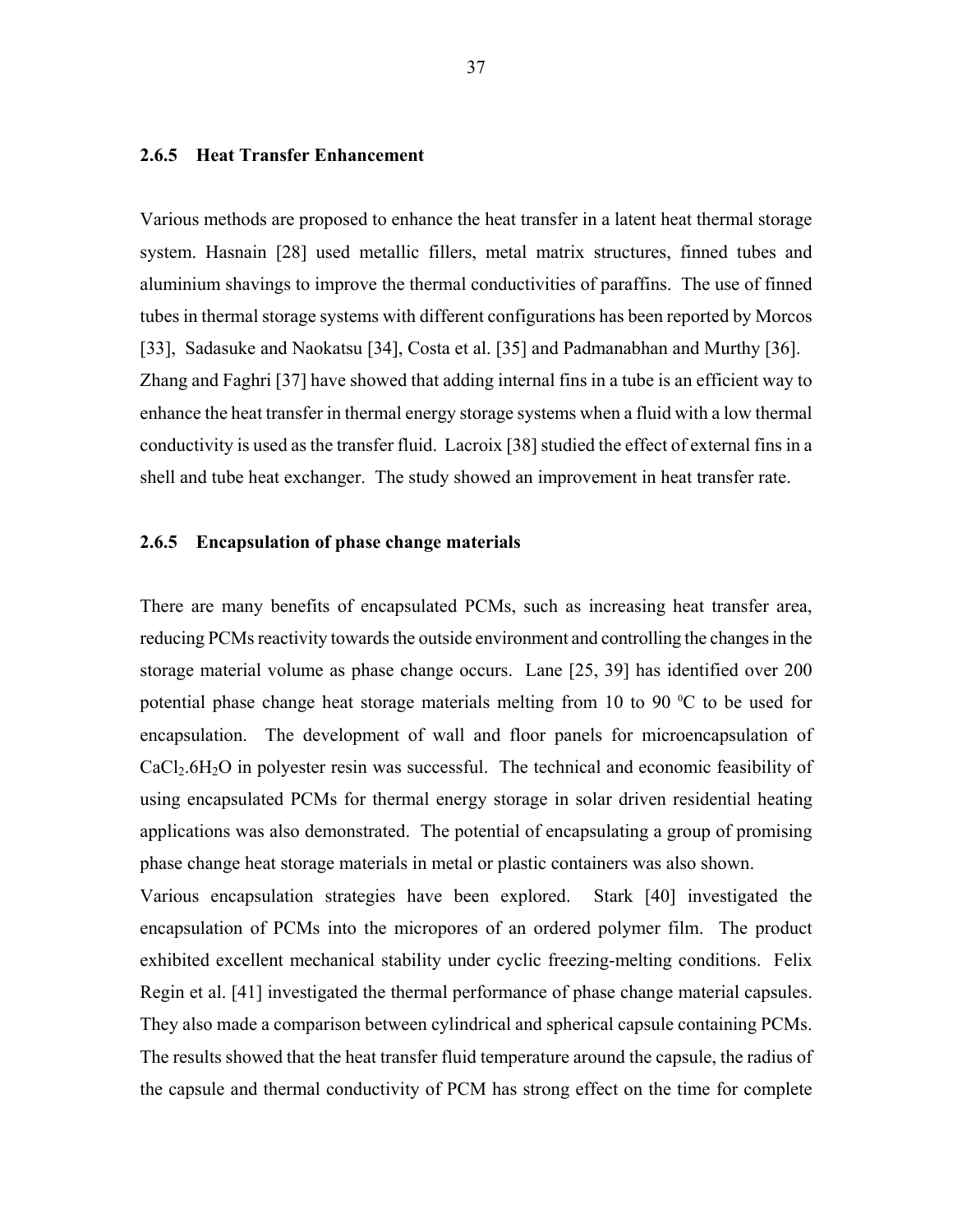solidification and instantaneous heat flux. It was found that the time for complete solidification was increased by the increase of radius of capsule and was decreased by decreasing the heat transfer fluid temperature for the same volume of PCM. It was also observed that the solidification time for cylindrical capsule was 50% higher than the spherical capsule of the same volume and the same heat transfer area. It was therefore concluded that the use of cylindrical capsules for encapsulating PCMs was most preferable.

#### **2.7 Incorporation of phase change materials into solar energy applications**

There are different ways of incorporating the phase change materials into solar thermal energy storage systems that have been studied. The most used method is an indirect contact latent heat storage with the PCM separated from the heat transfer fluid by a plate wall or a tube wall.

#### **2.7.1 Indirect contact latent heat storage**

The PCM is usually contained in a number of thin flat containers, similar to plate type heat exchangers [42-47], as shown in Figure 2.5.



**Figure 2.5** Schematic of a latent heat storage unit using flat containers for encapsulating the PCM [47]

Alternatively, the PCM may be contained in small diameter tubes [38, 48-52] with the heat transfer fluid flowing along or across the tubes. The PCM may also be contained in the shell of a shell and tube heat exchanger [38, 53-55].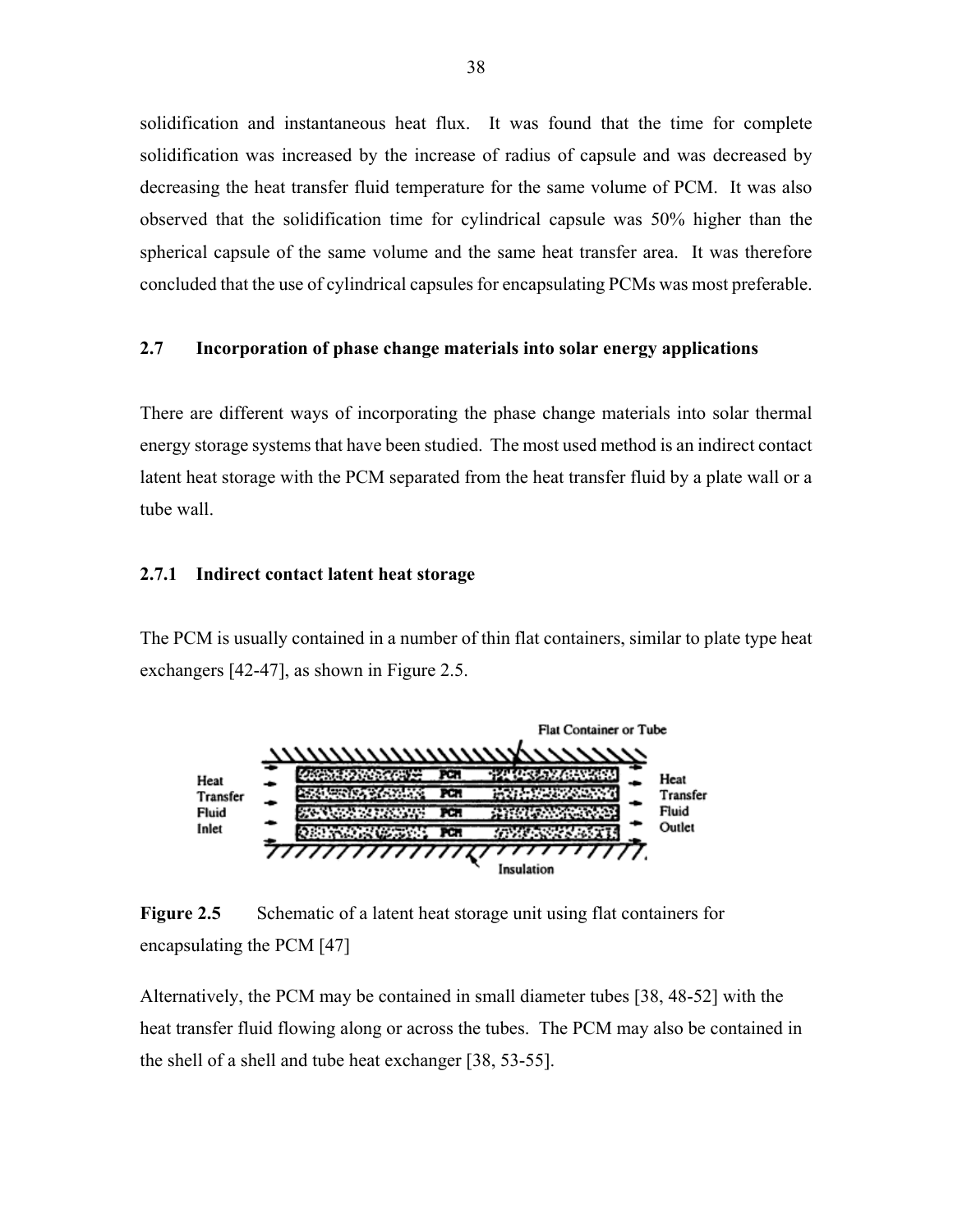In an effort to improve heat transfer rates, the idea of using finned tubes in which the PCM was placed between the fins was tested [56-60]. A significant improvement in heat transfer rate was found when a liquid was used as a heat transfer fluid. The effect of using inner fins in the tubes containing the PCM was studied [56], while Lacroix [38] studied the effect of external annular fins in a shell and tube heat storage unit with the PCM placed in the shell. Both studies showed significant improvement in the heat transfer rate due to these enhancement arrangements. Their experimental measurements and theoretical predictions obtained from their numerical analysis for different fin heights and thicknesses showed that the use of fins enhance the heat transfer rate significantly.

#### **2.8 Phase change thermal storage for shifting the peak heating load**

Electricity consumption varies during the day and night according to the demand by industrial, commercial and residential activities. The shift of electricity usage from peak periods to off peak periods will provide significant economic benefit. The development of an energy storage system will enable the surplus energy to be stored until such time as it is released when needed. Winter storage heating is a simple application of energy storage that has been used in many countries. The most common domestic storage heater uses ceramic bricks and structural cement [28], which is heated with electrical heating wires or heat transfer fluids (such as hot water) during the night. During the day, the heat is extracted from the heater by natural convection using an electric fan.

A new concept was introduced to the design of heaters by replacing the ceramic bricks with a paraffin wax encapsulated in thin metal containers [42]. Four individual storage units were filled with paraffin wax having a melting temperature of 55°C. An electrical plate heater was fixed at the axis of each storage unit to provide low heat flux but sufficient to melt all the wax within 8 hours. Using a phase change material can lead to a significant weight reduction in domestic storage heaters.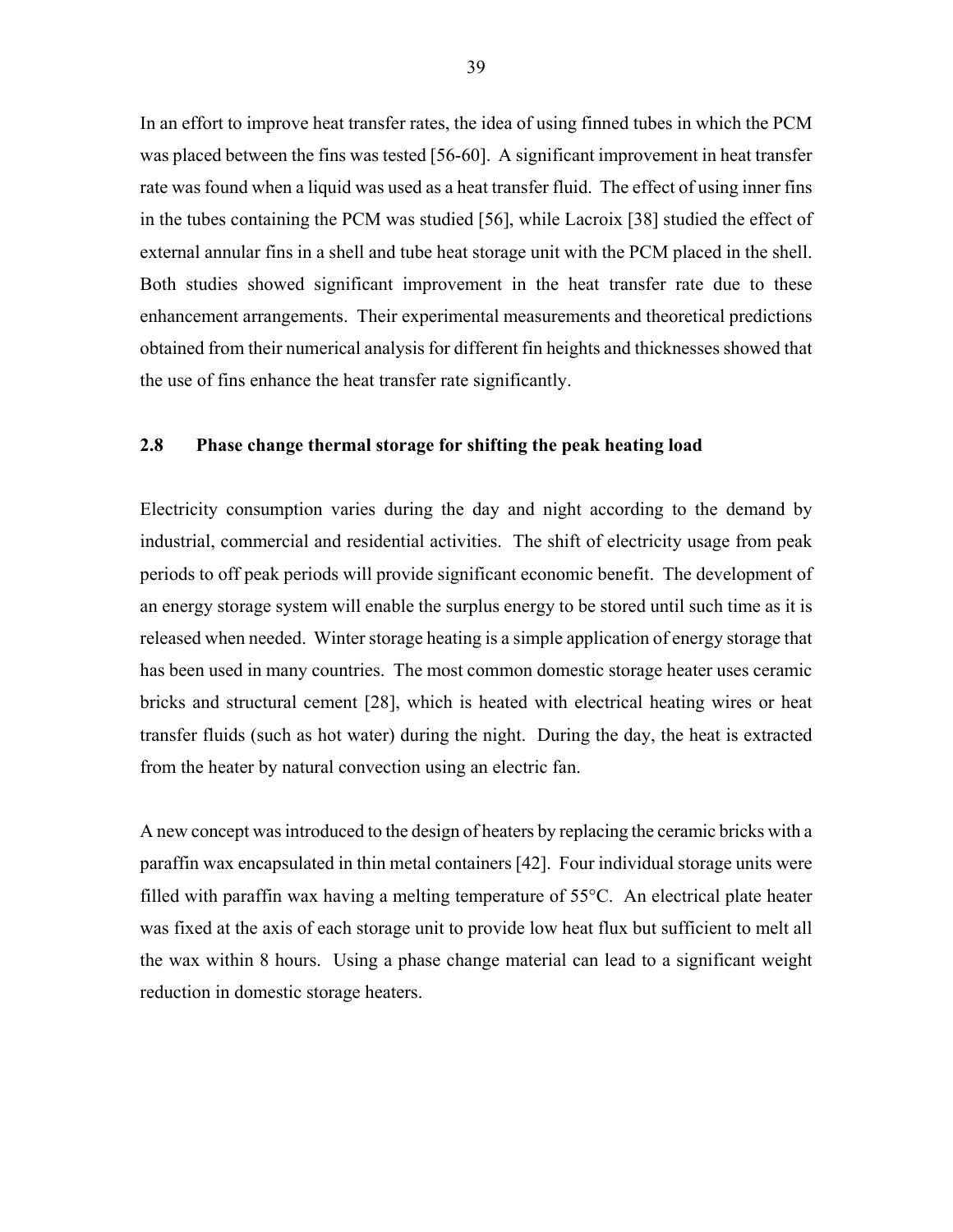#### **CHAPTER 3**

#### **GENERAL PROCEDURE**

#### **3.1 Research Methodology**

The purpose of the research was to develop a thermal energy storage system for the parabolic trough solar collector at Mangosuthu University of Technology. In view of the storage system the goal was to get a better appreciation of the potential to conserve available solar energy. It has been demonstrated from literature that, for the development of the latent heat thermal energy storage system, the choice of the phase change material (PCM) as well as the heat transfer mechanism in the PCM play important roles [18].

The development sequence of the storage system was divided into three stages:

**3.1.1 Stage 1:** Identification of the suitable PCM.

It was necessary to identify a suitable PCM with melting and crystallization range within the temperature band for the proposed system operating temperature. This stage involved experimental investigations conducted during a period of 1 year in the Chemical Engineering laboratory at Mangosuthu University of Technology. The experiments were repeated 17 times and the average results were computed for the final results.

**3.1.2 Stage 2:** Selection of the appropriate heat transfer enhancement technique.

After a suitable PCM was identified, the process of selecting an appropriate heat transfer enhancement technique was initiated. This stage involved using literature to select the appropriate technique and then determining its efficiency in order to check for feasibility of using such a technique.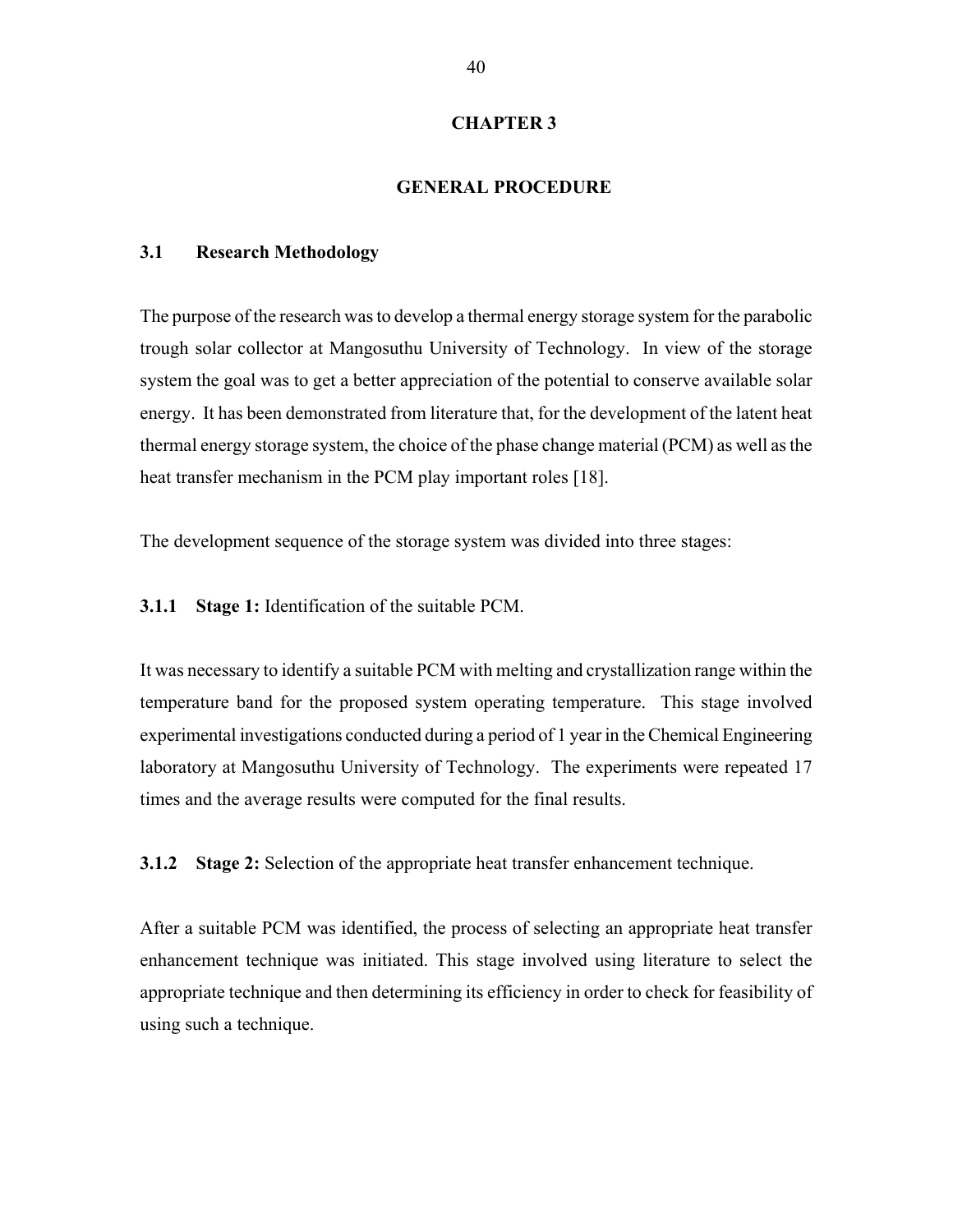**3.1.3 Stage 3:** Design of a proposed thermal energy storage system.

Based on the information regarding a suitable PCM and an appropriate heat transfer enhancement technique, the design of a thermal energy storage system was done.

#### **3.2 Description of experimental data**

#### **3.2.1 Primary data:**

The data that was collected experimentally during the investigation:

- **1. Mass of PCM in grams:** This was used to calculate the rate at which heat is stored.
- **2. Mass of water in the cooler box in grams:** This was used to calculate the rate at which heat is discharged by PCM to the water.
- **3. Transition time in seconds:** Time taken for energy storage (melting) and time taken for energy discharge (crystallization).
- **4. The initial and final temperatures of water in ◦ C:** These were used to calculate the rate at which heat is released by PCM to the water.
- **5. The rate of heat flow to the PCM in watts:** The storage mechanism for all solid-liquid PCM is the same. Once melting temperature of a PCM is reached it changes phase from crystallization to fusion. This is called a charge period, as **during this stage considerable quantities of latent heat are stored.** The PCM will continue to store heat all the time it is at or above its melting point, or until its saturation point is reached. When the temperature falls below the melting point of the material it will begin **to discharge the stored latent heat**, which it needs to do in order to crystallize and change phase from liquid to solid. Some materials may have excellent heat storage characteristics but poor capacities to release the energy to the environment. The rate of heat storage and the rate of heat discharge were calculated.
- **6. Crystallization temperature in ◦ C:** Several PCMs exhibit super-cooling, the temperature drops well below the melting point before freezing initiates. The temperature at which the PCM re-crystallized was measured.
- **7. Congruency:** Observe if there is any phase segregation with the increase of the number of cycles.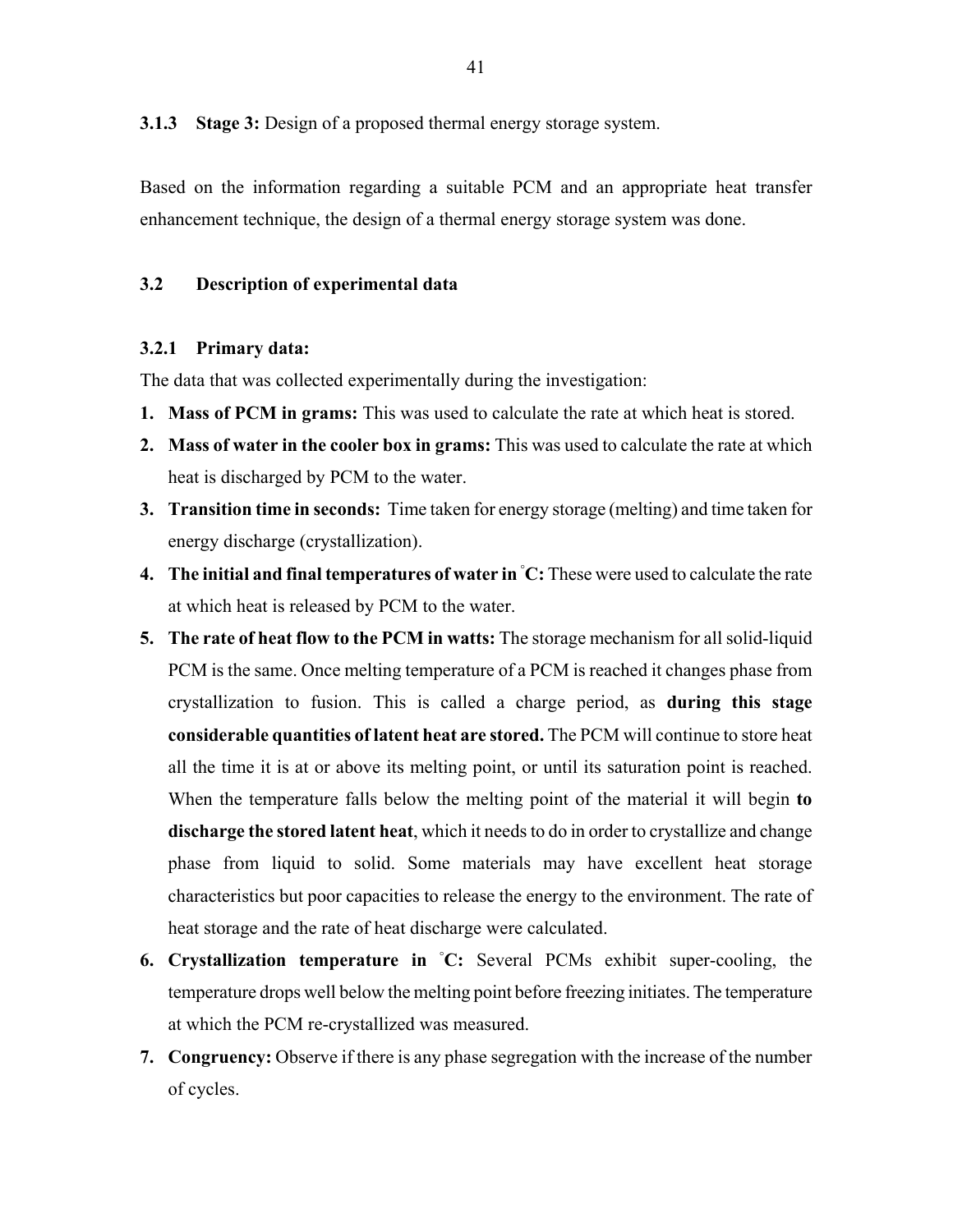#### **3.2.2 Secondary data:**

The data that was taken from the literature and supplier's data sheet:

- **1. Volumetric storage density in MJ/m<sup>3</sup> :** High density is important because more heat can be stored in a given volume.
- **2. Melting point in**  $\textdegree$ **C:** It is essential that the output temperature of heating system is not less than the overall temperature required to melt the PCM, permitting the desired heat transfer to take place. Those materials with the lowest melting points are therefore more desirable.
- **3. Volume expansion in %:** Low changes in volume are desirable as a phase changes.
- **4. Latent heat of fusion in J/g:** Large latent heat is desirable because more heat can be stored in a given mass of material.
- **5. Density in kg/m<sup>3</sup> :** This was used to calculate the volumetric storage density.
- **6. Thermal conductivity in W/m◦ C:** High thermal conductivity is important to improve the process of heat transfer.
- **7. Specific heat capacity of water in J/g<sup>°</sup>C:** This was used to calculate the rate at which heat is discharged by the PCM to the water.
- **8. Safety:** Materials must be non-flammable, non-toxic and disposable.

#### **3.3 Description of experimental test apparatus and procedure**

#### **3.3.1 Apparatus**

- **1. A 250 ml bottle:** A pre-weighed amount of PCM was allowed to melt inside an enclosed bottle.
- **2. Hot water bath:** To test the performance of an enclosed PCM as it changes phase during heat storage, it was necessary to supply heat under tightly controlled conditions at 100 °C.
- **3. Cooler box:** To measure the behaviour of PCM as it solidifies after melting, it was necessary to cool the sample under controlled conditions at 20 °C.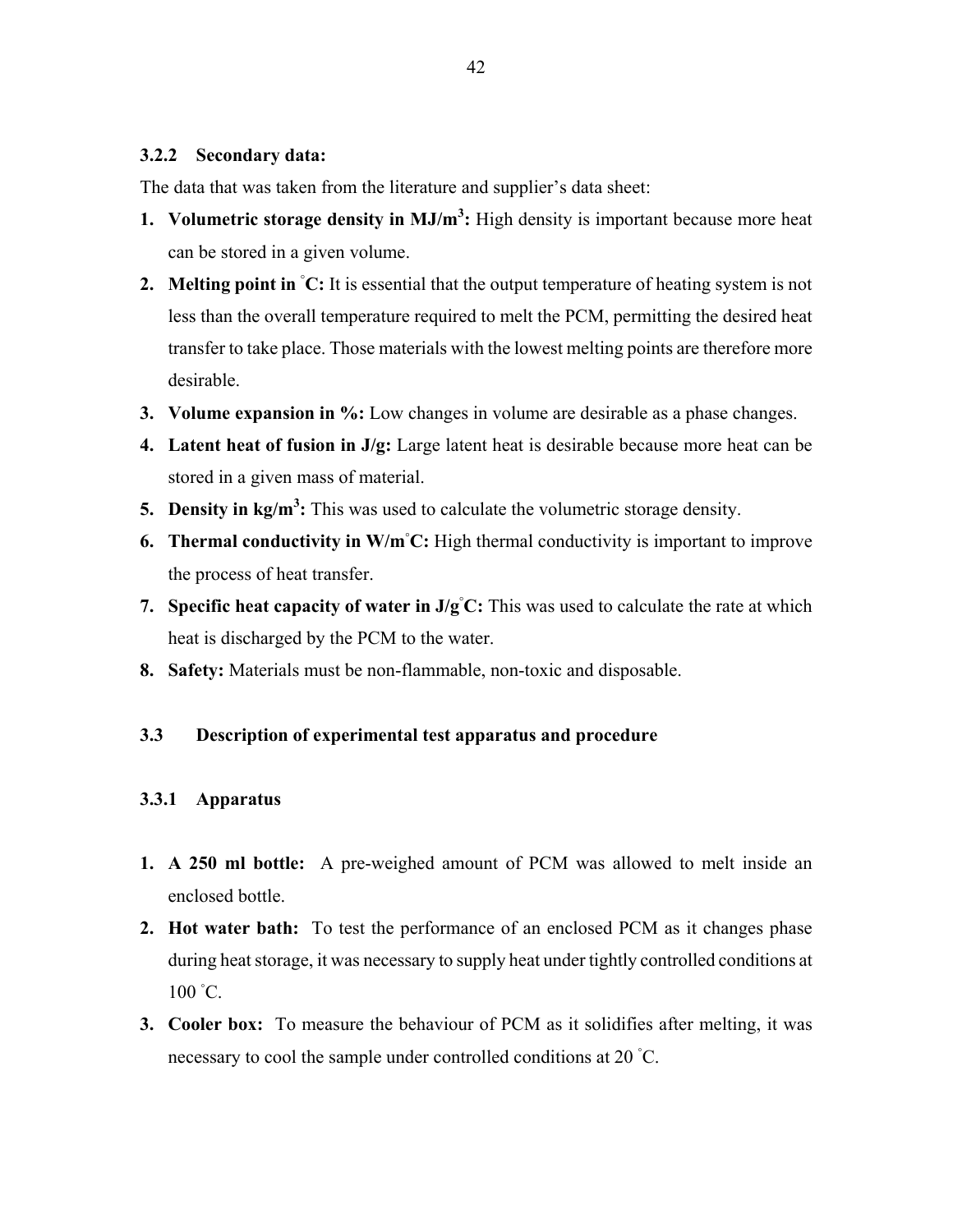- **4. Balance:** The mass of PCM was measured in order to calculate the rate of heat storage. The mass of water in the cooler box was measured in order to calculate the rate at which heat is discharged by the PCM.
- **5. Thermocouples:** It was necessary to determine the phase transition temperature of the PCM. The initial and the final temperatures of water in the cooler box were measured. The crystallization temperature of the PCM was measured.
- **6. Stop watch:** It was necessary to measure the phase transition times in order to determine the rate of energy storage and the rate of energy discharge.

A picture of the hot water bath with RT27 and RT35 samples during heat storage is shown in figure 3.1.



**Figure 3.1** A picture of a hot water bath used during the experiment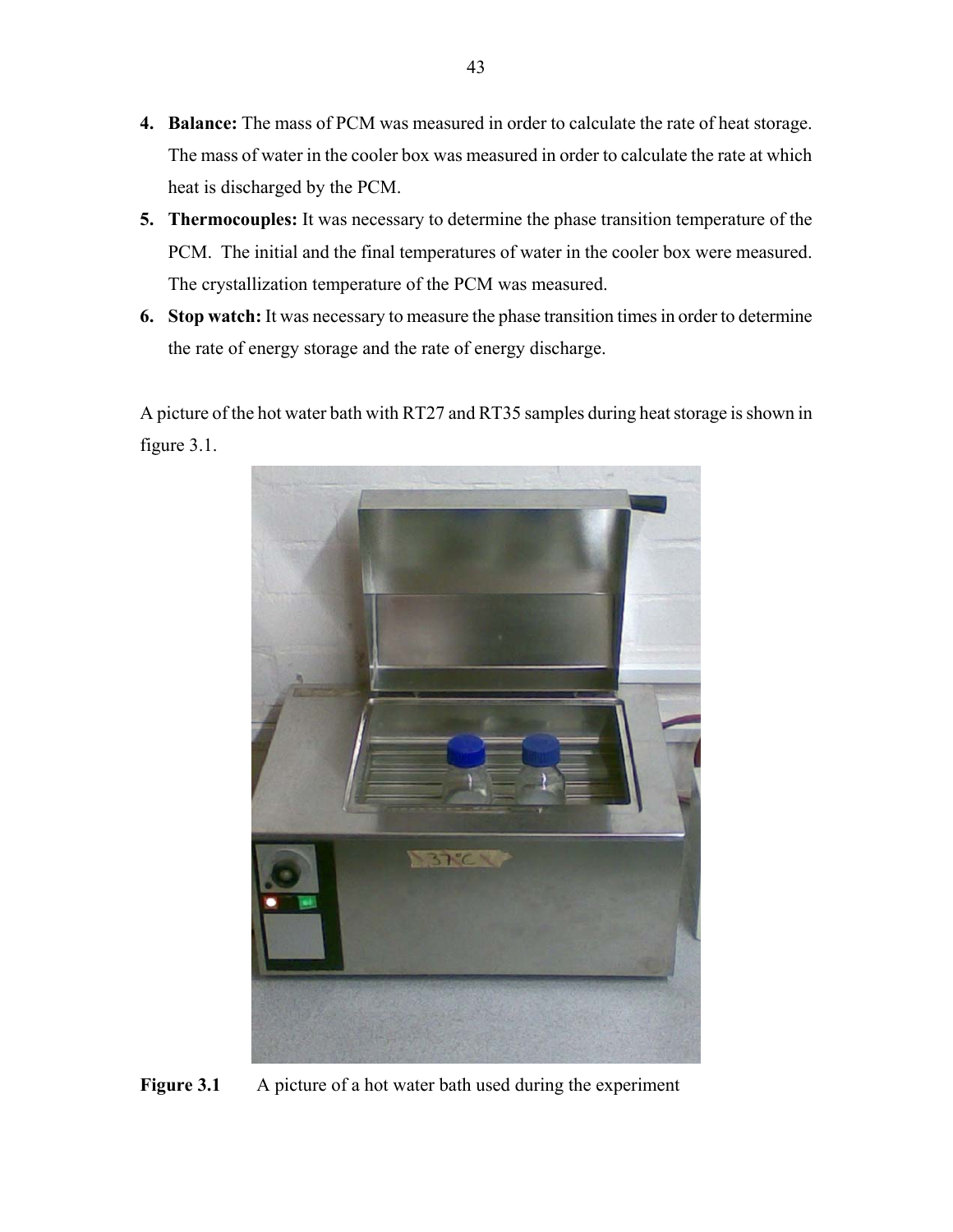A picture of a balance, a thermocouple, stop watch and a cooler box used during the experiment are shown figure 3.2.



**Figure 3.2** A picture showing a cooler box with RT27 and RT35 during heat discharge.

#### **3.3.2 Test procedure for identifying the suitable PCM**

The experiment for the identification of the suitable PCM was set up in the Chemical Engineering laboratory at Mangosuthu University of Technology. There were four different PCMs (RT6, RT27, RT35 and RT100) that were supplied by Rubitherm, Germany. Based on the manufacturer's data sheet (Table 4.3), the specifications of only two products, RT27 (28 **◦ C** melting point) and RT35 (35 **◦ C** melting point) were within the temperature range (15 **◦ C** – 90 °C) that could be applied in solar energy applications [18]. As a result, only RT27 and RT35 were tested for the identification of the suitable phase change material.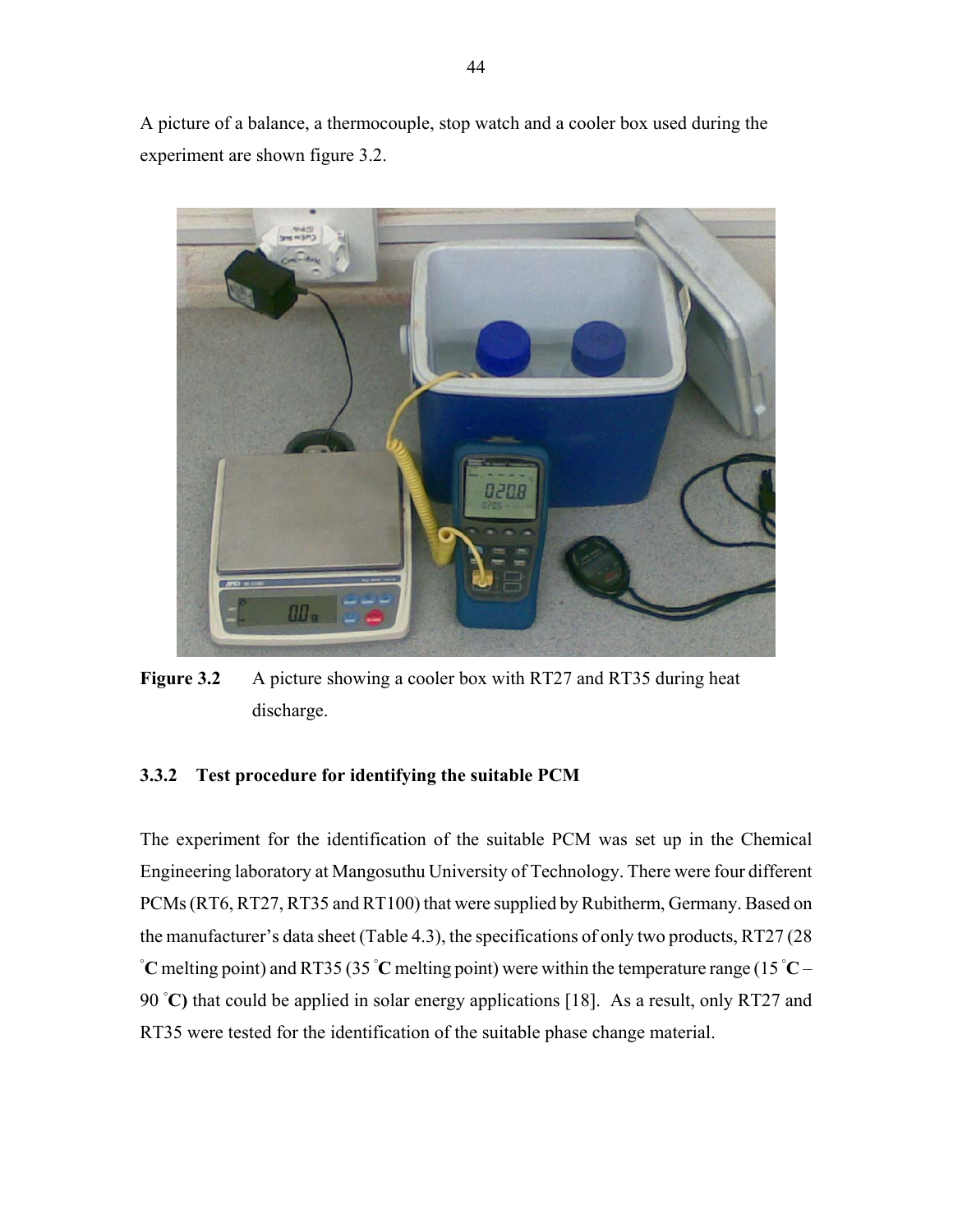A 90 g sample of PCM, at room temperature, was enclosed in a 250 ml bottle and placed in a water bath at 100 °C. The sample was then heated up to its melting point. The sample was visually observed for phase transition. The stop watch was timed when the sample began to melt and stopped when it had completely melted. At this stage, the bottle was taken out of the water bath and quickly placed in a cooler box which was filled with 1500 g of water at 20℃. The sample was visually observed for phase transition. The stop watch was timed when the sample began to re-solidify and stopped when it had completely re-solidified. The initial and the final temperatures of water in the cooler box were measured using the thermocouples. As the phase changes, observation of any super-cooling and phase segregation was done. Thermal energy storage is dependent upon the latent heat of melting of a phase change material while energy discharge is dependent upon the rate at which resolidification of the PCM takes place. The experimental data was used to calculate the heat storage (section 3.3.3.1) and the heat discharge (section 3.3.3.2).

After statistical processing the data for repeatability check, the average results were computed. The results for statistical processing are shown in Tables 4.1 and 4.2. The average results from the experiment are in Table 4.4 and the complete results are in Appendix C. The graphical comparison between the rate of heat storage of RT27 and that of RT35 is shown in Figure 4.1 while the comparison for the rate of heat discharge is in Figure 4.2.

#### **3.3.3 Equations used for the calculations of the rate of heat storage and discharge**

#### **The calculations for the rate of heat storage and discharge were based on the following assumptions:**

- 1. The physical properties of the liquid and solid phases of the PCM were the same.
- 2. Temperature variations normal to the flow direction were ignored.
- 3. Heat losses to the surroundings were negligible.
- 4. The heat transfer resistance in the PCM was ignored.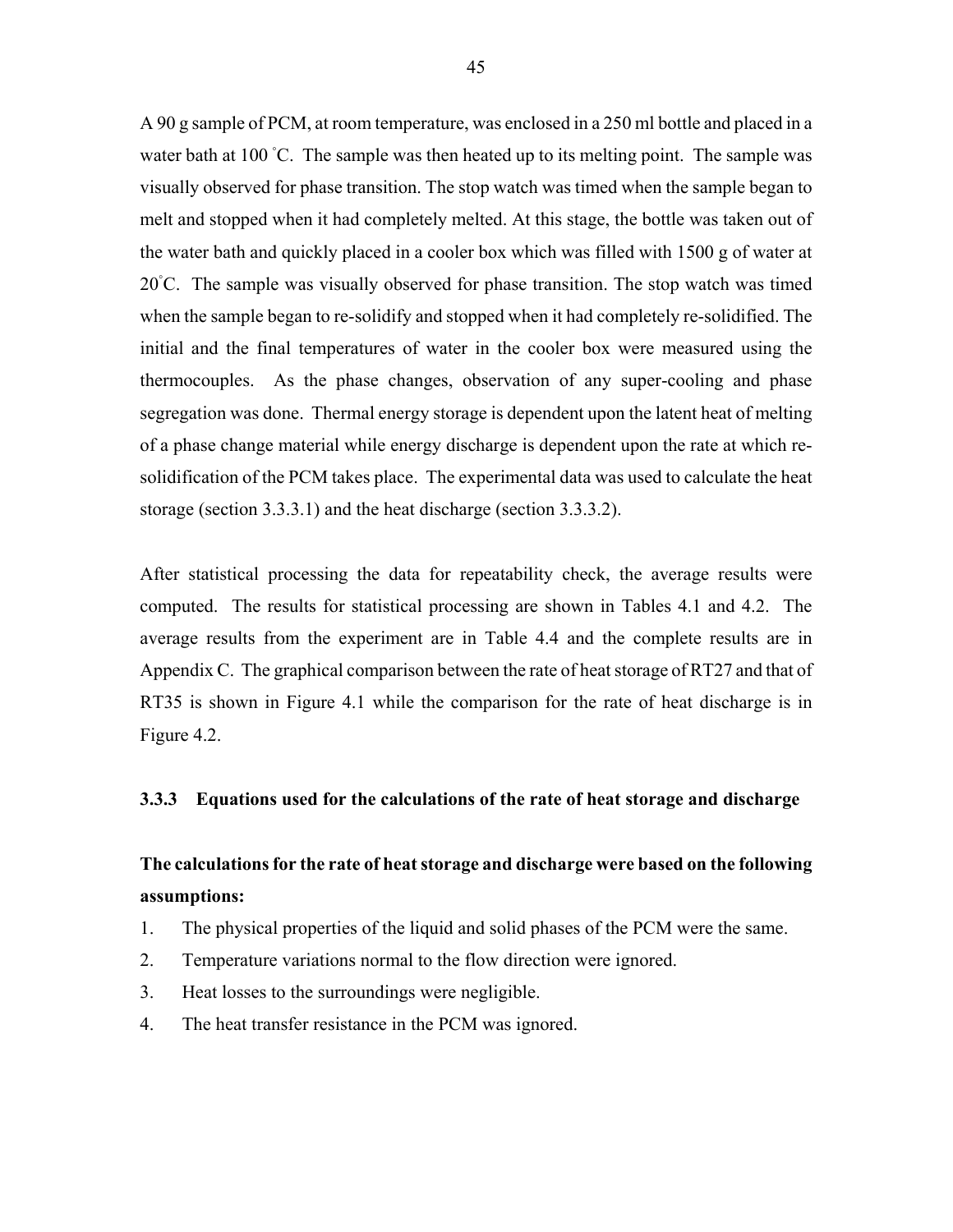Using these assumptions will result in a constant fluid temperature equal to the melting point of the PCM during both melting and freezing processes.

#### **3.3.3.1 Heat storage equation**

$$
Q_s = \frac{m_s l_f}{t_s} \tag{3.3.3.1}
$$

where,  $Q_s$  = rate of heat stored by PCM upon melting in (W)  $m<sub>s</sub>$  = mass of PCM in (g)

- $l_f$  = latent heat of fusion of PCM in  $(J.g^{-1})$
- $t_s$  = phase transition time in (s)

#### **3.3.3.2 Heat discharge equation**

$$
Q_D = \frac{m_D \cdot cp \cdot (T_{wf} - T_{wi})}{t_D} \tag{3.3.3.2}
$$

where, 
$$
Q_D
$$
 = rate of heat discharge in (W)  
\n $m_D$  = mass of water in the cooler box in (g)  
\n $cp$  = specific heat capacity of water in (J.g<sup>-1</sup>.°C<sup>-1</sup>)  
\n $T_{wf}$  = Final temperature of water in (°C)  
\n $T_{wi}$  = Initial temperature of water in (°C)  
\n $t_D$  = crystallization time of PCM in (s)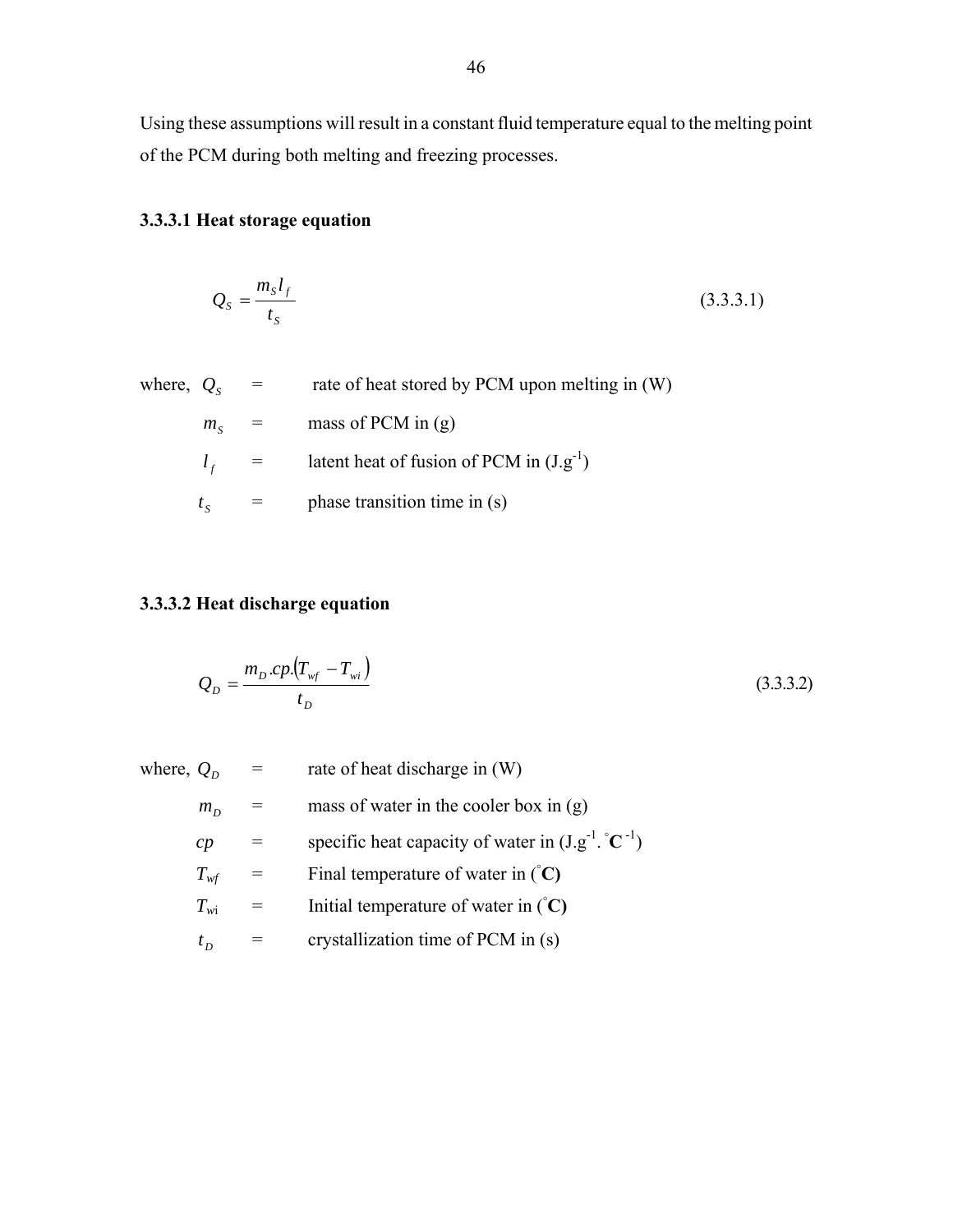#### **3.4 The design method of the heat exchanger**

Kern's method for designing finned tube heat exchanger was used. In order to enhance the rate of heat transfer, circular fins were added on the outside surface of the tubes. The effectiveness of adding fins was determined. The key aspects of this heat exchanger that was designed are presented in Tables 5.1. The complete design is presented in Appendix D.

The steps that were followed for design procedure were [65]:

- 1. The fluid physical properties required were collected: density, viscosity, thermal conductivity.
- 2. The duty was defined: heat transfer rate, fluid flow rates and temperatures.
- 3. The log mean temperature difference was determined based on the counter current flow.
- 4. A trial value for the overall heat transfer coefficient was selected.
- 5. A provisional value of the surface area required was calculated.
- 6. A provisional number of tubes was determined.
- 7. A shell diameter was determined.
- 8. Individual heat transfer coefficients were calculated.
- 9. The overall heat transfer coefficient was calculated and compared with the trial value.
- 10. The heat exchanger pressure drops were determined.
- 11. The effectiveness of adding fins to enhance the rate of heat transfer was calculated.

#### **3.5 Statistical processing of data**

On every analysis that was carried out, the necessary precautions were followed. Repeated experimental measurements and analyses were performed and the averages were computed for the final results. The standard deviation and variance were computed as repeatability checks for the analysis. The equations below were used to compute the average, standard deviation and the variance for the analysis [61].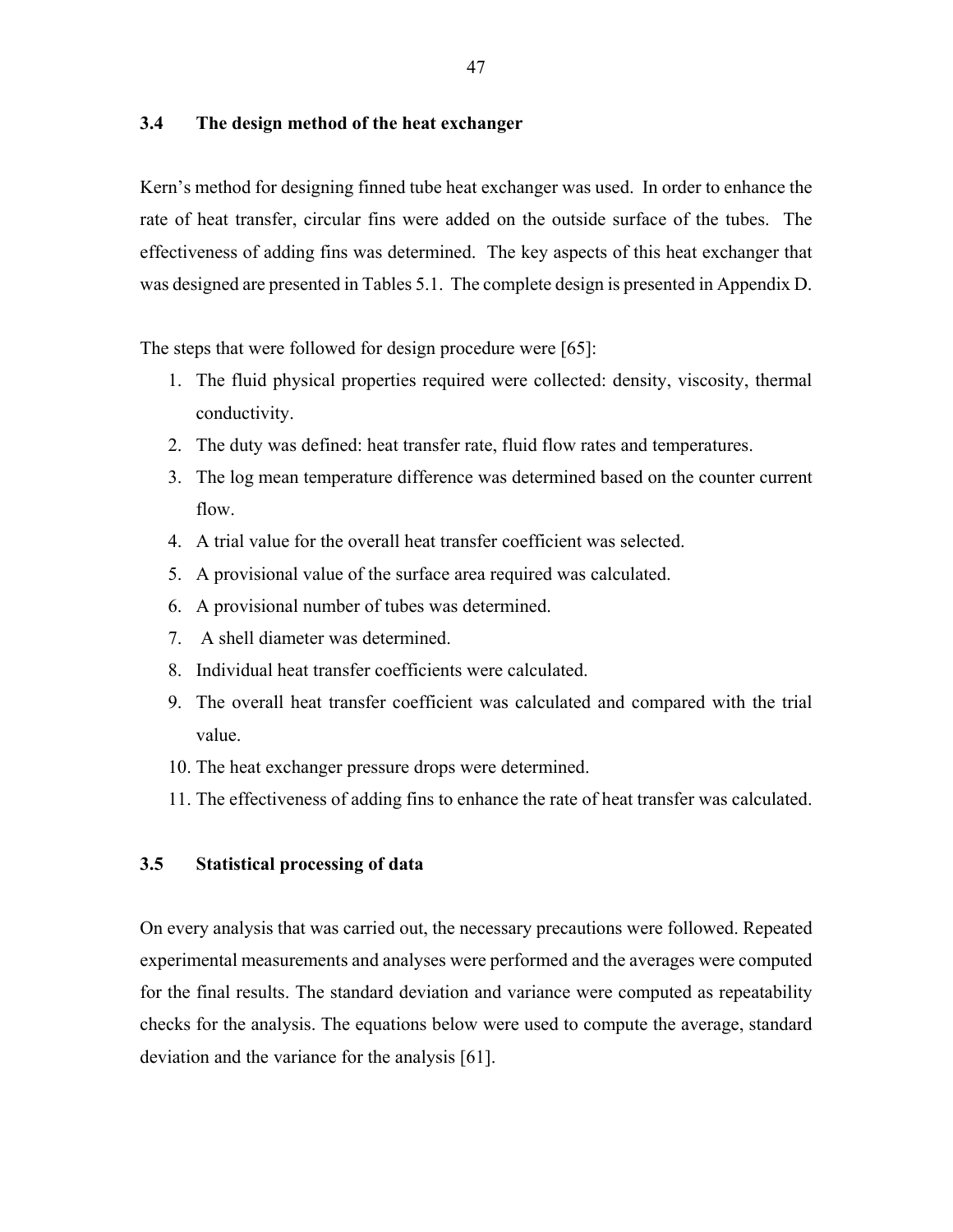$$
Average = \frac{1}{n} \sum_{i=1}^{n} x_i
$$
\n(3.4.1)

variance = 
$$
\frac{1}{n} \sum_{i=1}^{n} (x_i - x)^2
$$
 (3.4.2)

$$
s \tan \text{dard deviation} = \sqrt{\frac{1}{n} \sum_{i=1}^{n} (x_i - x)^2}
$$
\n(3.4.3)

where

 $x_i$  is value of the analysis data

n is number of observation or data

*x* is average of the analysis data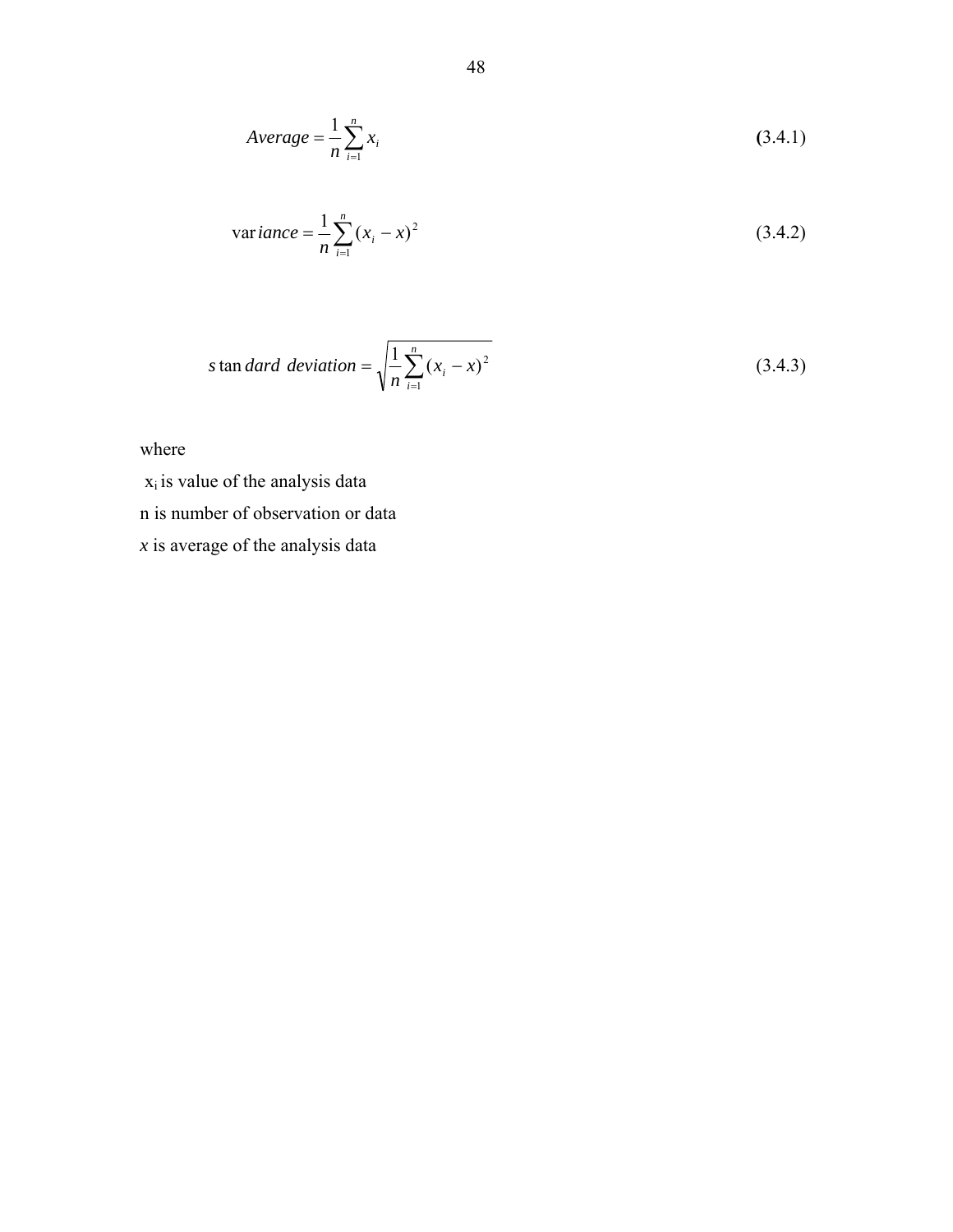#### **CHAPTER 4**

#### **RESULTS AND DISCUSSION**

#### **4.1 Repeatability Check**

Tables 4.1 and 4.2 show the statistical processing of data where the averages, standard deviation and the variance of the heat storage and heat discharge tests data are presented. The data therefore came from a reasonable distribution because for both RT27 and RT35 more than 68% of the data were between  $(x - \sigma)$  and  $(x + \sigma)$  [61].

**Table 4.1** Statistical results of the experimental data for heat storage

| <b>PCM</b>  | Average $(x)$ | <b>Standard</b>      | Variance     | $x - \sigma$ | $x + \sigma$ |
|-------------|---------------|----------------------|--------------|--------------|--------------|
|             | $n = 17$      | Deviation $(\sigma)$ | $(\sigma^2)$ |              |              |
| <b>RT27</b> | $40.25$ (W)   | 2.28                 | 5.19         | 37.97        | 42.53        |
| RT35        | $32.26$ (W)   | 1.83                 | 3.34         | 30.43        | 34.09        |

**Table 4.2** Statistical results of the experimental data for heat discharge

| <b>PCM</b>  | Average    | Variance | <b>Standard</b>      | $x - \sigma$ | $x + \sigma$ |
|-------------|------------|----------|----------------------|--------------|--------------|
|             |            |          | Deviation $(\sigma)$ |              |              |
| <b>RT27</b> | $2.99$ (W) | 0.50     | 0.71                 | 2.28         | 3.70         |
| RT35        | 7.68 $(W)$ | 1.19     | l.09                 | 6.59         | 8.77         |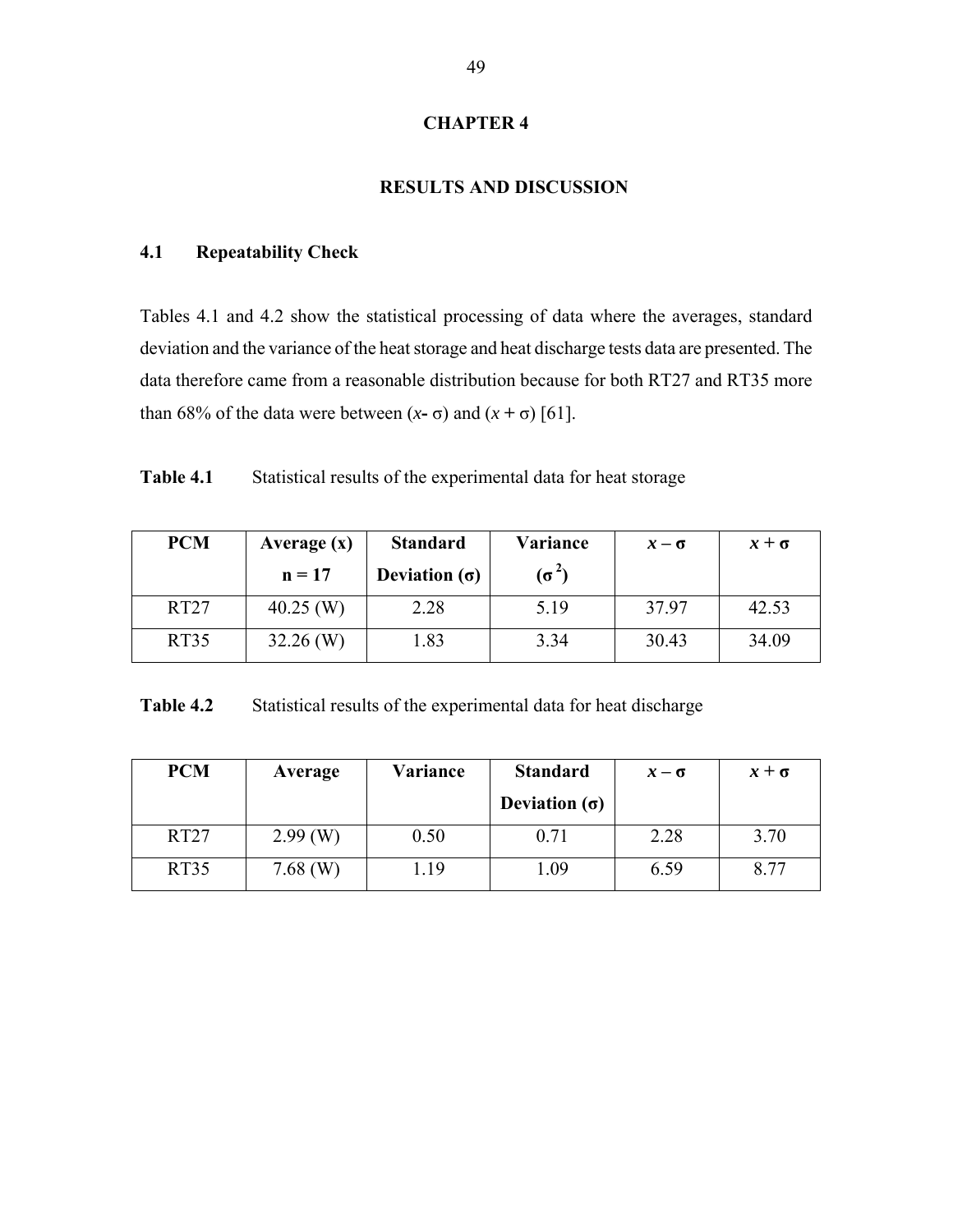#### **4.2 Identification of the suitable phase change material**

#### **4.2.1 Secondary data**

The results from the manufacturer's data sheet (secondary data) are presented in Table 4.3. This table shows the secondary data for all of the four materials (RT6, RT27, RT35  $\&$ RT100) that were supplied by Rubitherm. Both RT6 and T27 have the highest volumetric storage density (134 MJ/m<sup>3</sup>) and high latent heat of fusion. RT100 has moderate volumetric storage density (129 MJ/m<sup>3</sup>) and moderate latent heat of fusion. RT35 has the lowest volumetric storage density (119 MJ/m<sup>3</sup>) and latent heat of fusion. All of the four PCM's have low volume expansion (10%) which is desirable and low thermal conductivity (0.2 W/m<sup>°</sup>C) which is undesirable and hence, their application would require large heat transfer area which would result from heat transfer enhancement. As far as heat storage capacity is concerned RT6 and RT27 are preferable because of high storage density and latent heat of fusion.

According to Farid et al [18], the suitable PCM should first be selected based on melting point which should be in a practical range of operation. Only RT27 and RT35 were selected for primary data collection because of their melting points which are between 15°C and 90°C and thus applicable for solar energy applications. Although RT27 had a higher storage density than RT35 but it was still not easy to conclude because the primary data such as the rate of heat storage and heat discharge, congruency, crystallization temperature and the transition time had not yet been collected. This data was necessary since some materials may have high storage density but have poor capabilities to release heat to the surrounding as well as exhibit phase segregation and super-cooling.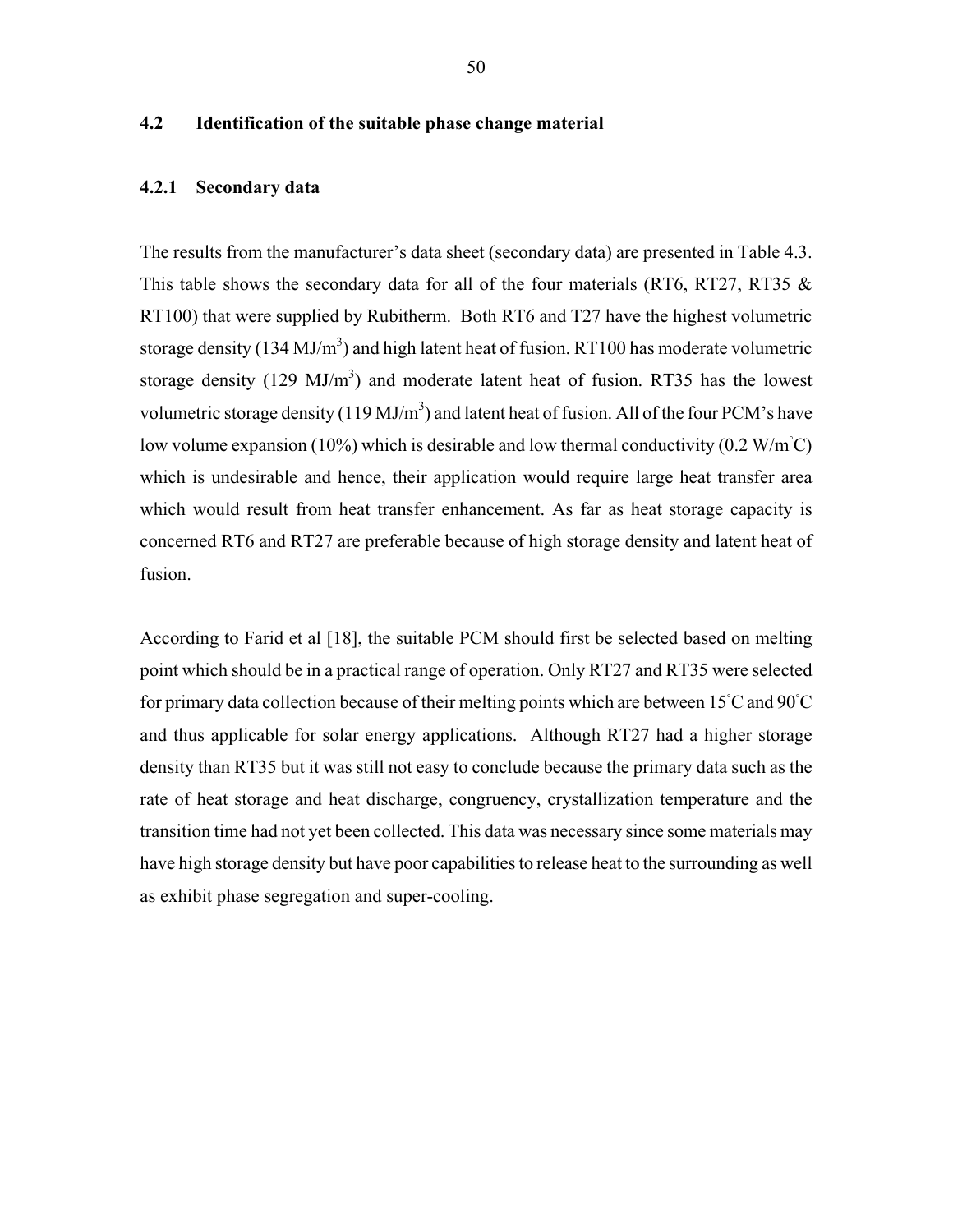| <b>Property</b>            | <b>Units</b>    | RT <sub>6</sub> | <b>RT27</b> | <b>RT35</b> | <b>RT100</b> |
|----------------------------|-----------------|-----------------|-------------|-------------|--------------|
| Melting point              | $\rm ^{\circ}C$ | 8               | 28          | 35          | 99           |
| Heat of fusion             | kJ/kg           | 174             | 179         | 157         | 168          |
| Density                    | $Kg/m^3$        | 770             | 750         | 760         | 770          |
| Thermal Conductivity       | $W/m^{\circ}C$  | 0.2             | 0.2         | 0.2         | 0.2          |
| Volume expansion           | $\frac{0}{0}$   | 10              | 10          | 10          | 10           |
| Volumetric storage density | $MJ/m^3$        | 134             | 134         | 119         | 129          |

**Table 4.3** Thermophysical properties of four PCMs supplied by Rubitherm [62]

#### **4.2.2 Primary data**

The primary data for RT27 and RT35 was experimentally collected. From the average results in Table 4.4 and the graphical representation of the rate of heat storage in Figure 4.1, it is shown that RT27 has higher rate of heat storage which is an average of 40.25 W as compared to an average of 32.26 W for RT35. On the other hand, RT35 has a better capability to release heat to the surrounding which is an average of 7.68 W as compared to an average of 2.99 W for RT27 (see Figure 4.2 for graphical representation). This lower rate of heat discharge for RT27 resulted from thermal conductivity being lower in solids which means that the rate of heat transfer decreases during heat rejection process.

The enhancement of heat transfer process would assist in overcoming the problem of poor rate of heat discharge for RT27 which appears to be the better PCM than RT35 (Table 4.5). Both the materials do not exhibit the problems of super-cooling and phase segregation. The overall performance of RT27 (high latent heat, high volumetric storage, low change in volume on phase transition, lowest melting point within a practical range of operation and high rate heat absorption) shows that it is the most suitable PCM to select for further investigation.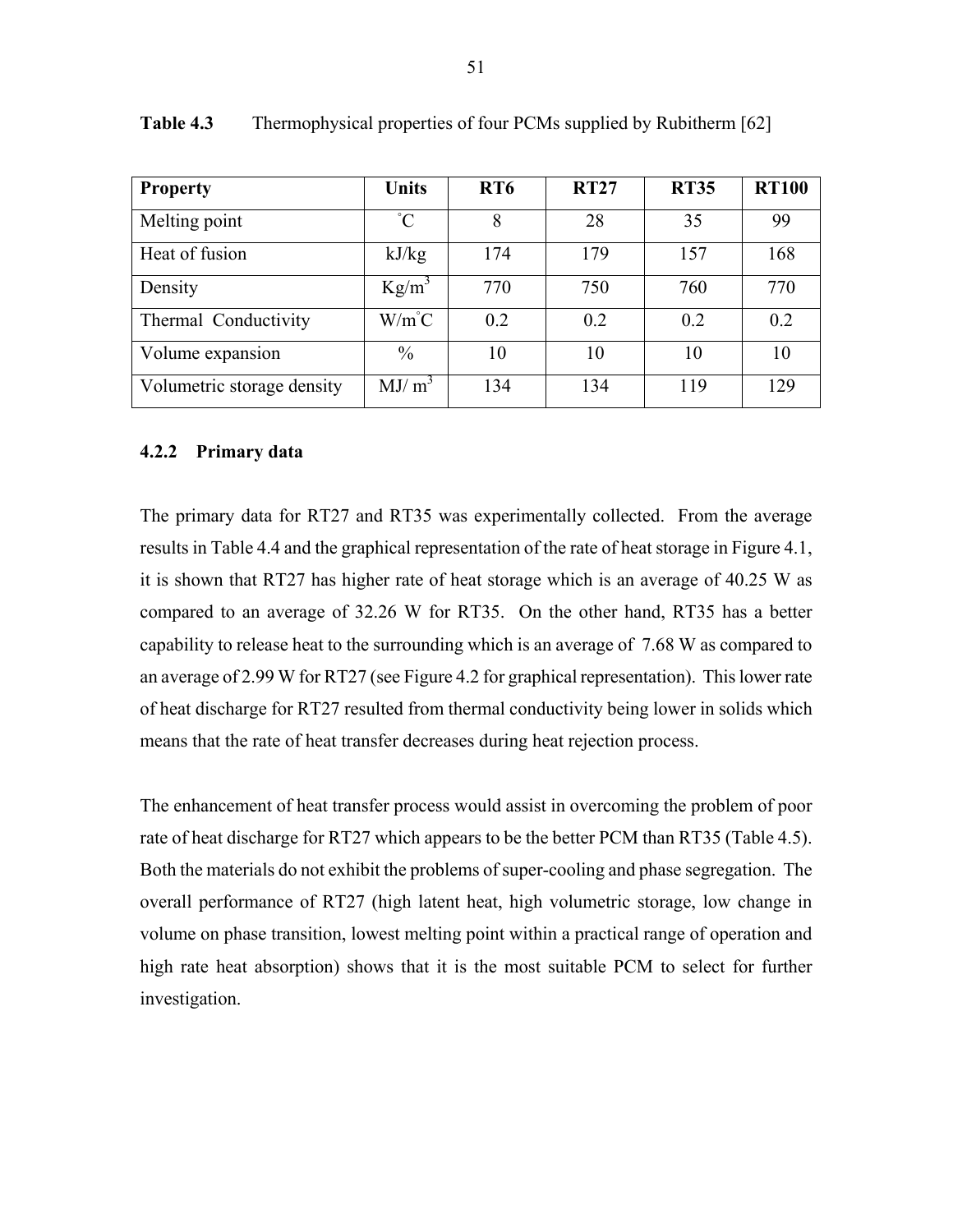| <b>Property</b>                 | <b>Units</b>    | <b>RT27</b> | <b>RT35</b> |
|---------------------------------|-----------------|-------------|-------------|
| Mass of PCM                     | g               | 90          | 90          |
| Mass of water in the cooler box | g               | 1500        | 1500        |
| Transition time for storage     | S               | 402         | 439         |
| Transition for discharge        | S               | 7115        | 2627        |
| Initial temperature of water    | $\rm ^{\circ}C$ | 20.2        | 20.2        |
| Final temperature of water      | $^{\circ}C$     | 23.5        | 23.4        |
| Rate of heat storage            | W               | 40.25       | 32.26       |
| Rate of heat discharge          | W               | 2.99        | 7.68        |
| Super-cooling                   |                 | None        | None        |
| Phase segregation               |                 | None        | None        |

**Table 4.4** Average experimental tests results of two phase change materials, RT27 and RT35



**Figure 4.1** Comparison between the rate of heat storage of RT27 & RT35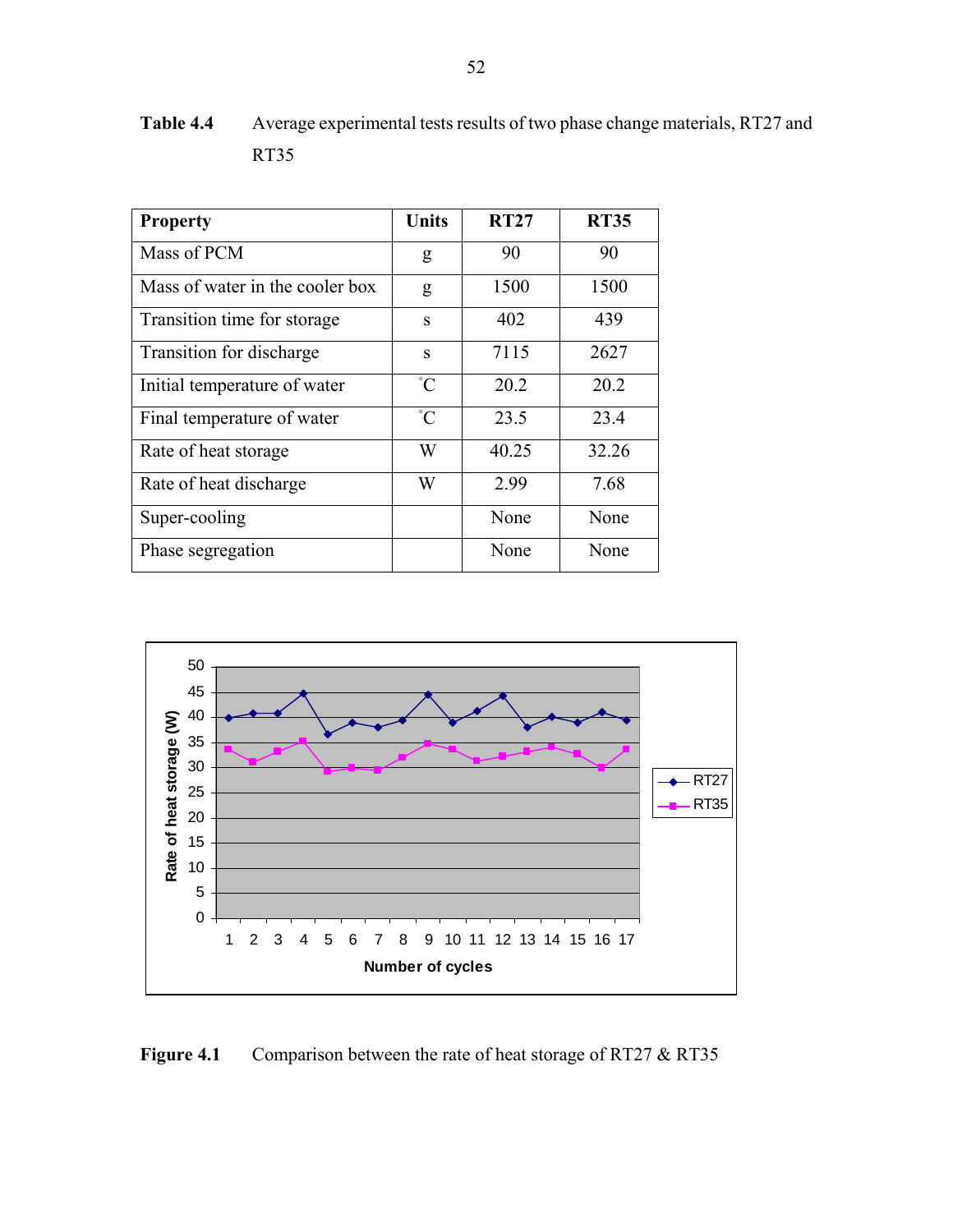

| <b>Figure 4.2</b> | Comparison between the rate of heat discharge of RT27 and RT35 |  |  |
|-------------------|----------------------------------------------------------------|--|--|
|                   |                                                                |  |  |

| <b>Property</b>       | Suitable PCM according  | RT27                                    | <b>RT35</b>                             |
|-----------------------|-------------------------|-----------------------------------------|-----------------------------------------|
|                       | to Farid et al $[18]$   |                                         |                                         |
| Latent heat           | High                    | High $(179 \text{ kJ/kg})$              | Low $(157 \text{ kJ/kg})$               |
| Volumetric<br>storage | High                    | High $(134 \text{ MJ/m}^3)$             | Low $(119 \text{ MJ/m}^3)$              |
| density               |                         |                                         |                                         |
| Thermal conductivity  | High                    | Low $(0.2 \text{ W/m}^{\circ}\text{C})$ | Low $(0.2 \text{ W/m}^{\circ}\text{C})$ |
| Heat absorption       | High                    | Higher $(40.25 W)$                      | Lower $(32.36 W)$                       |
| Heat discharge        | High                    | Lower $(2.99 W)$                        | Higher $(7.68 W)$                       |
| Change in volume      | Low                     | Low $(10\%)$                            | Low $(10\%)$                            |
| Melting point         | Lowest in the practical | Lowest $(28^{\circ}C)$                  | Higher $(35^{\circ}C)$                  |
|                       | range of operation      |                                         |                                         |
| Congruency            | Melt congruently        | Melt congruently                        | Melt congruently                        |
| Super-cooling         | No super-cooling        | No super-cooling                        | No super-cooling                        |
| Stability             | Chemical stable         | Chemical stable                         | Chemical stable                         |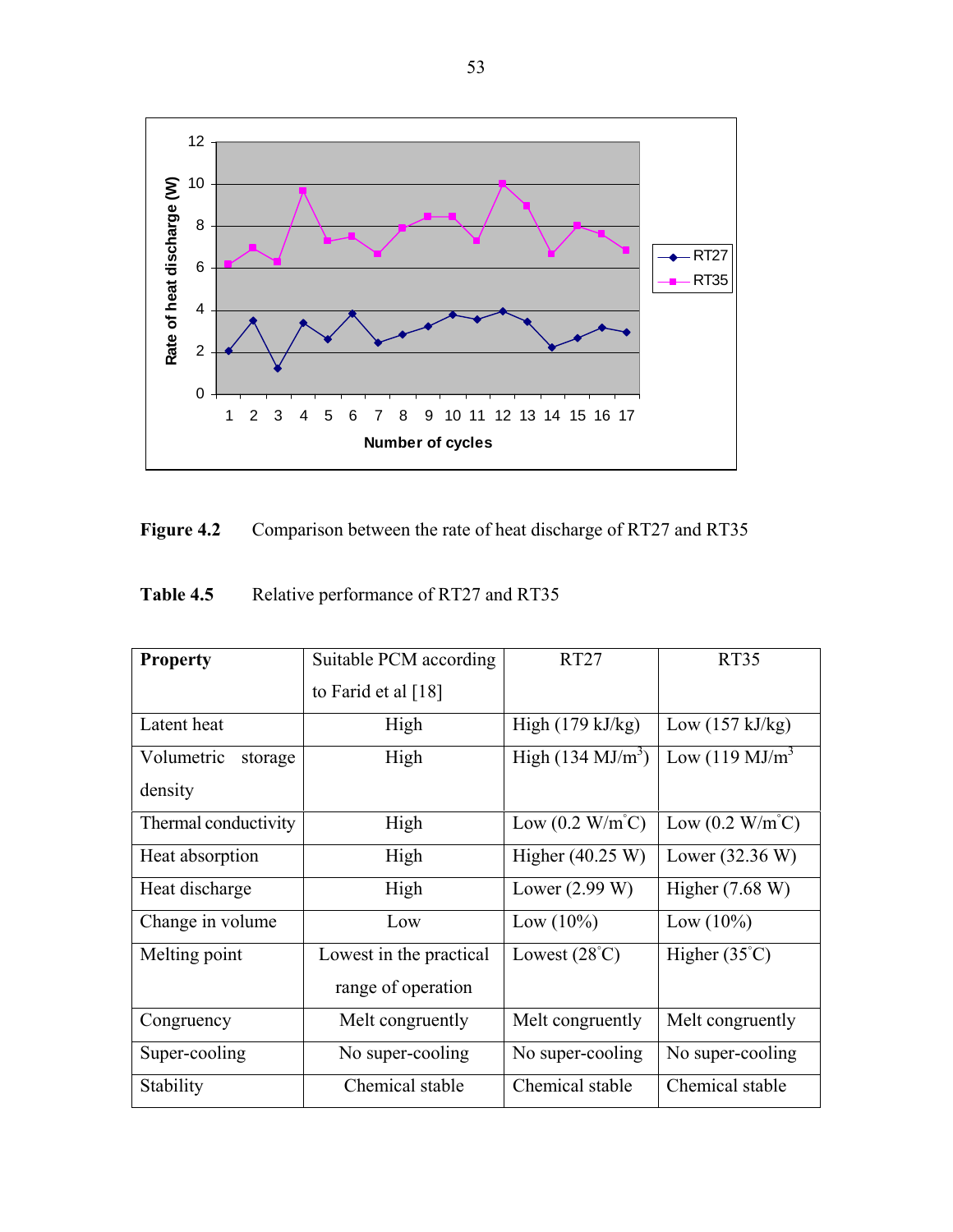#### **CHAPTER 5**

#### **RESULTS AND DISCUSSION**

#### **5.1 Selection of the appropriate heat transfer enhancement technique [63].**

The rate of heat transfer from a surface at a temperature  $T<sub>s</sub>$  to the surrounding medium at  $T_{\infty}$  is given by Newton's law of cooling as:

$$
Q_{conv} = hA_s(T_s - T_\infty) \tag{5.1}
$$

Where,  $A_s$  is the heat transfer area and  $h$  is the convection heat transfer coefficient.

When the temperatures  $T_s$  and  $T_\infty$  are fixed by design considerations, as often the case, there are two ways to increase or enhance the rate of heat transfer:

- 1. To increase the convective heat transfer coefficient, *h*.
- 2. To increase the surface area, *As* .

Increasing *h* may require the installation of a pump or fan or replacing the existing one with a larger one, but this approach may or may not be practical. Besides, it may not be adequate. The alternative way is to increase the surface area by attaching to the surface extended surfaces called fins made of highly conductive materials such as aluminium. Finned surfaces are manufactured by extruding, welding or wrapping a thin metal sheet on a surface. Fins enhance heat transfer from a surface by exposing a larger surface area to convection and radiation. Finned surfaces are commonly used in practice to enhance heat transfer by rapidly increasing the rate of heat transfer.

It has been demonstrated from literature that finned tubes have been used for PCM thermal storage systems [33, 34, 35, 36, 37, 38]. The use of fins is most effective in applications involving low convective heat transfer coefficient.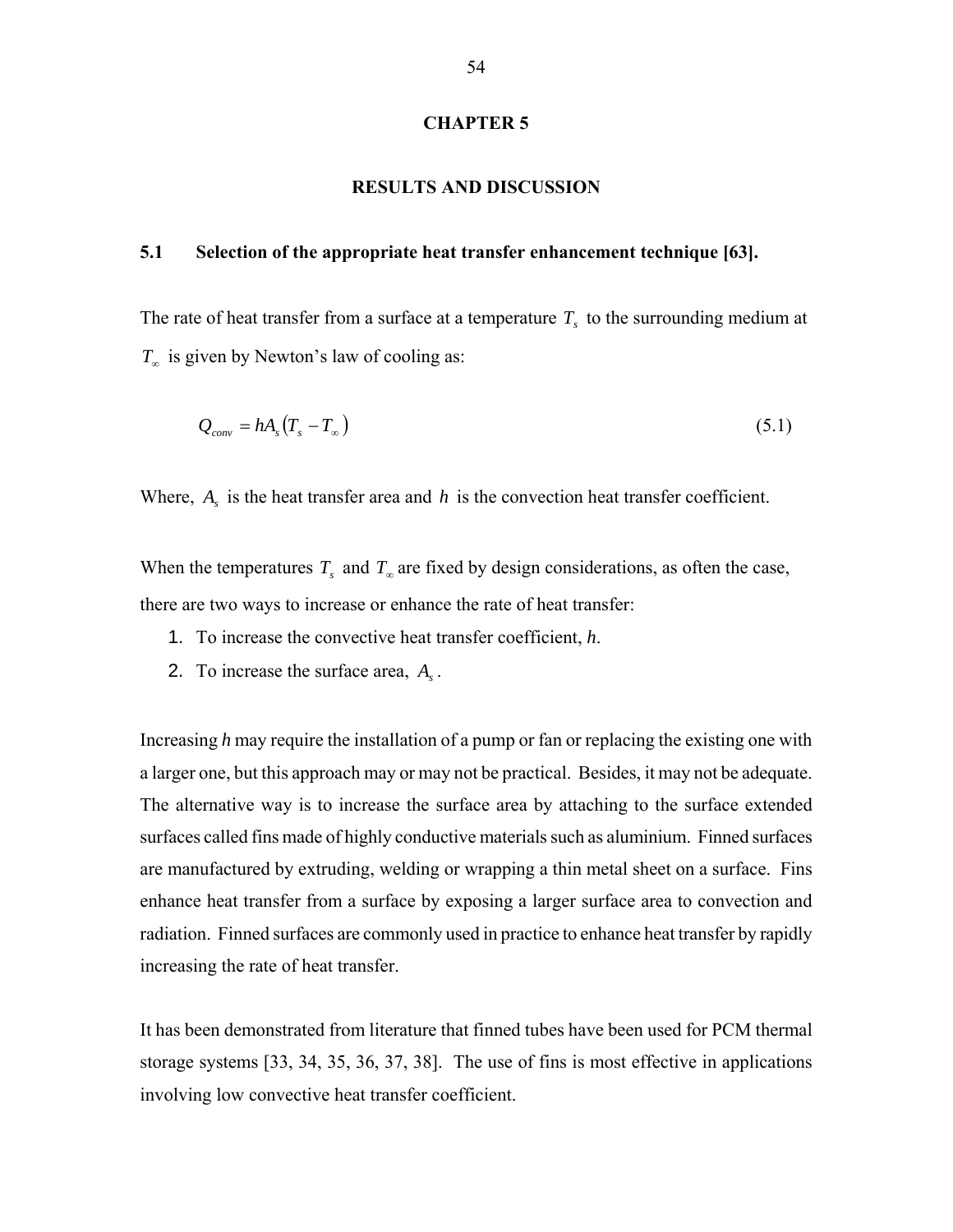#### **5.1.1 Analysis of fins**

The following assumptions were used for the analysis of fins:

.

- 1. Consider steady operation with no heat generation in the fin.
- 2. Assume the thermal conductivity of the material to remain constant.
- 3. Assume the convective heat transfer coefficient *h*, to be constant and uniform over the entire surface of the fin for convenience in the analysis.
- 4. Use a minimum number of fins because adding too many fins on a surface may actually decrease the overall heat transfer as this decreases the overall heat transfer coefficient.

#### **5.1.2 Fin efficiency**

In an ideal situation, the temperature of the fin will be uniform and it will be at the tube base value. The heat transfer from the fin will be maximum in this case. In reality, the temperature of the fin will drop along the fin, and thus the heat transfer from the fin will be less because of the decreasing temperature difference toward the fin tip. To account for the effect of this decrease in temperature on heat transfer, fin efficiency is defined as

$$
\eta_{fin} = \frac{Q_{fin}}{Q_{fin,max}} = \frac{Heat\ transfer\ in\ reality}{Ideal\ heat\ transfer} \tag{5.1.2}
$$

The fin efficiency decreases with increasing fin length because of the decrease in fin temperature with length. Fin lengths that cause the fin efficiency to drop below 60% usually cannot be justified economically and should be avoided. The efficiency of most fins used in practice is above 90%.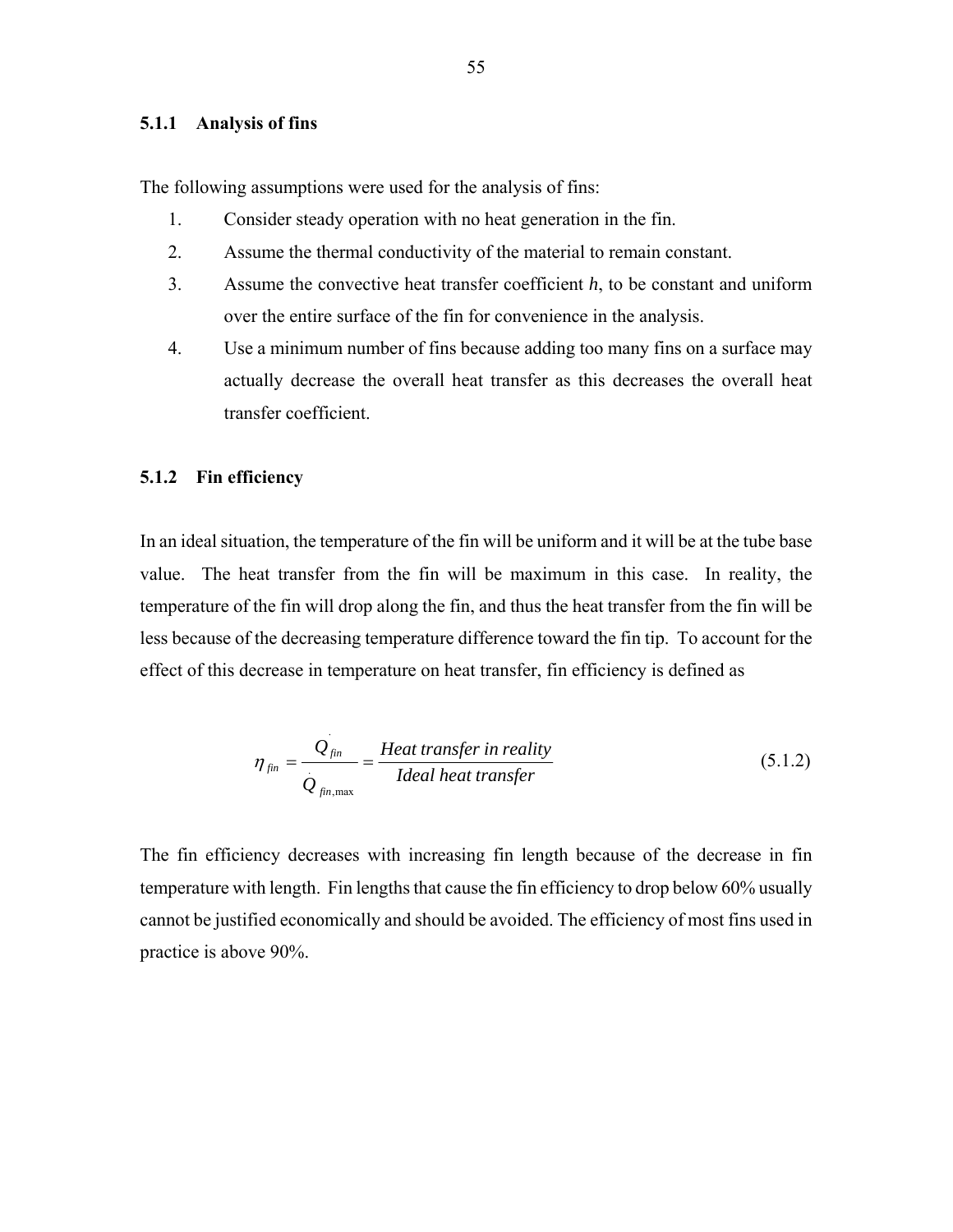#### **5.1.3 Fin Effectiveness**

Fins are used to enhance heat transfer, and the use of fins on a surface cannot be recommended unless enhancement in heat transfer is justifies the added cost and complexity associated with the fins. The performance of the fins is judged on the basis of the enhancement in heat transfer relative to the case where fins are not used. Therefore, fin performance is expressed in terms of fin effectiveness which is defined as:

$$
\varepsilon_{fin} = \frac{Q_{fin}}{Q_{no\,fin}}\tag{5.1.3}
$$

 $\epsilon_{fin} = 1$ , indicates that the addition of fins to the surface does not affect heat transfer at all.

 $\varepsilon_{fin}$  < 1, indicates that the fin acts as an insulator instead of a conductor. This may happen when fins are made of low thermal conductivity materials.

 $\varepsilon_{fin} > 1$ , indicates that fins are enhancing heat transfer from the surface. However, the use of fins cannot be justified unless  $\varepsilon_{fin}$  is sufficiently larger than 1.

Fins are designed on the basis of maximizing effectiveness for a specified cost or minimizing cost for a desired effectiveness.

#### **5.1.4 Circular Fins around the tube**

Lacroix [38] has studied the effect of external circular fins in a shell and tube heat storage unit with the PCM placed in the shell. This study showed significant improvement in the heat transfer rate due to this enhancement arrangement. This arrangement has been selected for the design of the proposed heat storage system in which the PCM fills the annular space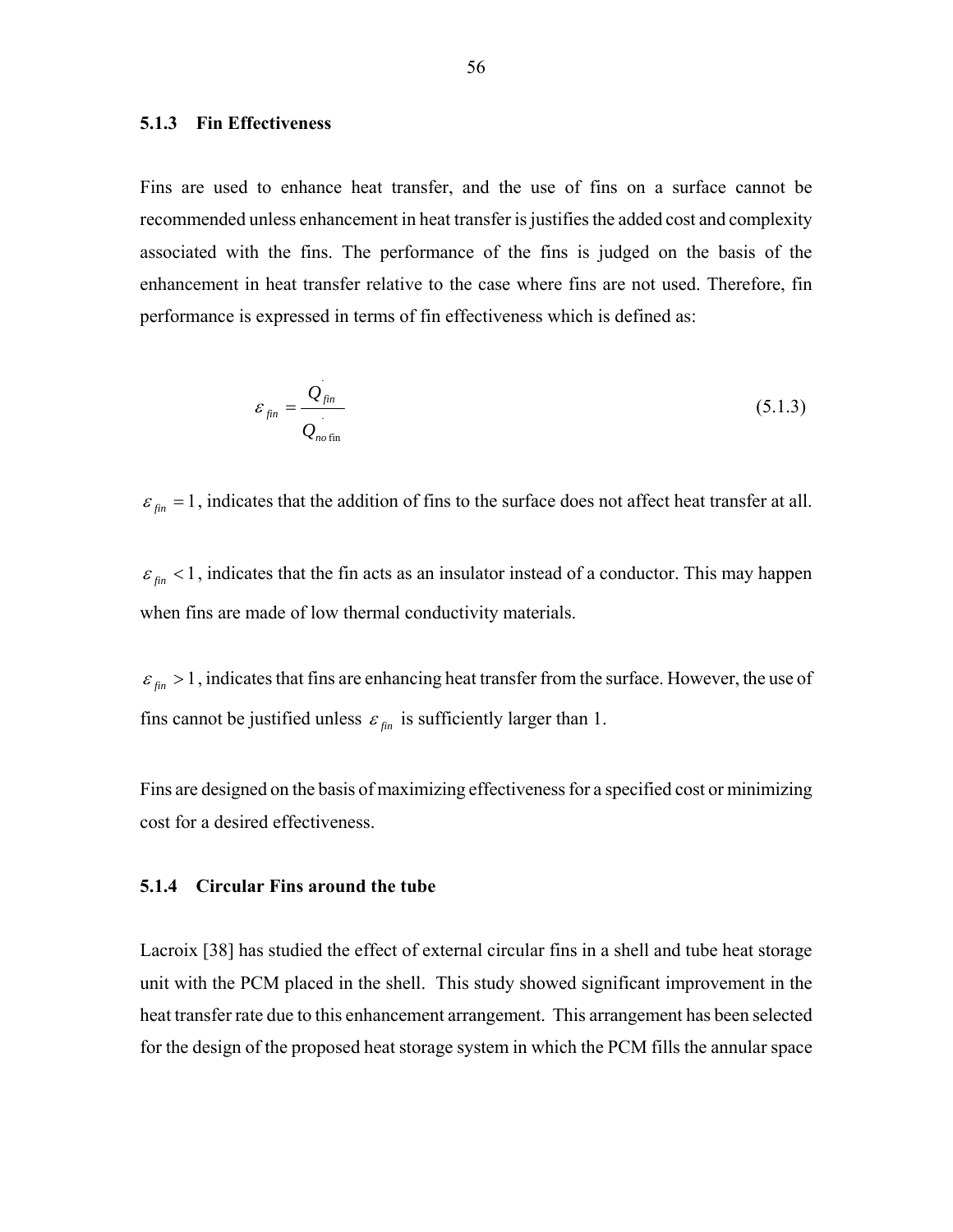around the finned tubes while the heat transfer fluid flows inside the tube. A sectional view of the externally finned tube is shown Figure 5.1.



**Figure 5.1** A Sectional view of the finned tube [64]

#### **5.2 Design of a proposed thermal energy storage system**

Key aspects of the design of a shell and tube heat exchanger which will be used as a thermal energy storage system are briefly described and the results are presented in Tables 5.1.

Circular copper fins were attached to the outside surfaces of the tubes in order to enhance the heat transfer process. It was desired to melt RT27 PCM at 28℃ using 300 kg/h of hot water from a parabolic trough solar energy collector. The water was to be cooled from 85°C to 35◦ C. The water flow rate and temperatures were based on the flow conditions of the fluid circulation system in the existing parabolic trough solar collector. The effectiveness of fins addition was calculated in order to justify the usage of fins for heat transfer enhancement.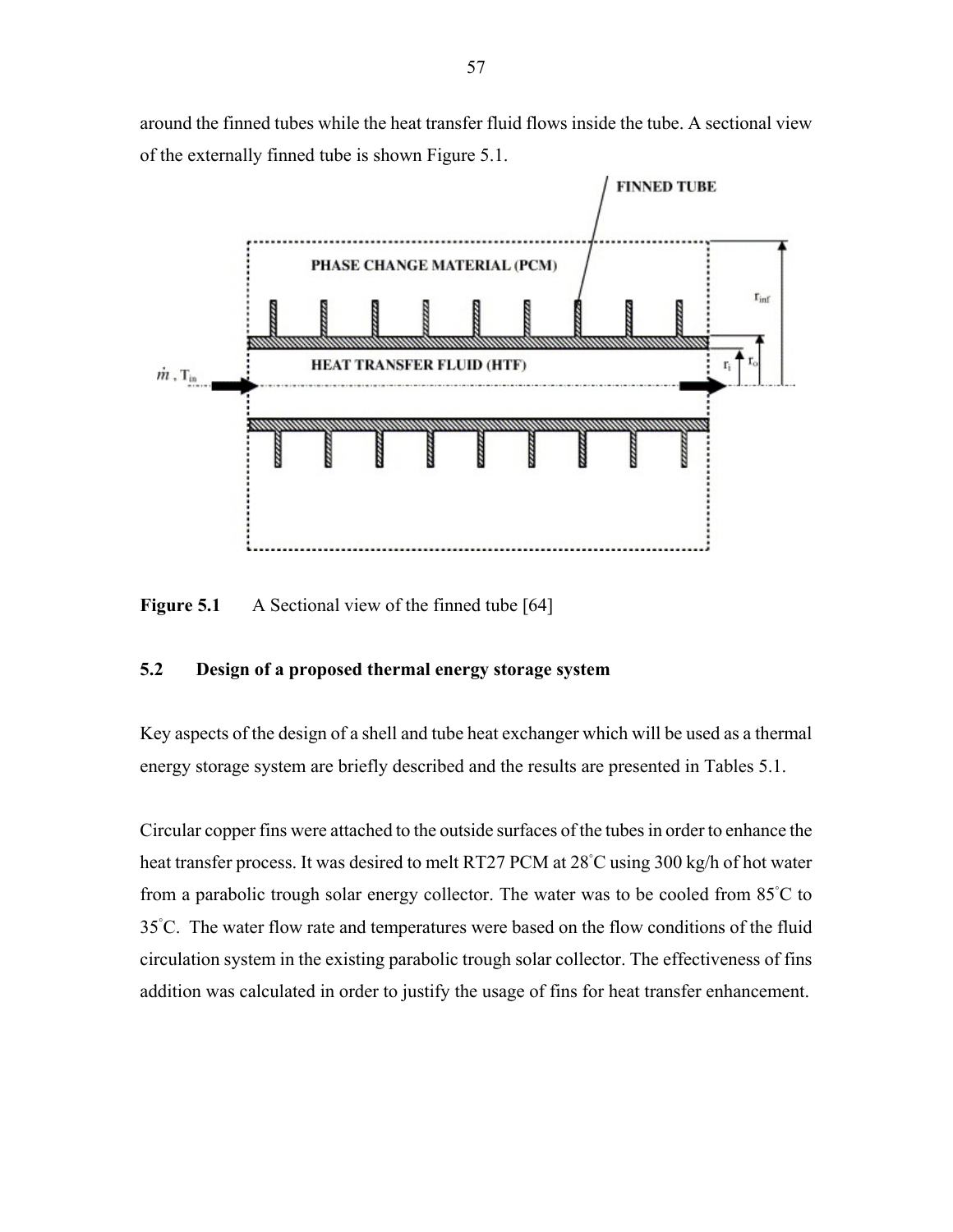|                                                       | <b>Tube side</b> | <b>Shell side</b> |  |
|-------------------------------------------------------|------------------|-------------------|--|
| Heat load (W)                                         | 17500            |                   |  |
| Mass flow rate (kg/h)                                 | Water = $300$    | $PCM = 352.8$     |  |
| Initial temperature $({}^{\circ}C)$                   | 85               | 28                |  |
| Final temperature $({}^{\circ}C)$                     | 35               | 28                |  |
| Mean Temperature difference (°C)                      | 24               |                   |  |
| Area $(m^2)$                                          | 2.5              |                   |  |
| <b>Number of tubes</b>                                | $\overline{7}$   |                   |  |
| <b>Total number of fins</b>                           |                  | 61                |  |
| Heat transfer coefficient $(W.m^{-2} \degree C^{-1})$ | 825              | 218               |  |
| Overall heat transfer $(W.m^{-2}.°C^{-1})$            | 293              |                   |  |
| Pressure drop (Pa)                                    | 46               | 1460              |  |

Table 5.1 Summary of finned heat exchanger design

#### **5.2.1 Fin effectiveness**

$$
\varepsilon_{fin} = \frac{Q_{fin}}{Q_{no\,fin}} = \frac{2305.52}{808.96} = 2.85
$$

The rate of heat transfer was increased by a factor of almost 3, as a result of adding fins. This justifies the use of finned surfaces since an effectiveness of  $\varepsilon_{fin} > 1$  indicates that fins are enhancing heat transfer from the surface, as they should.

The finned tube heat exchanger presented in Table 5.1 will be incorporated into the existing parabolic trough solar collector for further investigation.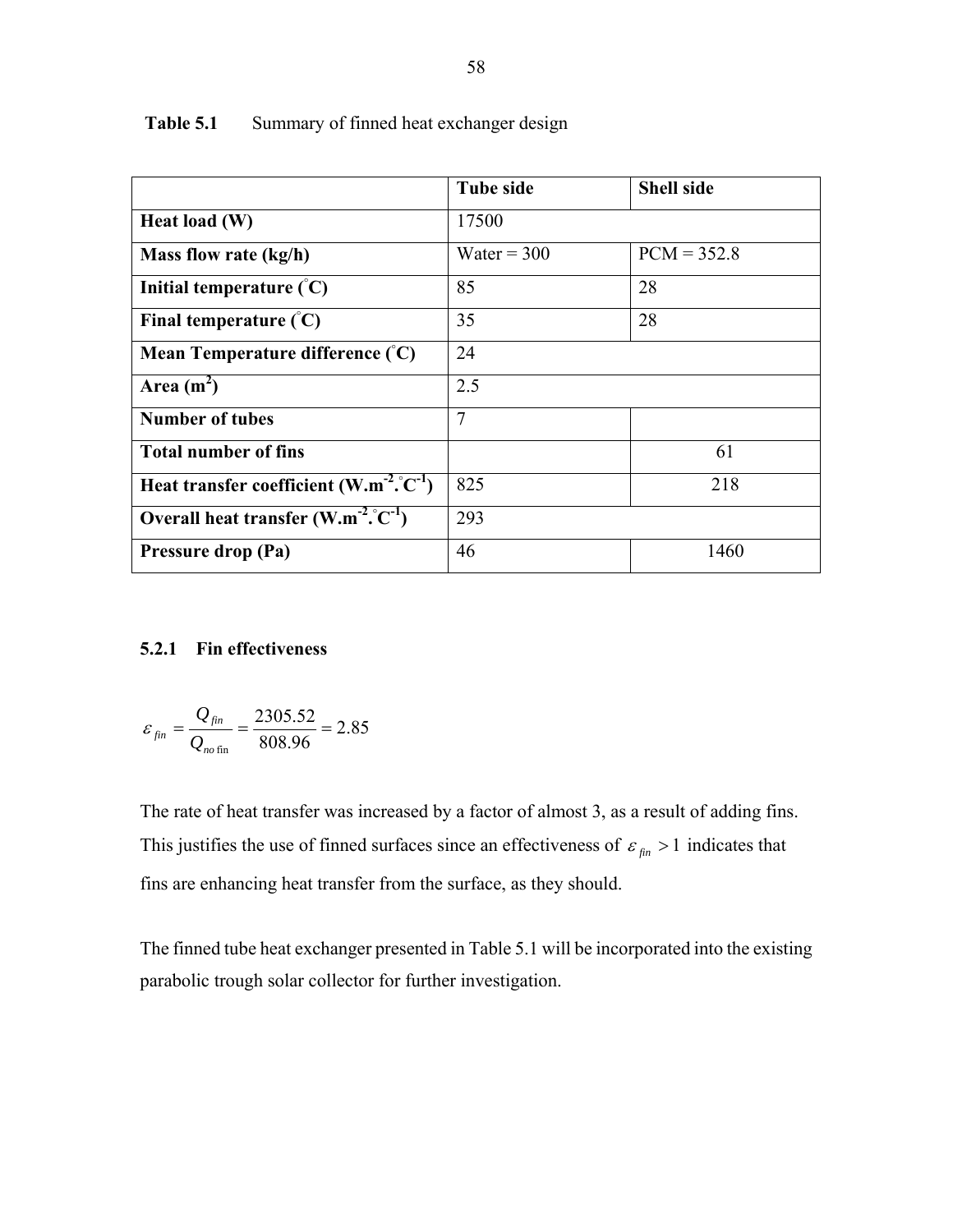#### **5.3 Proposed thermal energy storage system**

Figure 5.3 presents a PCM latent heat storage system in which solar energy is collected by a parabolic trough collector that uses a curved trough to reflect sunlight onto a hollow tube running along the trough. The whole trough tilts through the course of the day so that light remains focused on the hollow tube. The water passes through the tube and it is heated up. The heated water then enters the tube side of the shell and tube heat exchanger. The PCM is fed into the shell side of the heat exchanger which has circular fins on the outside surfaces of the fins. The heat transfer process takes place between the hot water and the PCM whereby the PCM is heated up to its melting point. As a result heat is stored in the PCM upon melting. The cold water leaving the heat exchanger is re-circulated. To discharge the stored heat, cold water from the main supply is passed through the thermal energy storage unit and this result in reheating of the water.



**Figure 5.3** Proposed PCM latent heat storage system.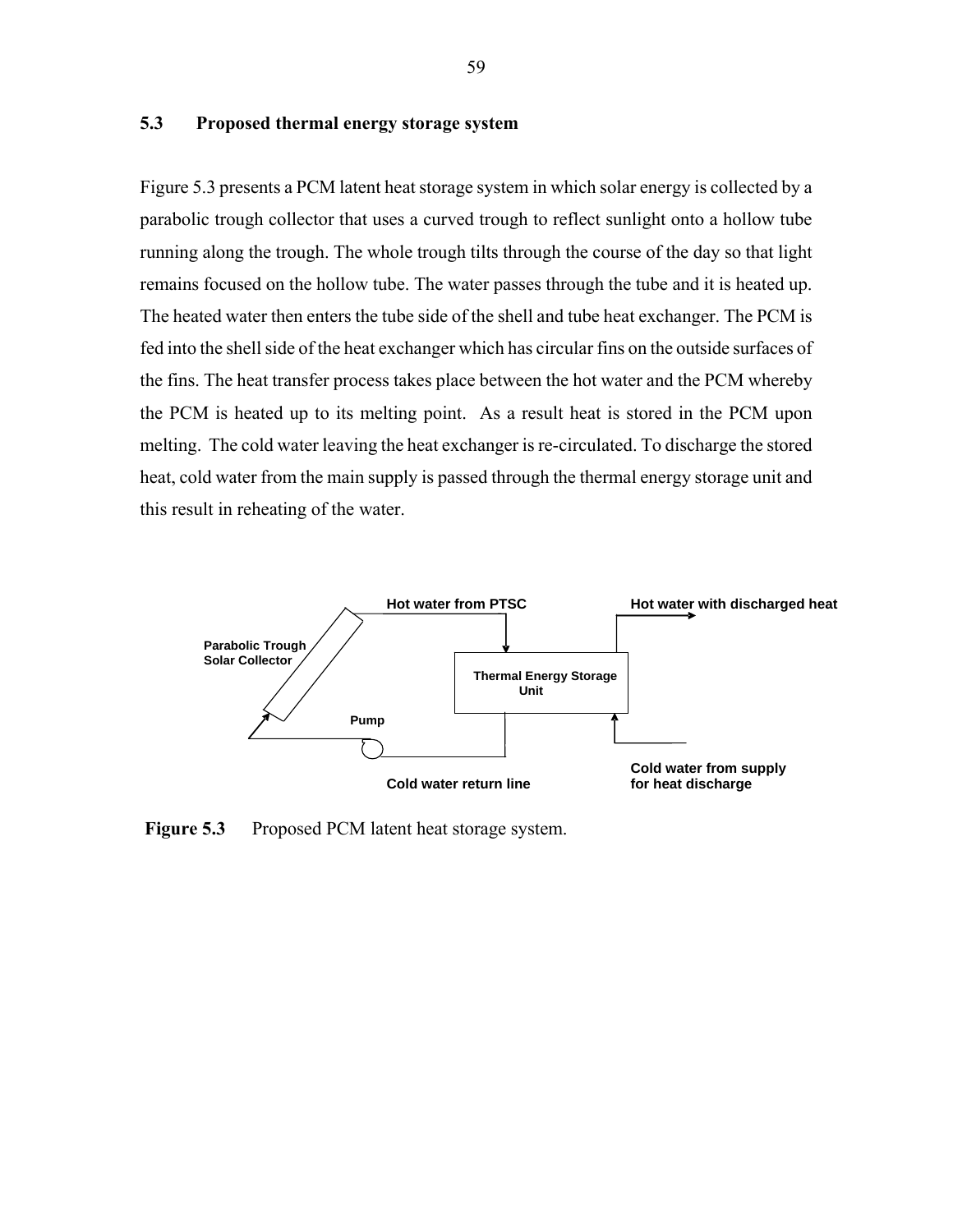#### **CHAPTER 6**

#### **CONCLUSION**

The field of this investigation covered the development of a latent heat thermal storage system which has a potential of conserving available solar energy. The advantages of using thermal energy storage that have been found previously include reduced energy cost, energy consumption, equipment size and pollutant emissions, also increased flexibility of operation, efficiency and effectiveness of equipment utilization.

It has been demonstrated from literature that, for the development of a latent heat thermal energy storage system, the choice of the phase change material (PCM) as well as the heat transfer mechanism in the PCM play important roles [18]. In this study, a suitable phase change material and an appropriate heat transfer enhancement technique were selected for utilization in a proposed latent heat thermal energy storage system. A heat exchanger which is compatible with the existing parabolic trough solar energy collector was designed.

The RT27 PCM has been selected as a suitable material for utilization in the development of a latent heat storage system for solar energy application. This choice has been based on the following aspects:

- large latent heat,
- high volumetric energy storage density,
- $\bullet$  low volume change with transition, which is in order of 10%,
- low melting point which is in the practical range of operation,
- melts congruently with minimum super-cooling
- no phase segregation
- has good heat absorption characteristics

Although RT27 PCM has these outstanding characteristics, it has some disadvantages that may limit its application, namely:

• low thermal conductivity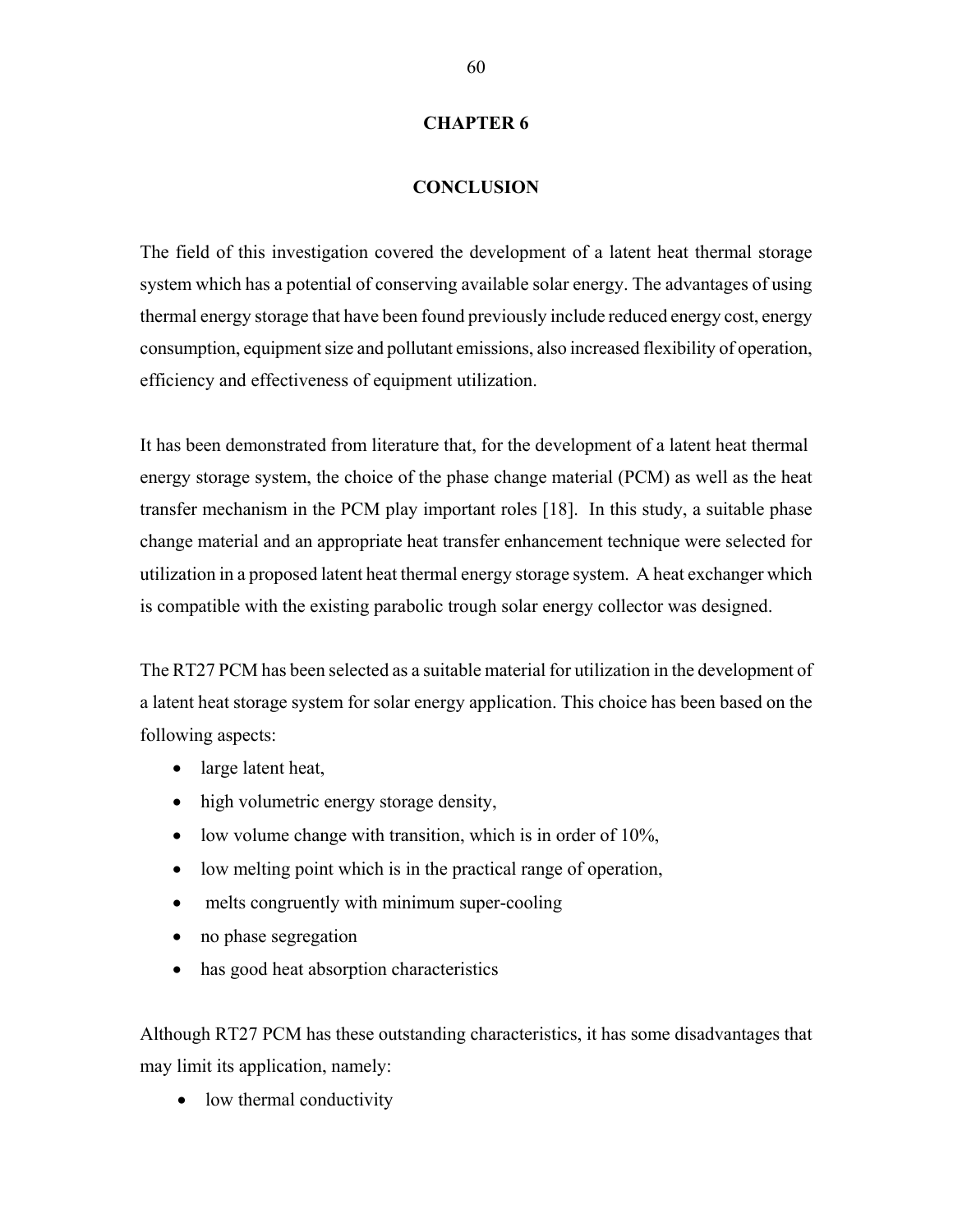• lower rate of heat discharge than RT35 PCM

The enhancement of the heat transfer process using fins that are added on the outside surface of the heat exchanger tubes would overcome the problems of low thermal conductivity and low rate of heat discharge. The result from the calculation of the effectiveness of using fins on the outside surface of the tube was found to be 2.85 which is greater than 1. Therefore, the use of fins to alleviate the problems of low thermal conductivity and low heat discharge rate is justified.

The development of reliable and practical thermal energy storage systems still faces some major uncertainties such as long term thermal behaviour and the small number of PCMs suitable for room temperature applications. Therefore a need for further investigation to explore the potential for conserving available solar energy still exists.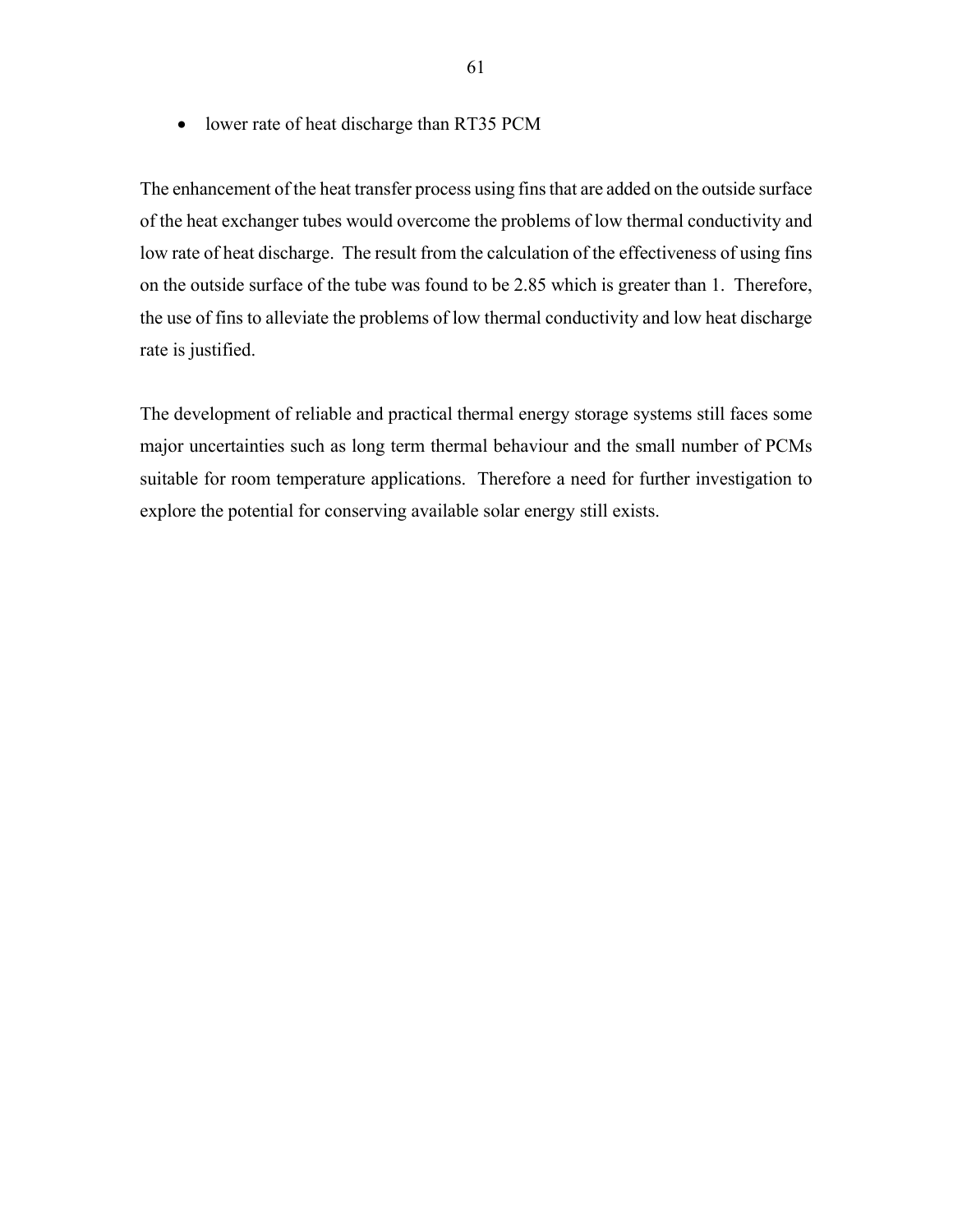#### **REFERENCES**

- 1. Association of conservation of Energy briefing notes. 1994. No.13 climate change pp1. paragraph 1.
- 2. SEIA. Solar: Clean and Healthy [Online]. Solar Energy Industries Association. Available from: www.seia.org. Accessed: 15/07/05
- 3. The Energy Guy. [Online]. *Comprehensive Energy Solutions for a sustainable future*. Available at: www.theenergyguy.com/climate change.html. Accessed: 03/08/05
- 4. Intergovernmental Panel on Climate Change. [Online]. 1995. Available at: http://www.ipcc-wg2.org. Accessed: 14/08/05
- 5. Darvill, A. Energy Resources: Fossils fuels [Online]. Available at: www.darvill.clara.net/altenerg/fossil.htm. Accessed: 16/08/05
- 6. Fossil fuel. In: *Wikipedia free encyclopedia*. [Online]. Available at: http://en.wikipedia.org/wiki/Fossil\_fuel. Accessed: 06/04/06.
- 7. Get energized [Online]. Green Treks network, Inc. Available at: www.greentreks.org/allprograms/getenergized/index.asp. Accessed: 01/09/05
- 8. Renewable energy. In: *Wikipedia free encyclopedia.* [Online]. Available at: http://en.wikipedia.org/wiki/Renewable energy. Accessed: 14/08/08
- 9. Solar Power. In: *Wikipedia free encyclopedia.* [Online]. Available at: http://en.wikipedia.org/wiki/Solar\_power. Accessed: 28/03/06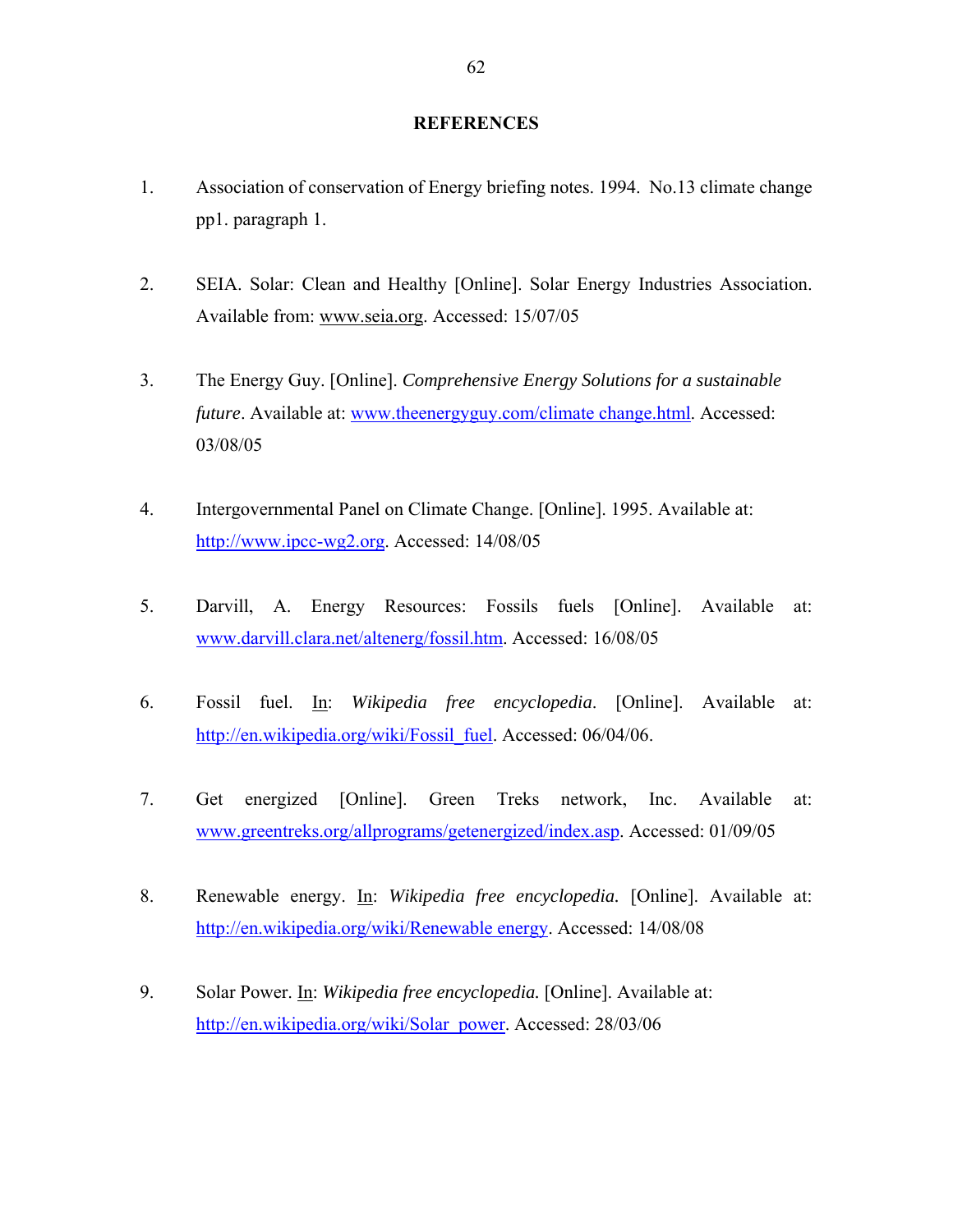- 10. Weider, S., 1982. *An Introduction to Solar Energy for Scientists and Engineers*., New York: John Wiley & Sons.
- 11. FPL Energy SEGS viii. [Online]. Available at: http://www.fplenergy.com/portfolio/contents/segs\_viii.shtml. Accessed: 06/04/06.
- 12. Solar Paces. [Online]. *Parabolic Trough Systems.* Available at: www.solarpaces.org/publications/sp99\_tec.htm,1999. Accessed: 07/04/06.
- 13. Brooks, M.J. 2005. Performance of a Parabolic Trough Solar Collector*.* MSc. Eng. dissertation, University of Stellenbosch.
- 14. Duffie, J.A. & Beckman, W.A. 1980. *Solar energy thermal processes*. New York, USA: John Wiley.
- 15. Garg, H.P., Mullick, S.C. & Bhargava, A.K. 1985. *Solar thermal energy storage.* Holland: Reidel Publishing Company.
- 16. State of matter. In: *Wikipedia free encyclopedia.* [Online]. Available at: http://en.wikipedia.org/wiki/states\_of\_matter. Accessed: 26/08/08.
- 17. Phase Change Materials Home Page. [Online]. Available at: http://freespace.virgin.net/m.eckert/index.htm. Accessed: 01/09/05
- 18. Farid, M.M., Khudhair, A.M., Razack, S.A.K., Al-Hallaj, S. 2004. *A review on phase change energy storage: materials and applications.* (Energy Conversion and Management 45): p.1597-1615.
- 19. CIBSE. *Guide A3 Thermal Properties of Building structures*. 1986. London: The Chartered Institution of Building Services Engineers.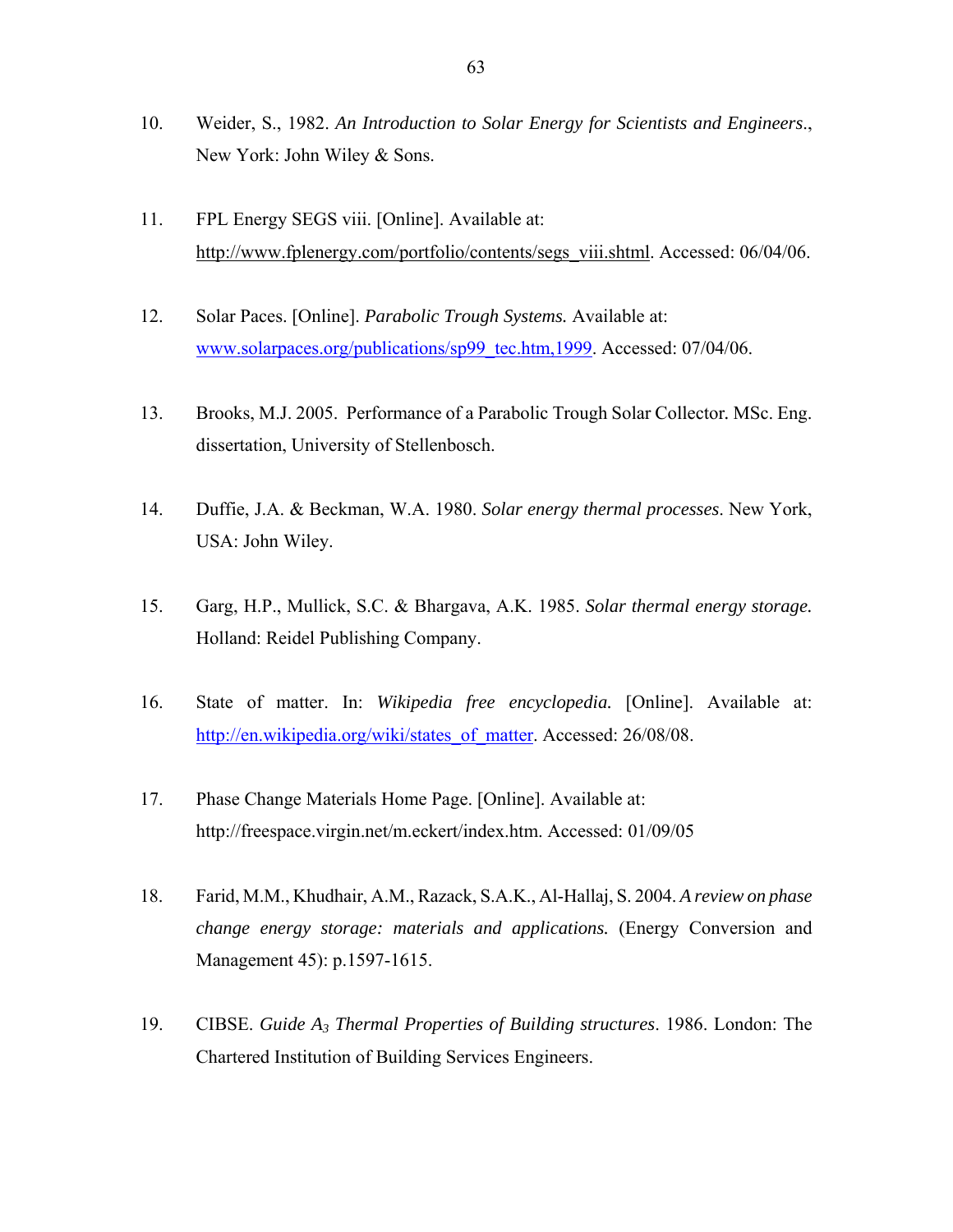- 20. Abhat, A. 1983. *Low temperature latent heat thermal energy storage: Heat storage materials.* Solar Energy 30(4): p.313-332.
- 21. Lane, G.A. 1983. *Solar Heat Storage: Latent Heat Materials Volume I* (Background and Scientific Principles. Vol.1). Florida: CRC Press, Inc.
- 22. Ghoneim, A.A. & Klein, S.A. 1989. *The effect of phase change material properties on the performance of solar air based heating systems*. (Solar Energy 42: p.441- 447).
- 23. Hoogendoorn, C.J., & Bart, G.C.J. 1992. *Performance and modeling of latent heat stores.* (Solar Energy 48:p.53-58).
- 24. Lane, G.A. 1983. *Solar Heat Storage: Latent Heat Materials Volume II: Technology*. Florida: CRC Press Inc.
- 25. Lane, G.A. 1980. *Low temperature heat storage with phase change materials*. (The international journal of ambient energy Vol. 1:p.155-168).
- 26. Eissenberg and al. 1980. *What's in store for phase change thermal storage materials for active and passive solar applications.* (p.12-16).
- 27. Lane, G.A. 1991. *Phase change materials for energy storage nucleation to prevent subcooling.* (Solar Energy Mater Solar Sells 27:p.135-60).
- 28. Hasnain, S.M. 1998. *Review on sustainable thermal energy storage technologies,*  Part 1: Heat storage materials and techniques. (Energy Conversion and Management 39: p.1127-38).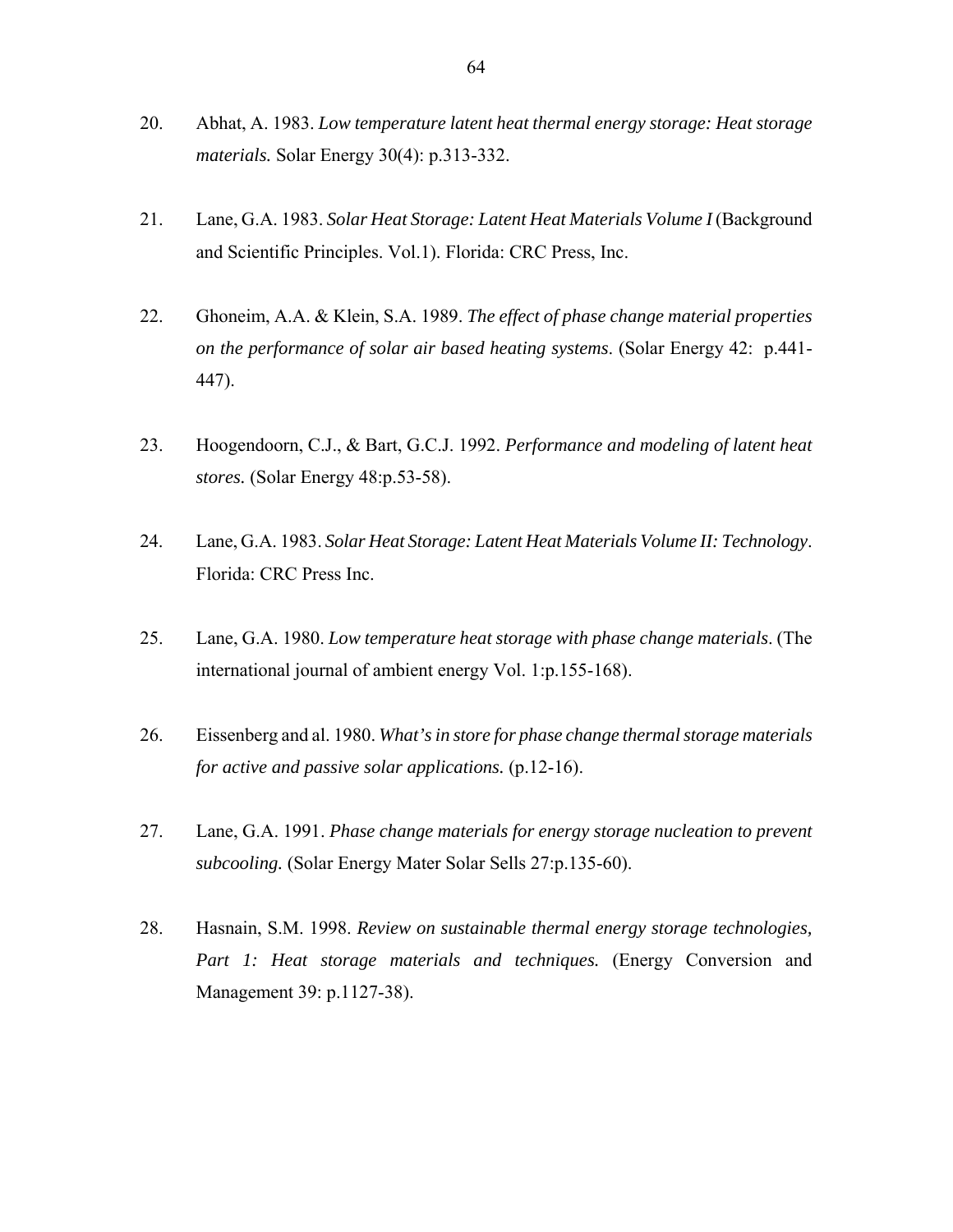- 29. Zalba, B., Marin, J., Cabeza, L., Mehling, H. 2003. *Review on thermal energy storage with phase change: materials, heat transfer analysis and applications.* (Appl. Therm. Eng. 23: p.251-83).
- 30. Kimura, H. & Kai, J. 1984. *Phase change stability of CaCl2.6H2O.* (Solar Energy 33:p.557-63).
- 31. Gibbs, B. & Hasnain, S. 1995. *DSC study of technical grade phase change heat storage materials for solar heating applications.* (In: Proceedings of the 1995 ASME/JSME/JSEJ International Solar Energy Conference, Part 2).
- 32. Dincer, I. & Rosen, M.A. 2002. *Thermal energy storage: system and applications.*  (England: John Wiley and Sons).
- 33. Morcos, V.H. 1990. *Investigation of a latent heat thermal energy storage system.*  (Solar Wind Technology 7: p.197-202).
- 34. Sadasuke, I. & Naokatsu, M. 1991. *Heat transfer enhancement by fins in latent heat thermal energy devices.* (Solar Energy ASME: 223-8).
- 35. Costa, M., Buddhi, D. & Oliva, A. 1998. *Numerical simulation of a latent heat thermal energy storage system with enhanced conduction.* (Energy Conversion Management 39: p. 319-30).
- 36. Padmanabhan, P.V. & Murthy, M.V. 1986. *Outward phase change in a cylindrical annulus with axial fins on the inner tube.* (Int. J Heat Mass Transfer 29: p. 1855-68).
- 37. Zhang, Y. & Faghri, A. 1996. *Heat transfer enhancement in latent heat thermal energy storage system by using the internally finned tube.* (International Journal of Heat and Mass Transfer, Volume 39: p.3165-73).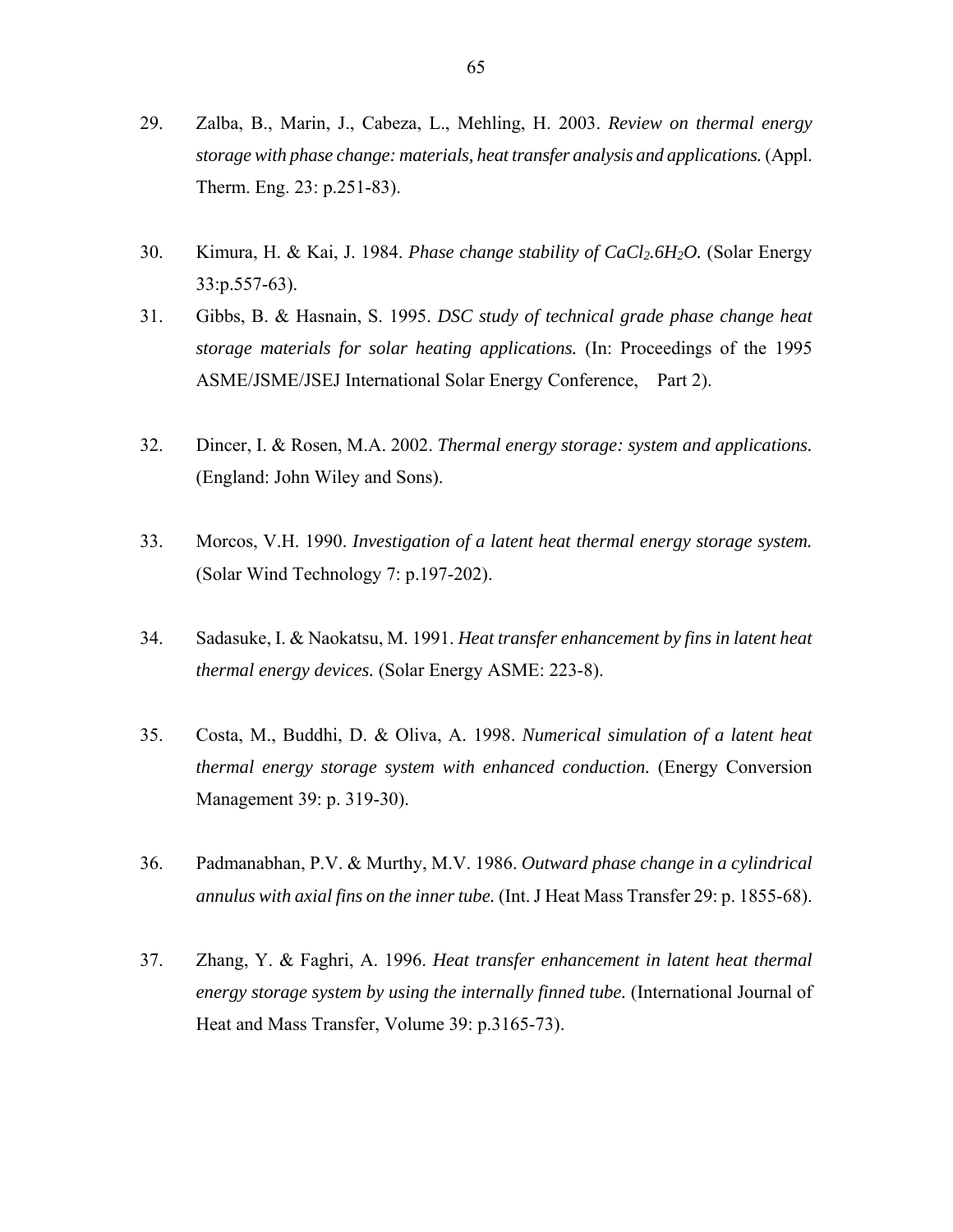- 38. Lacroix, M. 1993. *Numerical simulation of a shell and tube latent heat thermal energy storage unit.* (Solar Energy 50: p.357-67).
- 39. Lane, G.A. 1976. *Encapsulation of heat of fusion storage materials.* (In: Proceedings of 2nd Southeastern Conference on Application of Solar Energy: p. 442-50).
- 40. Stark, P. 1990. *PCM-impregnated polymer microcomposites for thermal energy storage.* (SAE, Soc Automotive Eng, Trans 99: p. 571-88).
- 41. Felix Regin, A, Solanki, S.C. & Saini J.S. *Thermal performance analysis of phase change material capsules.* (Indian Institute of Technology Roorkee, India).
- 42. Farid, M.M. & Husian, R.M. 1990. *An electrical storage heater using phase change method of heat storage.* (Energy Conversion Management 30: p. 219-30).
- 43. Farid, M.M., Hamad, F.A. & Abu-Arabi, M. 1998. *Phase change cool storage using dimethyl-sulfoxide.* (Energy Conversion Management 39: p. 819-26).
- 44. Morrison, D.J. & Abdul Khalik, S.I. 1978. *Effect of phase change energy storage on the performance of air-based and liquid based solar heating systems.* (Solar Energy 20:p. 57-67).
- 45. Marshall, R. & Dietsche, C. 1982. *Comparisons of paraffin wax storage subsystem models using liquid heat transfer media.* (Solar Energy 29: p. 503-11).
- 46. Vakilaltojjar, S.M. & Saman, W. 2001. *Analysis and modeling of a phase change storage system for air conditioning applications.* (Appl Therm Eng. 21: p. 249-63).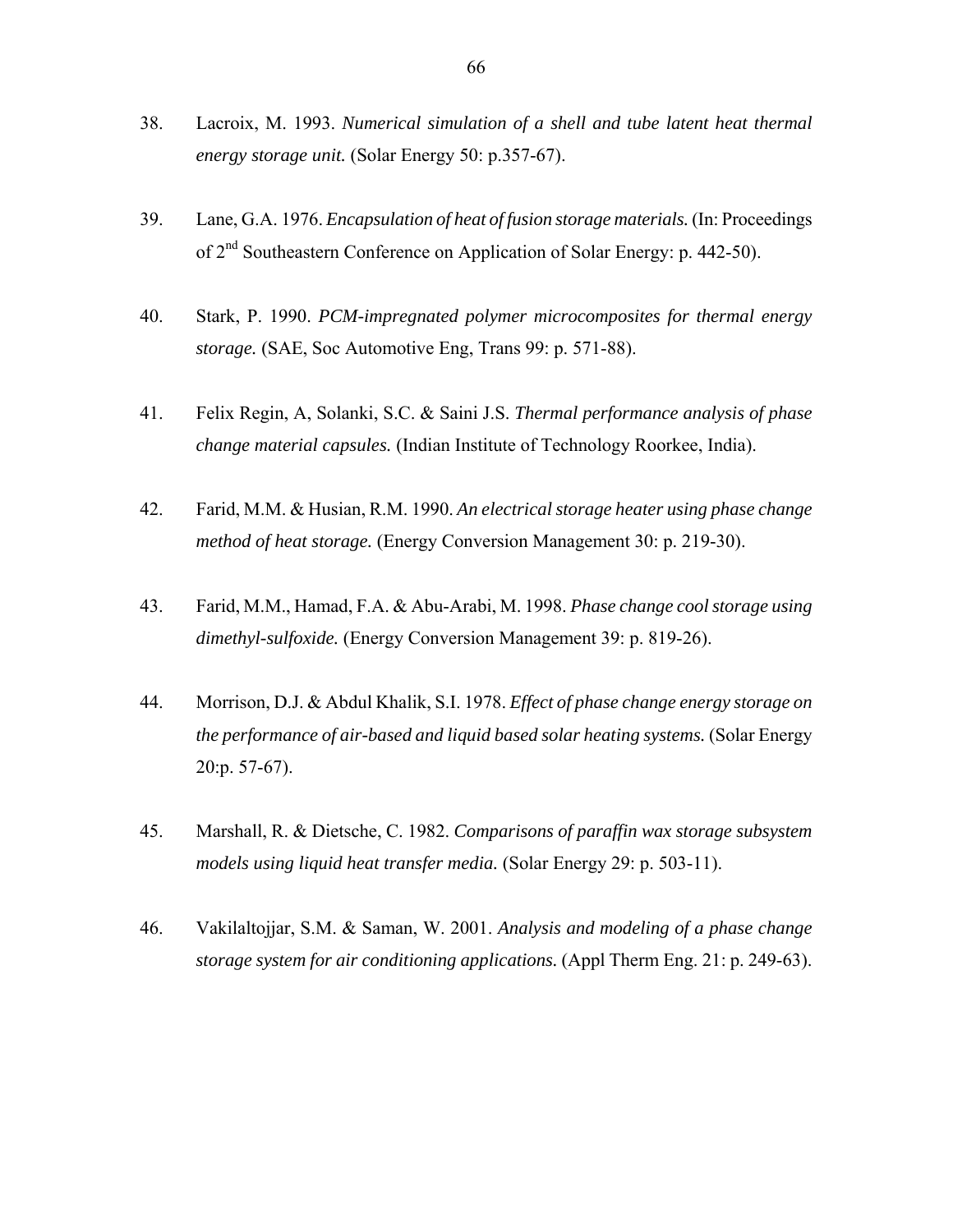- 47. Bailey, J.A., Mulligan, J.C., Liao, C.K., Guceri, S.I., Reddy, M.K. 1976. *Research on solar energy storage subsystem utilizing the latent heat of phase change of paraffin hydrocarbons for the heating and cooling of buildings.* (Report to the National Science Foundation for Grant GI – 4438, North Carolina State University, USA).
- 48. Farid, M.M. & Kanzawa, A. 1989. *Thermal performance of a heat storage module using PCM's with different melting temperature-mathematical modeling.* (Trans ASME, J Solar Energy Eng. 111:p. 152-7).
- 49. Farid, M.M., Kim, Y. & Kanzawa, A. 1990. *Thermal performance of heat storage module using PCM's with different melting temperatures-experimental.* (Trans ASME, J Solar Energy Eng. 112:p.125-31).
- 50. Kamimoto, M., Abe, Y., Kanari, K., Swata, S., Tani, T. & Ozawa, T. 1986. *Heat transfer in latent heat thermal storage units using pentarythritol slurry, thermal energy storage.* (World Congress of Chemical Engineering, Tokyo, Japan).
- 51. Dietz, D. 1984. *Thermal performance of a heat storage module using calcium chloride hexahydrate.* (Trans ASME, J Solar Energy Eng. 106).
- 52. Farid, M.M., Kim, Y., Honda, T. & Kanzawa, A. 1989. *The role of natural convection during melting and solidification of PCM in a vertical cylinder.* (Chem Eng Commun 84:p. 43-60).
- 53. Abe, Y., Takahashi, Y., Kanari, K., Kamimoto, M., Sakamoto, R. & Ozawa, T. 1986. *Molten salt latent thermal energy storage for load following generation in nuclear power plants.* (In: Proceedings of 21<sup>st</sup> Intersociety Energy Conversion Engineering Conference, San Diego, California, USA: p. 856-61).
- 54. Riahi, M. 1993. *Efficiency of heat storage in solar energy systems.* (Energy Convers Mgmt 34:p. 677-85).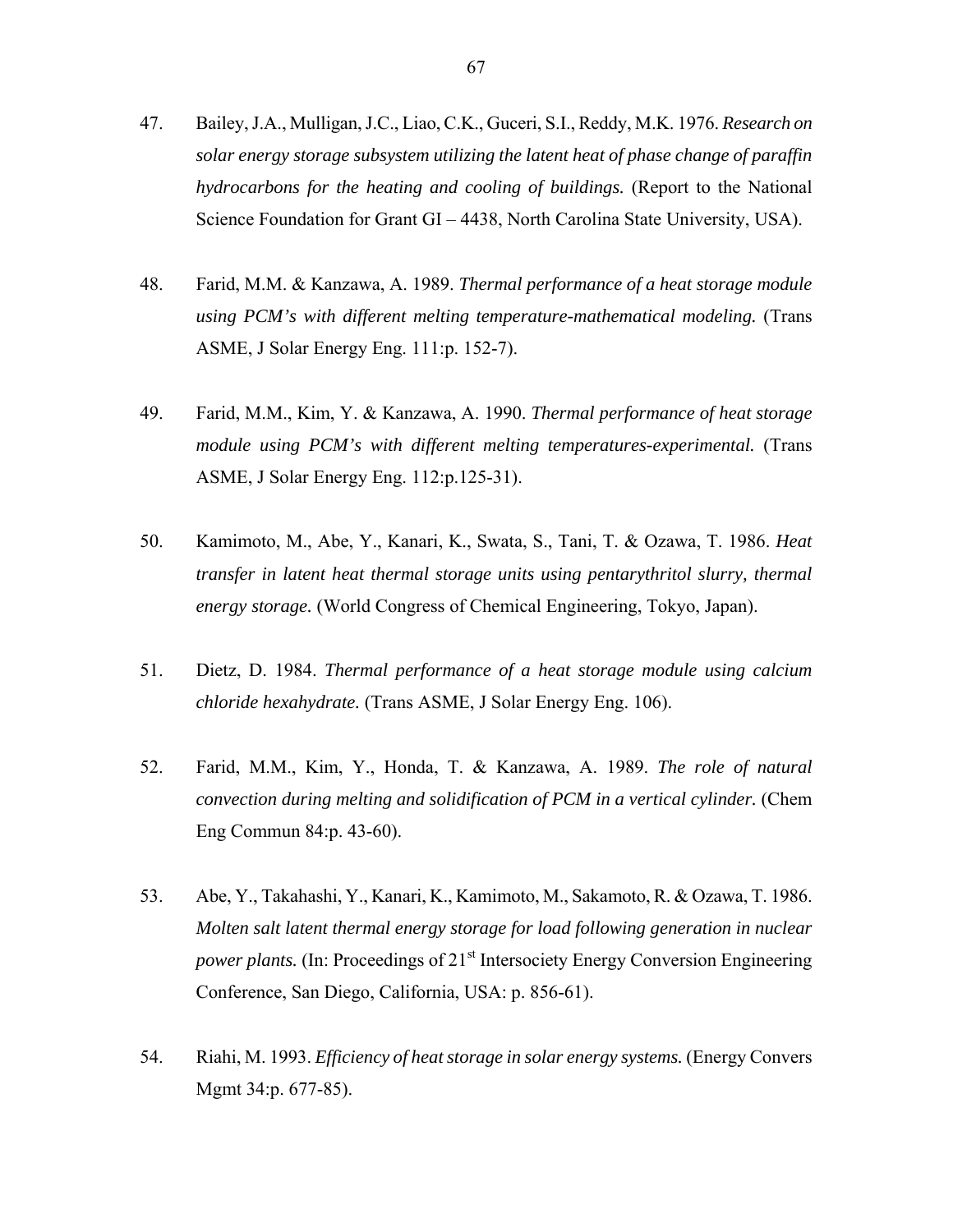- 55. Ismail, K.A.R. & Concalves, M.M. 1999. *Thermal performance of a PCM storage unit.* (Energy Convers Mgmt 40: p. 115-38).
- 56. Velraj, R. Seeniraj, R.V., Hafner, B., Faber, C. & Schwarzer, K. 1999. *Heat transfer enhancement in a latent heat storage system.* (Solar Energy 65:p. 171-80).
- 57. Kamimoto, M. & Tani, T. 1980. *Effect of conduction promoters and fins on heat transfer in latent storage unit.* (Bul Electrotech Lab 44:p. 278-368).
- 58. De Jong, A.G. & Hoogendoorn, C.J. 1980. *Improved of heat transport in paraffin for latent heat storage systems.* (In: Proceedings of TNO Symposium on Thermal Storage of Solar Energy, Amsterdam, Holland: p. 99-110).
- 59. Eftekhar, J., Haji-Sheikh, A. & Lou, D.Y.S. 1984. *Heat transfer in paraffin wax thermal storage system.* (J Solar Energy Eng 106:p. 299-306).
- 60. Ismail, K.A.R., Alves, C.L.F. & Modesto, M.S. 2001. *Numerical and experimental study on the solidification of PCM around a vertical axially finned isothermal cylinder.* (Appl Therm Eng 21:p. 53-77).
- 61. Melville, S. & Goddard, W. 1996. *Research Methodology.* (An Introduction for Science and Engineering students: p. 51).
- 62. Rubitherm. 2005. *Rubitherm RT Products Data Sheet.* Germany.
- 63 Cengel, Y.A., *Heat transfer, a practical approach,* (2nd Edition. Mcgraw-Hill: p.156 -169).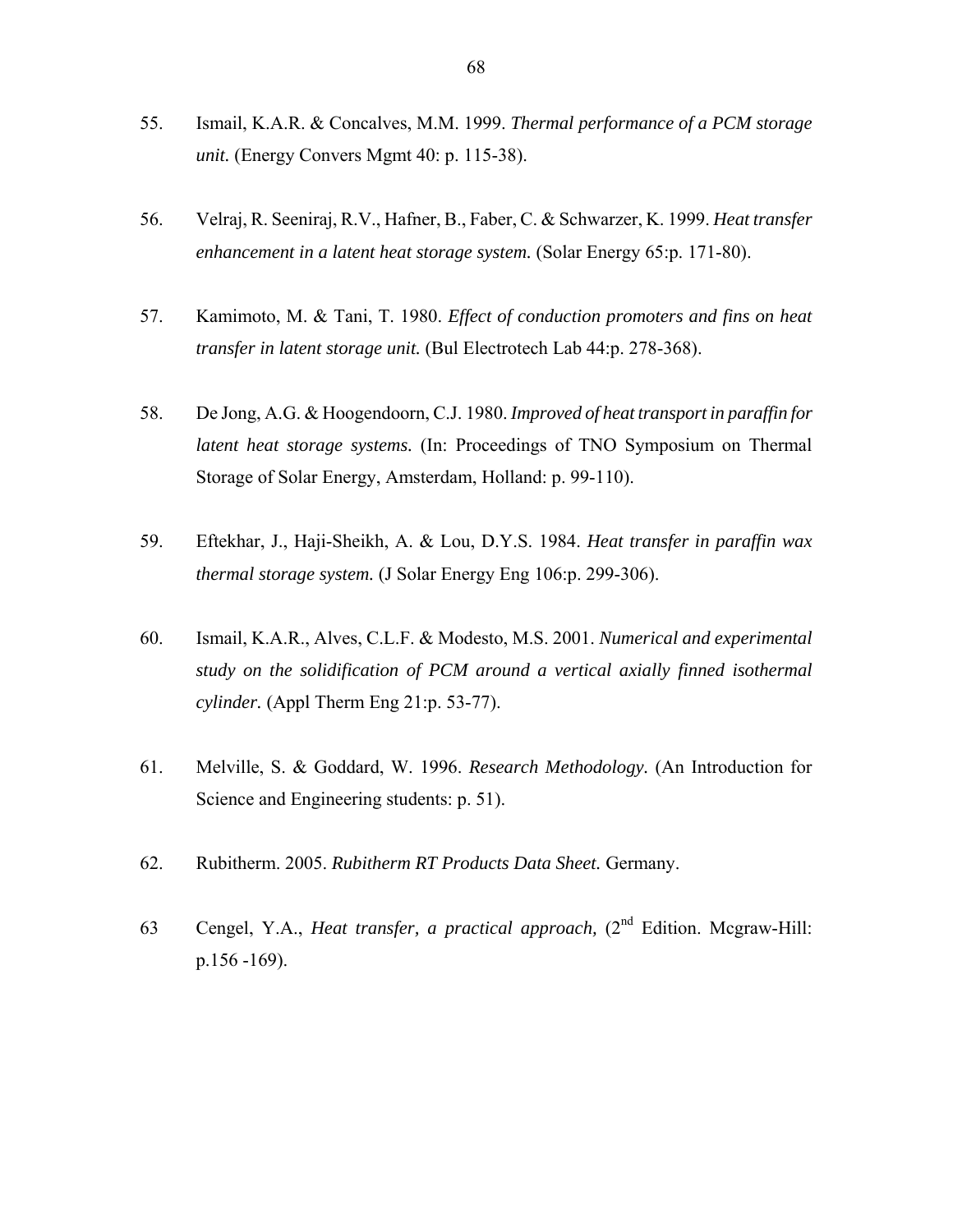- 64 Kemal, E., Aytunc, E., & Ibrahim, D. 2007. *Heat transfer analysis of phase change process in a finned tube thermal energy storage system using artificial neural network.* (International Journal of Heat and Mass Transfer Volume 50: p. 3163-3175).
- 65. Sinnott, R.K. *Chemical Engineering Design.* (Coulson and Richardson's Chemical Engineering Volume 6, 3rd Edition: p634-764).
- 66. Shell and tube heat exchanger. In: *Wikipedia free encyclopedia.* [Online]. Available at: http://en.wikipedia.org/wiki/Shell\_and\_tube\_heat\_exchanger. Accessed: 23/08/08.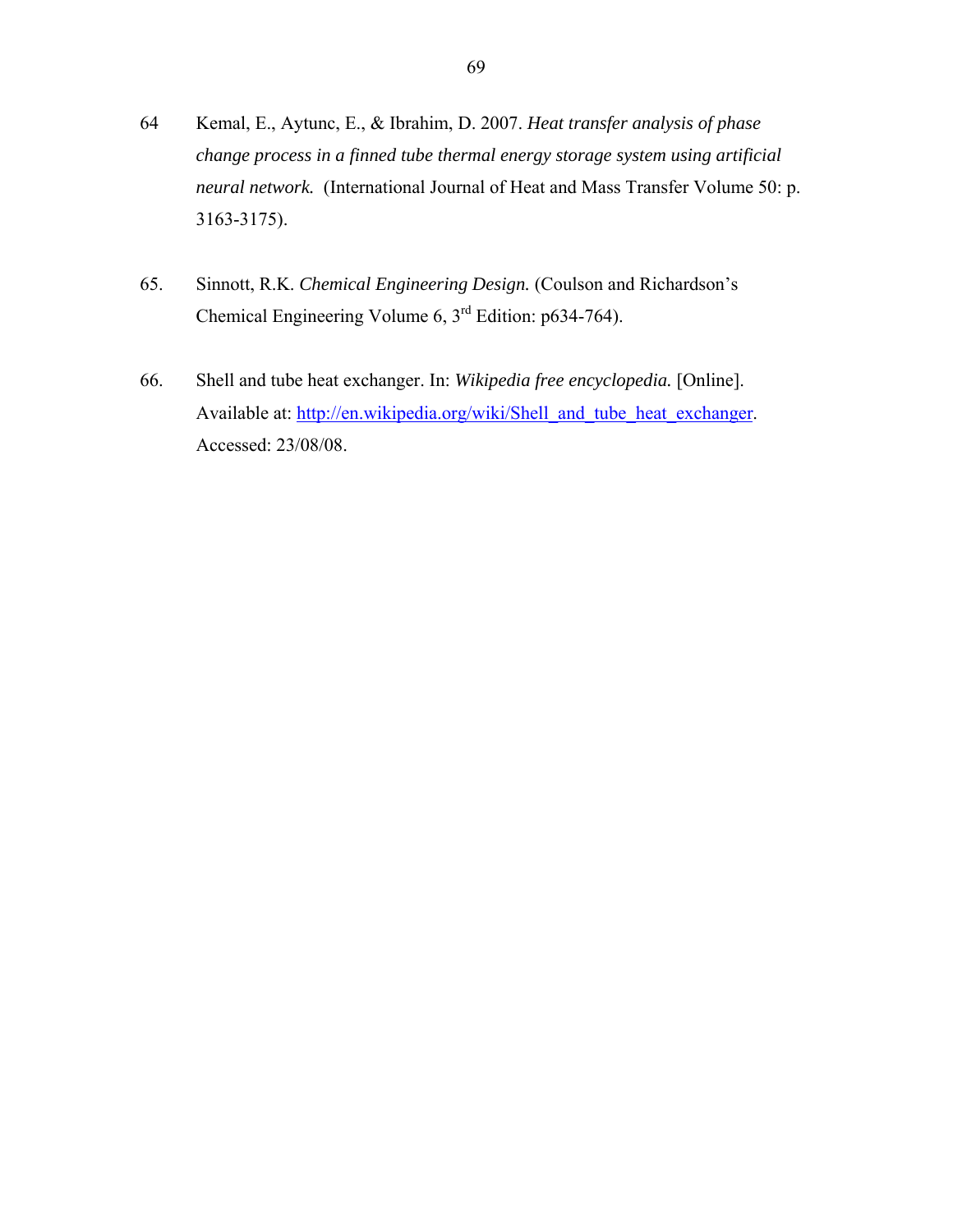## **APPENDIX A**

**Rubitherm Phase Change Materials**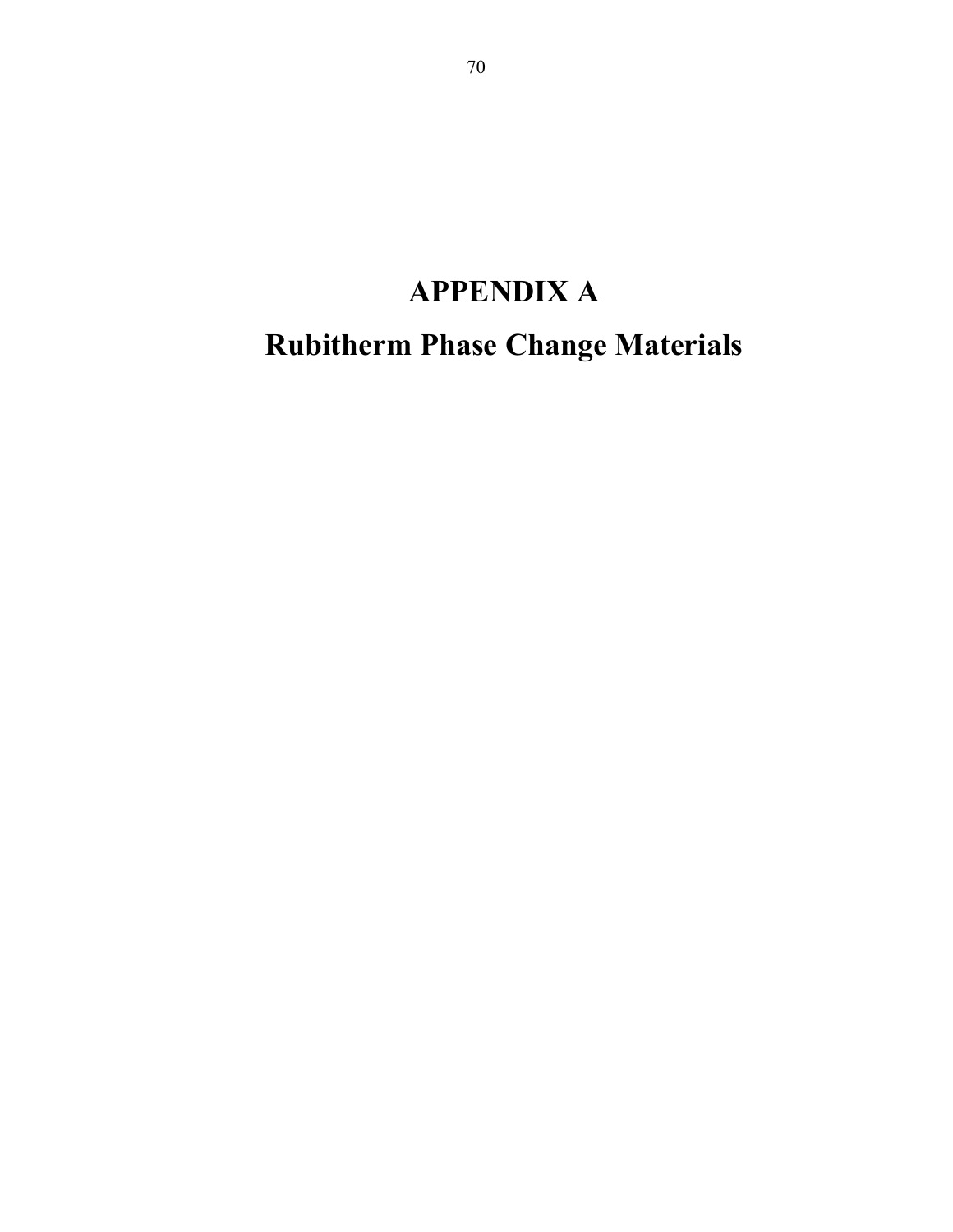

# $RUBITHERM® RT$



**Figure A.1** Phase change materials based on n-Paraffins and Waxes [62]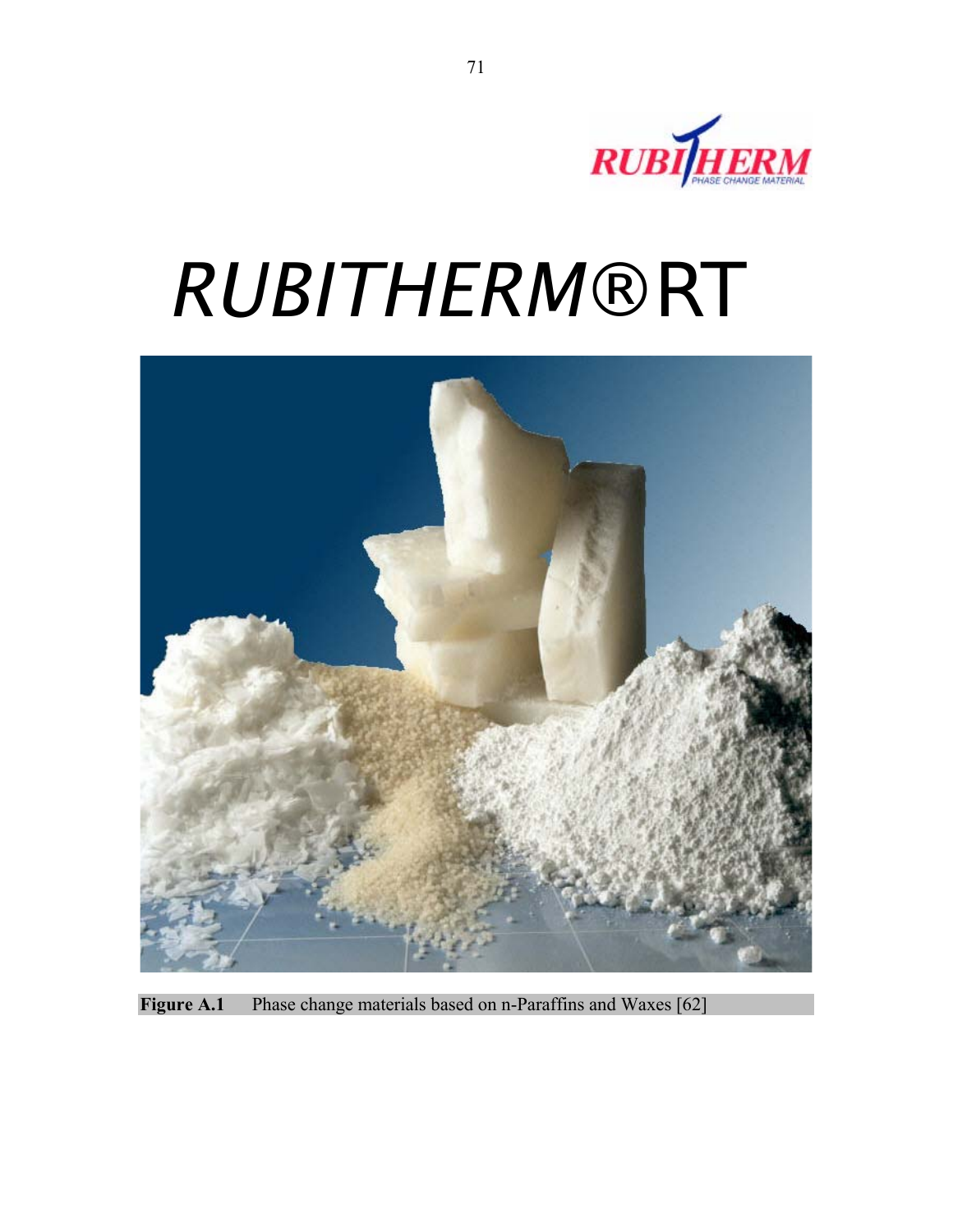### **APPENDIX B**

## **PCM Secondary data (supplied by Rubitherm)**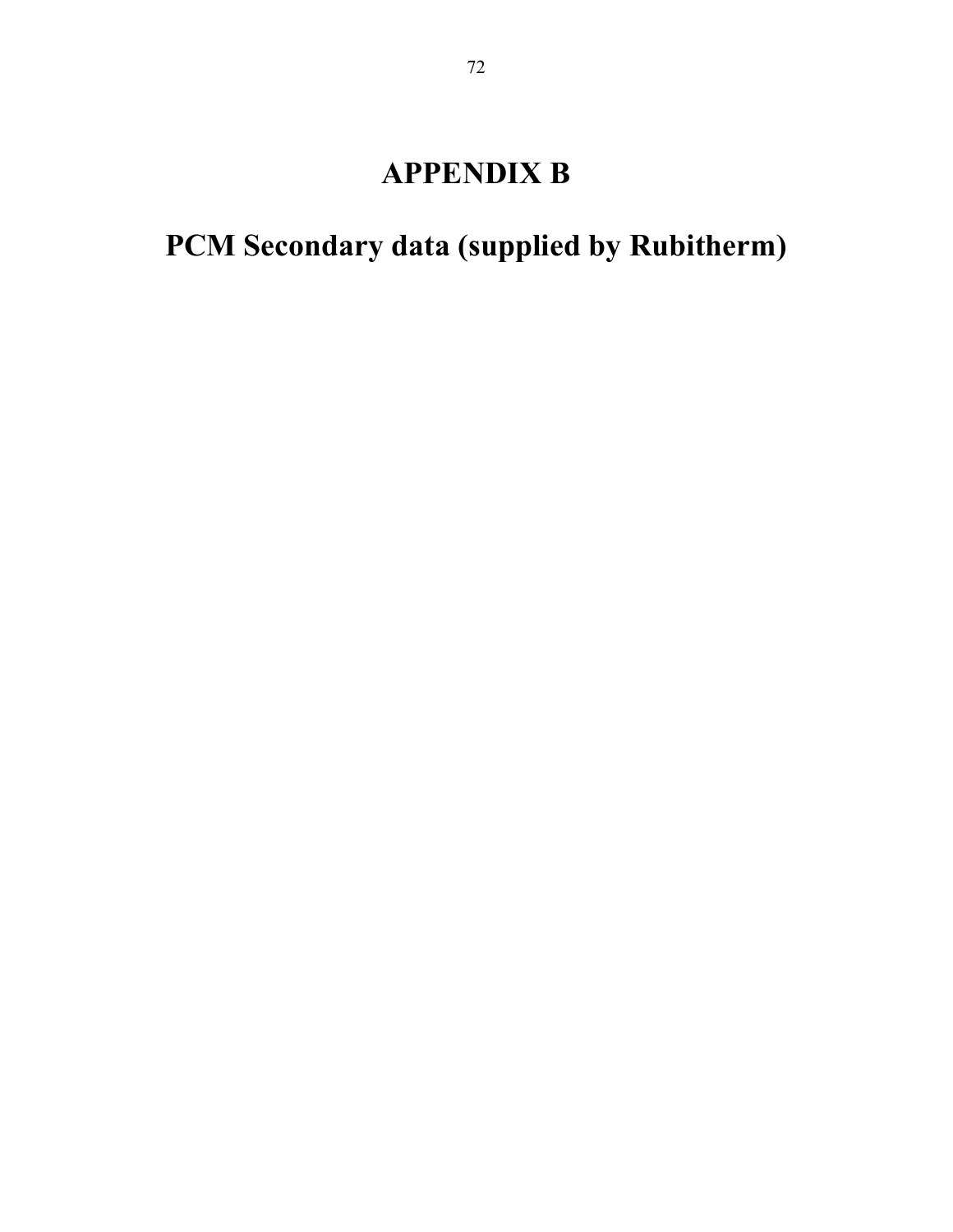

| <b>Property</b>                                                | Unit                   | <b>Typical Values</b>     |
|----------------------------------------------------------------|------------------------|---------------------------|
| <b>Melting Point (approx.)</b>                                 | $\rm ^{\circ}C$        | 8                         |
| <b>Congealing Point (PCM)</b>                                  | $\circ$ C              | 6                         |
| <b>Heat storage capacity</b>                                   | kJ/(kg)                | 174                       |
| Temperature -3 $\mathrm{^{\circ}C}$ to 12 $\mathrm{^{\circ}C}$ |                        |                           |
| <b>Density solid</b>                                           | kg/l                   | 0.86                      |
| at $15^{\circ}C$                                               |                        |                           |
| <b>Density liquid</b>                                          | kg/l                   | 0.77/0.73                 |
| At $15^{\circ}C/70^{\circ}C$                                   |                        |                           |
| <b>Volume expansion</b>                                        | $\frac{0}{0}$          | 10                        |
| <b>Volume expansion</b>                                        | 1/K                    | 0.001                     |
| without phase change                                           |                        |                           |
| <b>Specific heat capacity</b>                                  | kJ/kg.K                | 1.8/2.4                   |
| <b>Thermal conductivity</b>                                    | W/(mK)                 | 0.2                       |
| Kinetic viscosity @ $40^{\circ}C$                              | $\text{mm}^2/\text{s}$ | 2.5                       |
| <b>Flash point (PCM)</b>                                       | $\circ$ C              | 122                       |
| <b>Corrosion</b>                                               |                        | Chemically inert          |
| <b>Water hazard</b>                                            |                        | Water hazard class (WGK)1 |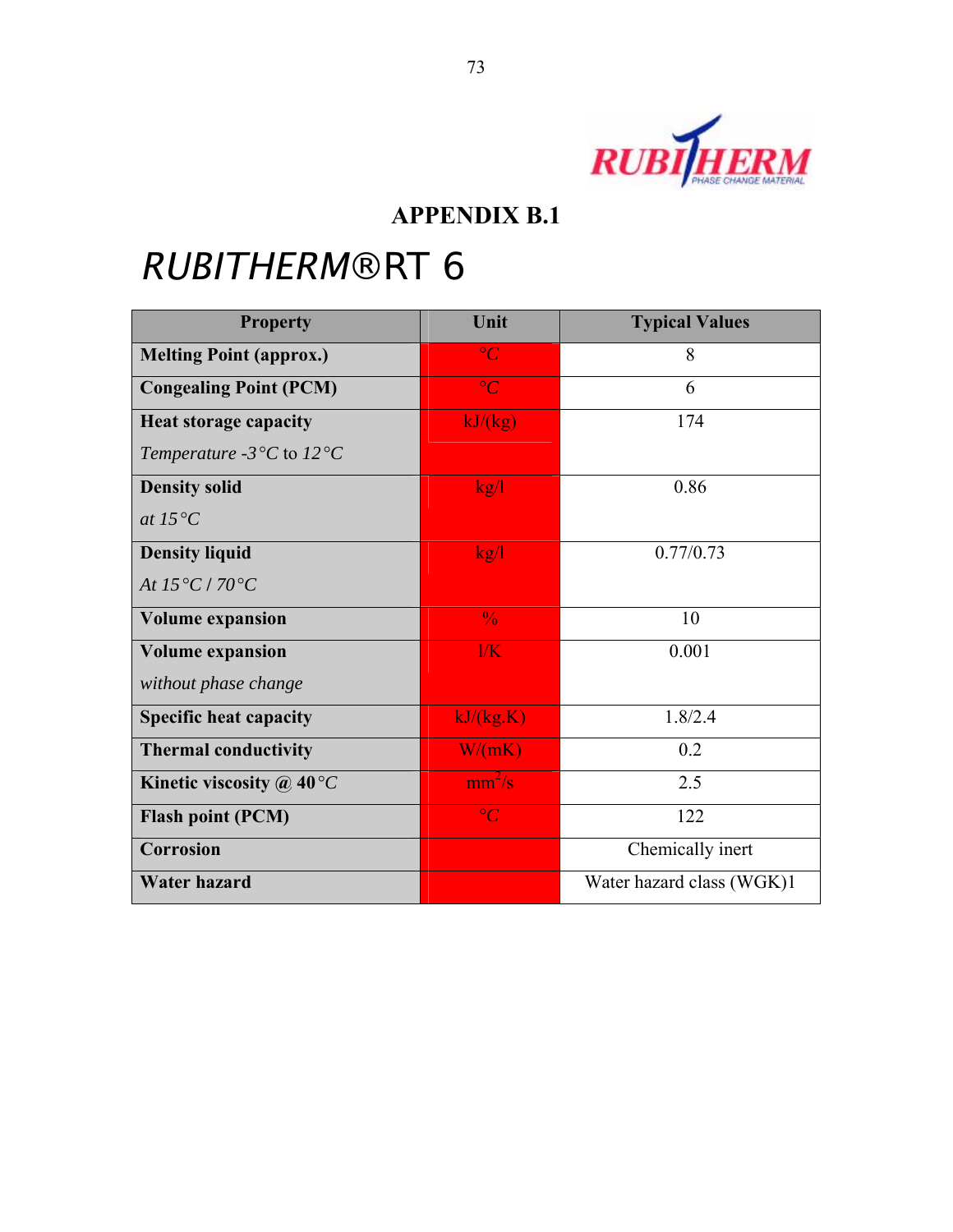

| <b>Property</b>                                        | Unit                   | <b>Typical Values</b>     |
|--------------------------------------------------------|------------------------|---------------------------|
| <b>Melting Point (approx.)</b>                         | $\rm ^{\circ}C$        | 28                        |
| <b>Congealing Point (PCM)</b>                          | $\circ$ C              | 26                        |
| <b>Heat storage capacity</b>                           | kJ/(kg)                | 179                       |
| Temperature -3 $\rm{^{\circ}C}$ to 12 $\rm{^{\circ}C}$ |                        |                           |
| <b>Density solid</b>                                   | kg/l                   | 0.87                      |
| at $15^{\circ}C$                                       |                        |                           |
| <b>Density liquid</b>                                  | kg/l                   | 0.75                      |
| At $15^{\circ}C/70^{\circ}C$                           |                        |                           |
| <b>Volume expansion</b>                                | $\frac{0}{6}$          | 10                        |
| <b>Volume expansion</b>                                | 1/K                    | 0.001                     |
| without phase change                                   |                        |                           |
| <b>Specific heat capacity</b>                          | kJ/(kg.K)              | 1.8/2.4                   |
| <b>Thermal conductivity</b>                            | W/(mK)                 | 0.2                       |
| Kinetic viscosity @ $40^{\circ}C$                      | $\text{mm}^2/\text{s}$ | 4.5                       |
| <b>Flash point (PCM)</b>                               | $\circ$ C              | 164                       |
| <b>Corrosion</b>                                       |                        | Chemically inert          |
| <b>Water hazard</b>                                    |                        | Water hazard class (WGK)1 |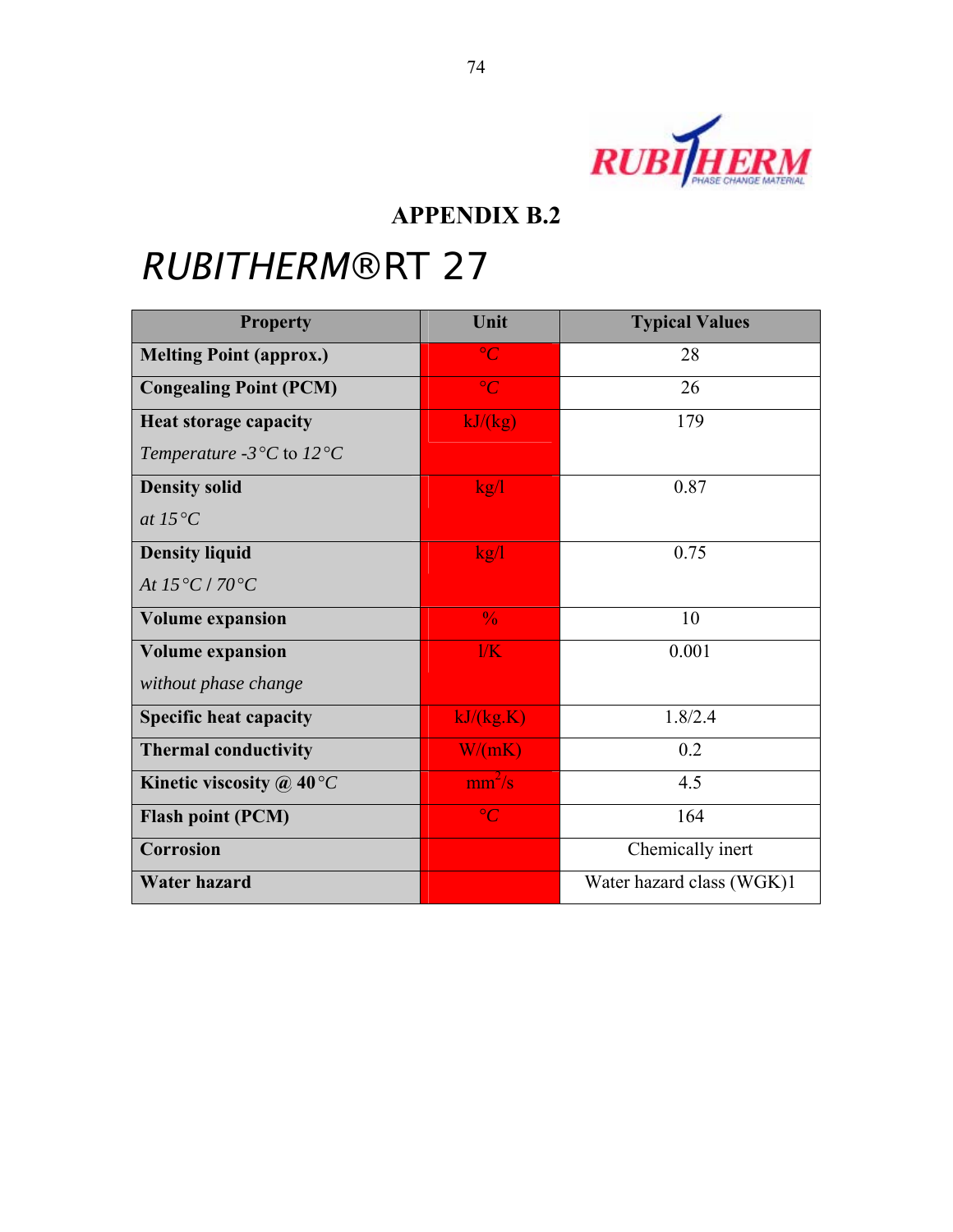

| <b>Property</b>                                                | Unit            | <b>Typical Values</b> |
|----------------------------------------------------------------|-----------------|-----------------------|
| <b>Melting Point (approx.)</b>                                 | $\overline{C}$  | 35                    |
| <b>Congealing Point (PCM)</b>                                  | $\rm ^{\circ}C$ | 36                    |
| <b>Heat storage capacity</b>                                   | kJ/kg           | 157                   |
| Temperature -3 $\mathrm{^{\circ}C}$ to 12 $\mathrm{^{\circ}C}$ |                 |                       |
| <b>Density solid</b>                                           | kg/l            | 0.88                  |
| at $15^{\circ}C$                                               |                 |                       |
| <b>Density liquid</b>                                          | kg/l            | 0.76                  |
| At $15^{\circ}C/70^{\circ}C$                                   |                 |                       |
| <b>Volume expansion</b>                                        | $\frac{0}{0}$   | 10                    |
| <b>Volume expansion</b>                                        | 1/K             | 0.001                 |
| without phase change                                           |                 |                       |
| <b>Specific heat capacity</b>                                  | kJ/kg.K         | 1.8/2.4               |
| <b>Thermal conductivity</b>                                    | W/(mK)          | 0.2                   |
| Kinetic viscosity @ $40^{\circ}C$                              | $mm^2/s$        | 3.3                   |
| <b>Flash point (PCM)</b>                                       | $\rm ^{\circ}C$ | 178                   |
| Corrosion                                                      |                 | Chemically inert      |
| <b>Water hazard</b>                                            |                 | No Water endangering  |
|                                                                |                 | substance             |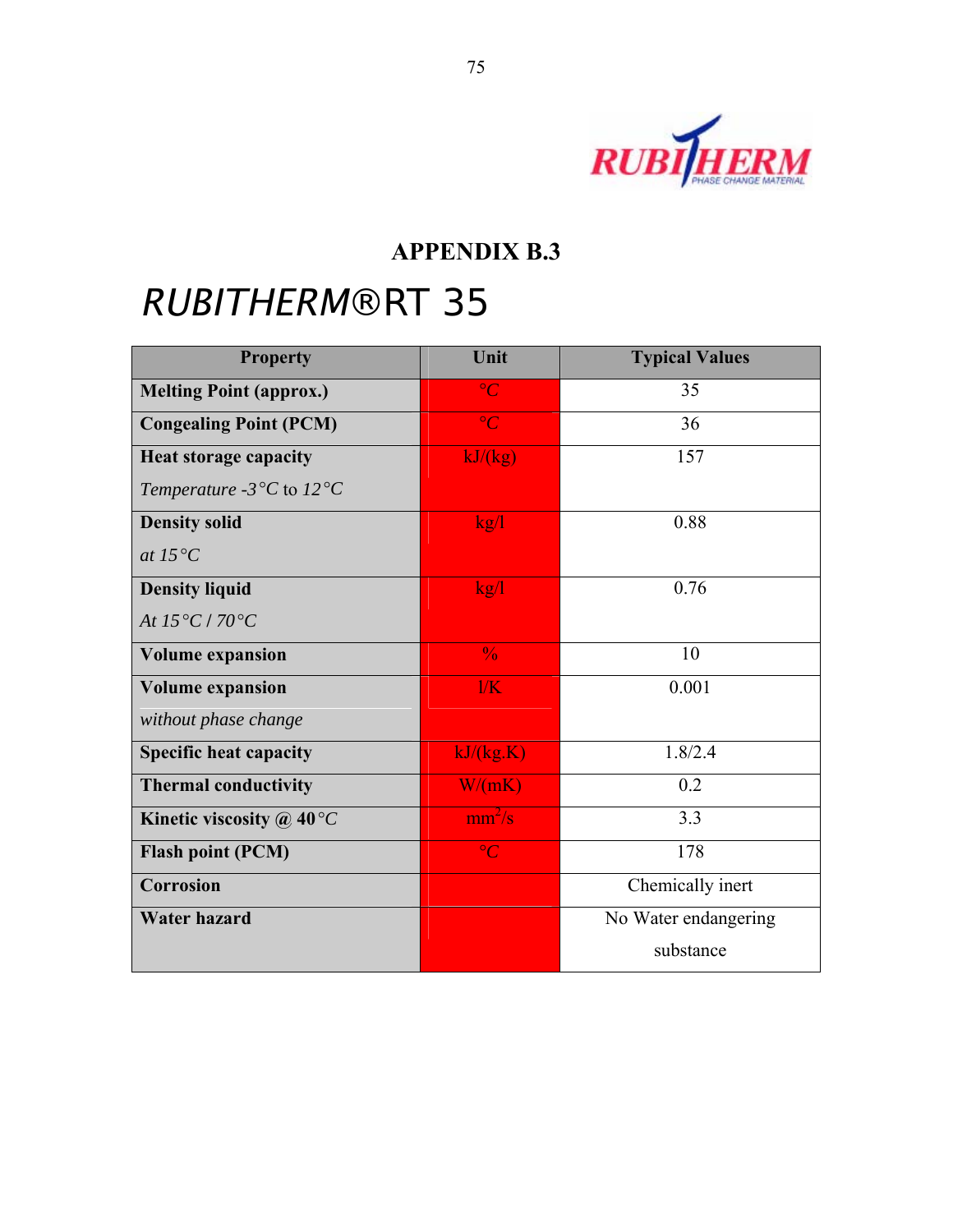

| <b>Property</b>                                                | Unit                    | <b>Typical Values</b> |
|----------------------------------------------------------------|-------------------------|-----------------------|
| <b>Melting Point (approx.)</b>                                 | $\circ$ C               | 99                    |
| <b>Congealing Point (PCM)</b>                                  | $\overline{C}$          | 102                   |
| <b>Heat storage capacity</b>                                   | kJ/kg                   | 168                   |
| Temperature -3 $\mathrm{^{\circ}C}$ to 12 $\mathrm{^{\circ}C}$ |                         |                       |
| <b>Density solid</b>                                           | kg/1                    | 0.94                  |
| at $15^{\circ}C$                                               |                         |                       |
| <b>Density liquid</b>                                          | kg/l                    | 0.77                  |
| At $15^{\circ}C/70^{\circ}C$                                   |                         |                       |
| <b>Volume expansion</b>                                        | $\frac{0}{6}$           | 10                    |
| <b>Volume expansion</b>                                        | $\overline{\text{l/K}}$ | 0.001                 |
| without phase change                                           |                         |                       |
| <b>Specific heat capacity</b>                                  | kJ/(kg.K)               | 1.8/2.4               |
| <b>Thermal conductivity</b>                                    | W/(mK)                  | 0.2                   |
| Kinetic viscosity @ $40^{\circ}C$                              | $mm^2/s$                | 18.5                  |
| <b>Flash point (PCM)</b>                                       | $\circ$ C               | 312                   |
| Corrosion                                                      |                         | Chemically inert      |
| <b>Water hazard</b>                                            |                         | No Water endangering  |
|                                                                |                         | substance             |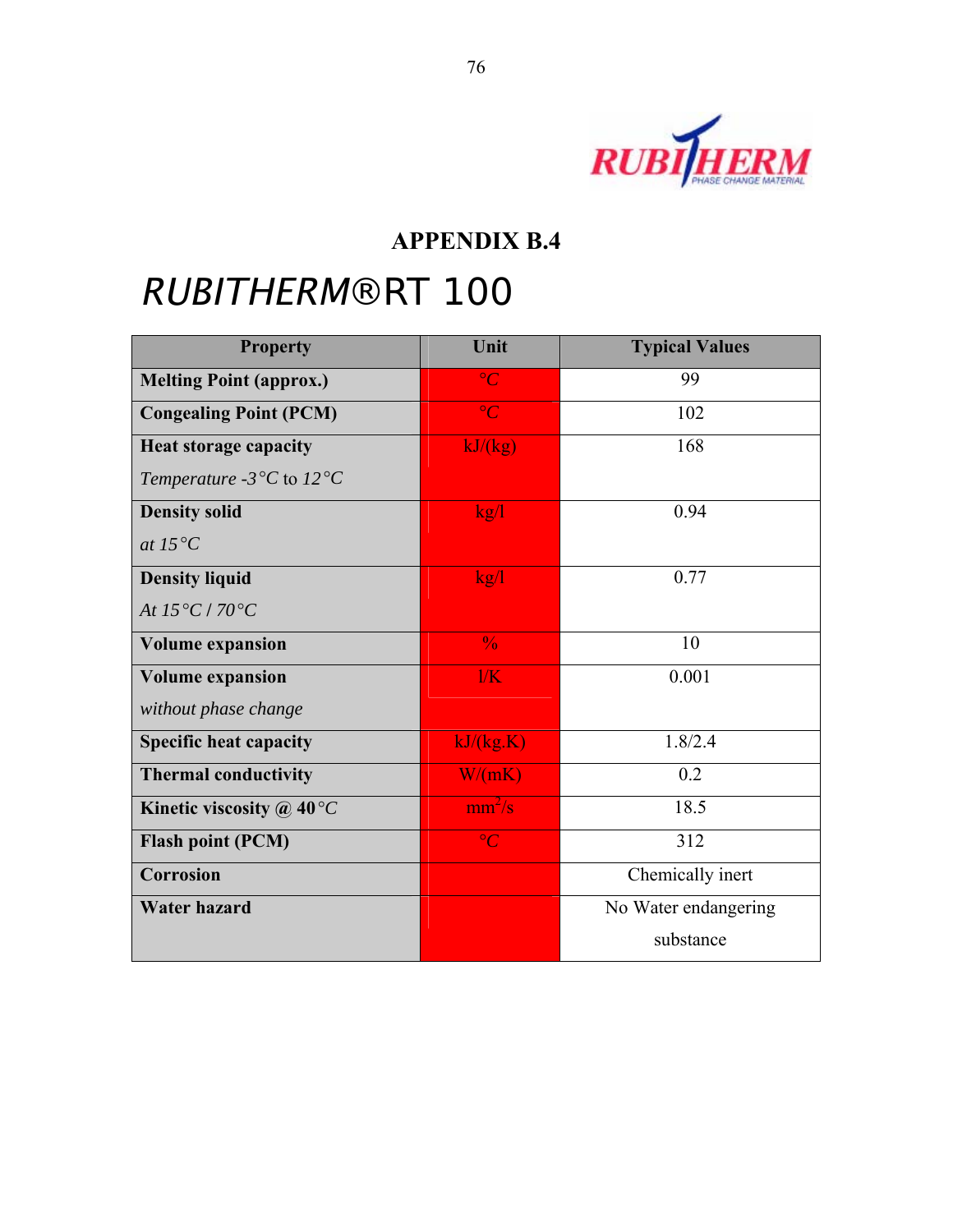## **APPENDIX C**

### **EXPERIMENTAL TESTS DATA**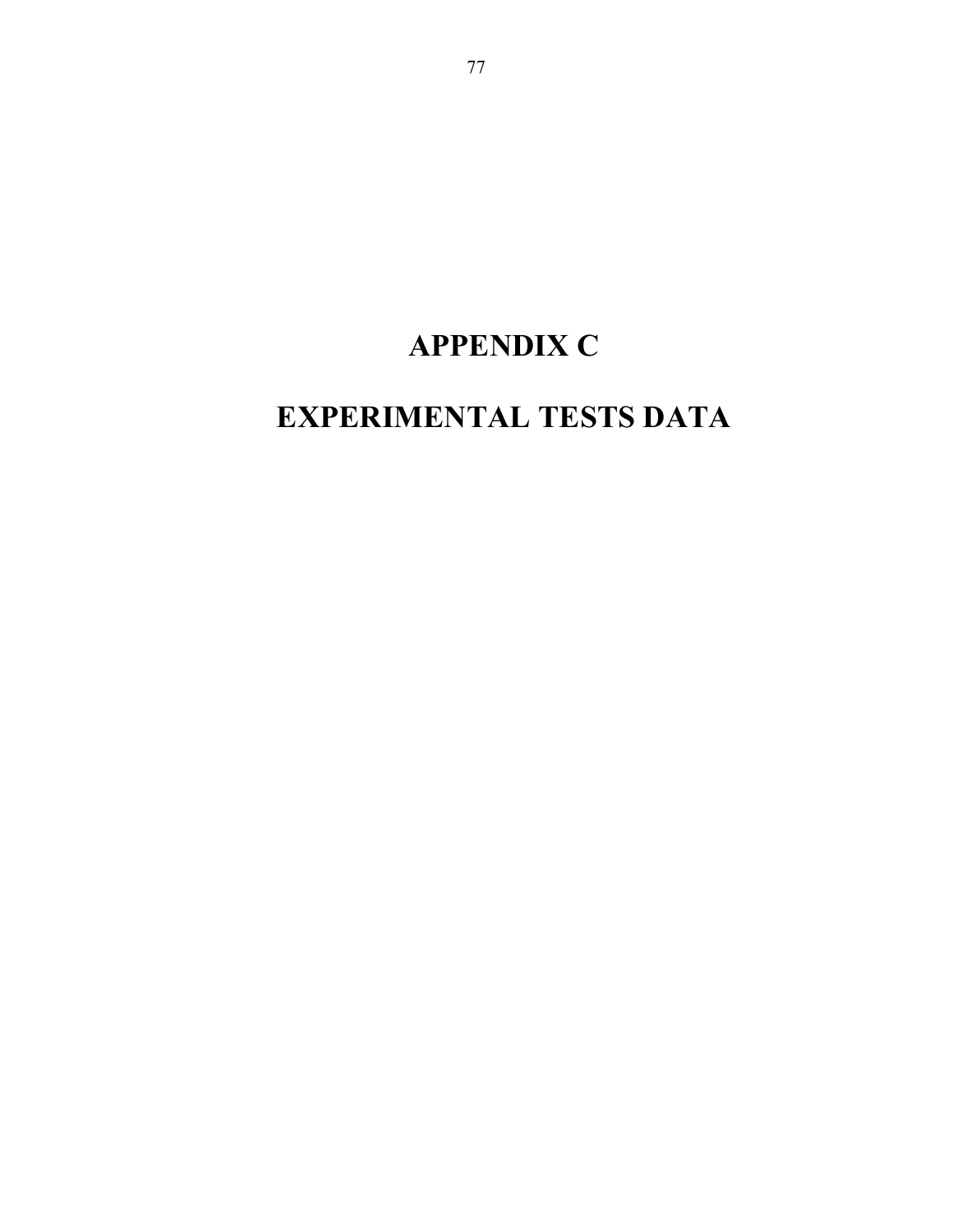| <b>Date</b> | <b>Mass</b>   | <b>Mass</b>      | <b>Melting</b> | Cryst.        | Init.       | Final  | Rate of | Rate          | Super-         | <b>Phase</b>   |
|-------------|---------------|------------------|----------------|---------------|-------------|--------|---------|---------------|----------------|----------------|
|             | <sub>of</sub> | <sub>of</sub>    | period         | <b>Period</b> | $H_2O$      | $H_2O$ | heat    | <sub>of</sub> | cooling        | Seg.           |
|             | <b>PCM</b>    | H <sub>2</sub> O | (s)            | (s)           | <b>Temp</b> | temp   | storage | disch.        |                |                |
|             | (g)           | (g)              |                |               | (C)         | (C)    | (W)     | (W)           |                |                |
| 22/08/07    | 90            | 1500             | 405            | 7740          | 21          | 23.5   | 39.78   | 2.03          | N <sub>o</sub> | N <sub>o</sub> |
| 29/08/07    | 90            | 1500             | 395            | 5400          | 19.9        | 22.9   | 40.78   | 3.49          | N <sub>o</sub> | N <sub>0</sub> |
| 12/09/07    | 90            | 1500             | 396            | 11700         | 22.7        | 25.0   | 40.68   | 1.23          | N <sub>o</sub> | $\rm No$       |
| 19/09/07    | 90            | 1500             | 360            | 6300          | 20.2        | 23.6   | 44.75   | 3.39          | N <sub>o</sub> | No             |
| 26/09/07    | 90            | 1500             | 441            | 7200          | 20          | 23     | 36.53   | 2.62          | N <sub>o</sub> | No             |
| 03/10/07    | 90            | 1500             | 415            | 5700          | 20          | 23.5   | 38.82   | 3.86          | N <sub>o</sub> | No             |
| 10/10/07    | 90            | 1500             | 425            | 5940          | 20          | 22.3   | 37.91   | 2.43          | N <sub>o</sub> | No             |
| 17/10/07    | 90            | 1500             | 410            | 7020          | 20          | 23.2   | 39.29   | 2.86          | N <sub>o</sub> | No             |
| 31/01/08    | 90            | 1500             | 362            | 6000          | 20          | 23.1   | 44.50   | 3.24          | N <sub>o</sub> | No             |
| 12/02/08    | 90            | 1500             | 415            | 6000          | 20          | 23.6   | 38.82   | 3.77          | N <sub>o</sub> | No             |
| 21/02/08    | 90            | 1500             | 390            | 6720          | 20          | 23.8   | 41.31   | 3.55          | N <sub>o</sub> | $\rm No$       |
| 28/02/08    | 90            | 1500             | 365            | 6840          | 20          | 24.3   | 44.14   | 3.95          | N <sub>o</sub> | No             |
| 20/03/08    | 90            | 1500             | 424            | 7500          | 20          | 24.1   | 37.99   | 3.43          | N <sub>o</sub> | No             |
| 03/04/08    | 90            | 1500             | 403            | 8400          | 20          | 23.0   | 39.98   | 2.24          | N <sub>o</sub> | No             |
| 10/04/08    | 90            | 1500             | 415            | 9600          | 20          | 24.1   | 38.82   | 2.68          | N <sub>o</sub> | N <sub>0</sub> |
| 17/04/08    | 90            | 1500             | 394            | 7200          | 20          | 23.6   | 40.89   | 3.14          | N <sub>o</sub> | No             |
| 24/04/08    | 90            | 1500             | 410            | 5700          | 20          | 22.7   | 39.29   | 2.97          | N <sub>o</sub> | No             |
| Average     | 90            | 1500             | 402            | 7115          | 20.2        | 23.5   | 40.25   | 2.99          | N <sub>0</sub> | N <sub>0</sub> |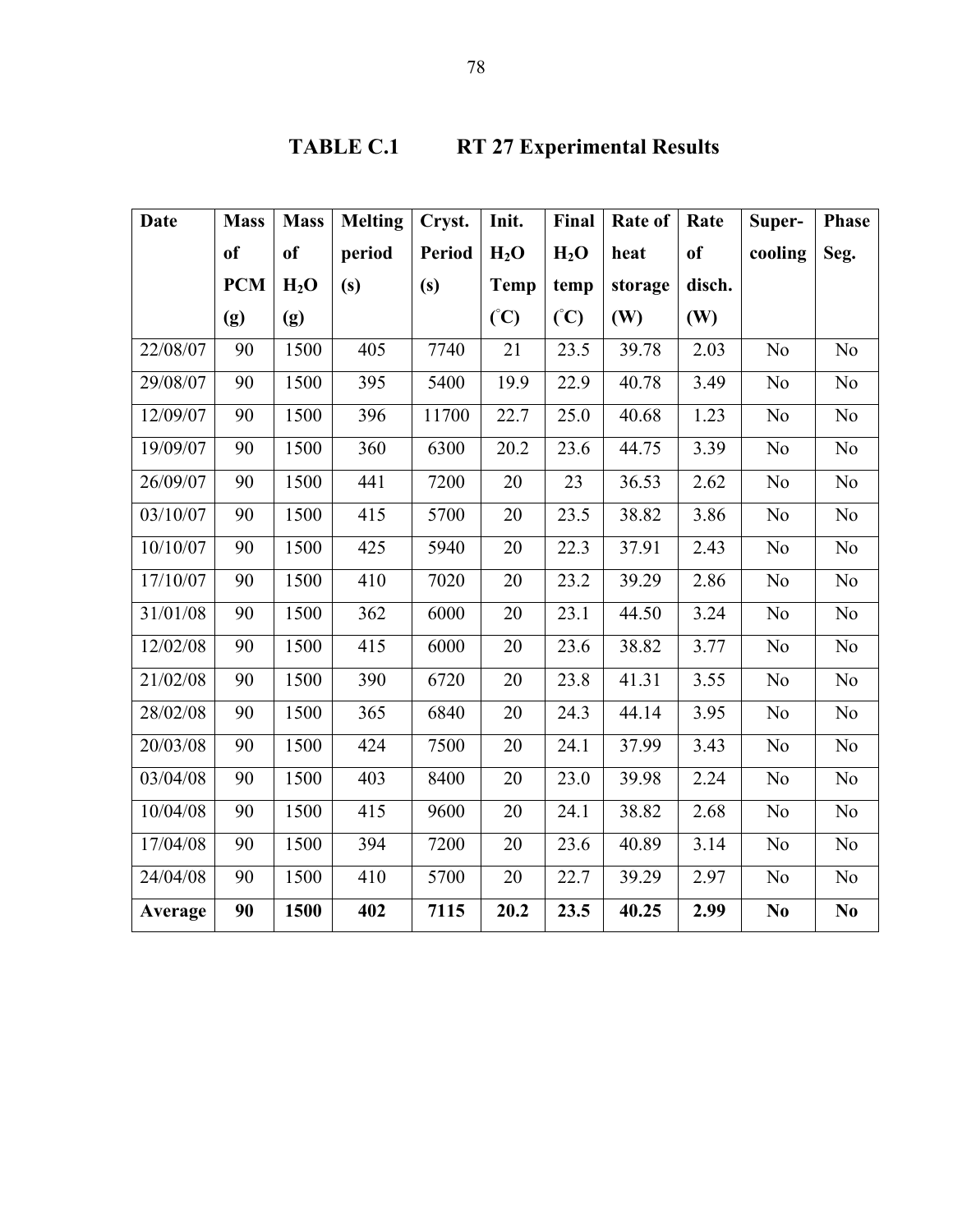### **TABLE C.2 RT 35 Experimental Results**

| <b>Date</b> | <b>Mass</b>   | <b>Mass</b>      | <b>Melting</b> | Cryst. | Init.       | Final  | Rate of | Rate   | Super-         | <b>Phase</b>           |
|-------------|---------------|------------------|----------------|--------|-------------|--------|---------|--------|----------------|------------------------|
|             | <sub>of</sub> | <sub>of</sub>    | period         | Period | $H_2O$      | $H_2O$ | heat    | of     | cooling        | Seg.                   |
|             | <b>PCM</b>    | H <sub>2</sub> O | (s)            | (s)    | <b>Temp</b> | temp   | storage | disch. |                |                        |
|             | (g)           | (g)              |                |        | (C)         | (C)    | (W)     | (W)    |                |                        |
| 22/08/07    | 90            | 1500             | 420            | 2040   | 21          | 23     | 33.64   | 6.16   | No             | N <sub>0</sub>         |
| 29/08/07    | 90            | 1500             | 455            | 2702   | $20\,$      | 23     | 31.05   | 6.97   | N <sub>o</sub> | No                     |
| 12/09/07    | 90            | 1500             | 427            | 3000   | 22.0        | 25.0   | 33.09   | 6.28   | N <sub>0</sub> | No                     |
| 19/09/07    | 90            | 1500             | 402            | 2150   | 20.9        | 24.2   | 35.15   | 9.64   | No             | $\rm No$               |
| 26/09/07    | 90            | 1500             | 486            | 2940   | 19.7        | 23.1   | 29.07   | 7.26   | N <sub>o</sub> | N <sub>o</sub>         |
| 03/10/07    | 90            | 1500             | 472            | 2520   | 20          | 23     | 29.94   | 7.48   | N <sub>o</sub> | No                     |
| 10/10/07    | 90            | 1500             | 480            | 2460   | 20          | 22.6   | 29.44   | 6.64   | N <sub>o</sub> | N <sub>o</sub>         |
| 17/10/07    | 90            | 1500             | 442            | 2460   | 20          | 23.1   | 31.97   | 7.91   | N <sub>0</sub> | N <sub>0</sub>         |
| 31/01/08    | 90            | 1500             | 407            | 2600   | 20.3        | 23.8   | 34.72   | 8.45   | N <sub>o</sub> | N <sub>o</sub>         |
| 12/02/08    | 90            | 1500             | 420            | 2836   | 20          | 23.8   | 33.64   | 8.42   | N <sub>o</sub> | N <sub>o</sub>         |
| 21/02/08    | 90            | 1500             | 452            | 2590   | 20          | 23     | 31.26   | 7.27   | N <sub>o</sub> | $\rm No$               |
| 28/02/08    | 90            | 1500             | 440            | 2580   | 20          | 24.1   | 32.11   | 9.98   | N <sub>o</sub> | N <sub>o</sub>         |
| 20/03/08    | 90            | 1500             | 426            | 2520   | 20          | 23.6   | 33.17   | 8.97   | N <sub>0</sub> | N <sub>o</sub>         |
| 03/04/08    | 90            | 1500             | 415            | 3120   | 20          | 23.3   | 34.05   | 6.64   | N <sub>0</sub> | N <sub>o</sub>         |
| 10/04/08    | 90            | 1500             | 433            | 2752   | 20          | 23.5   | 32.63   | 7.99   | N <sub>o</sub> | N <sub>o</sub>         |
| 17/04/08    | 90            | 1500             | 473            | 2720   | 20          | 23.3   | 29.87   | 7.62   | N <sub>o</sub> | No                     |
| 24/04/08    | 90            | 1500             | 420            | 2673   | 20          | 22.9   | 33.64   | 6.81   | N <sub>o</sub> | No                     |
| Average     | 90            | 1500             | 439            | 2627   | 20.2        | 23.4   | 32.26   | 7.68   | N <sub>0</sub> | $\mathbf{N}\mathbf{0}$ |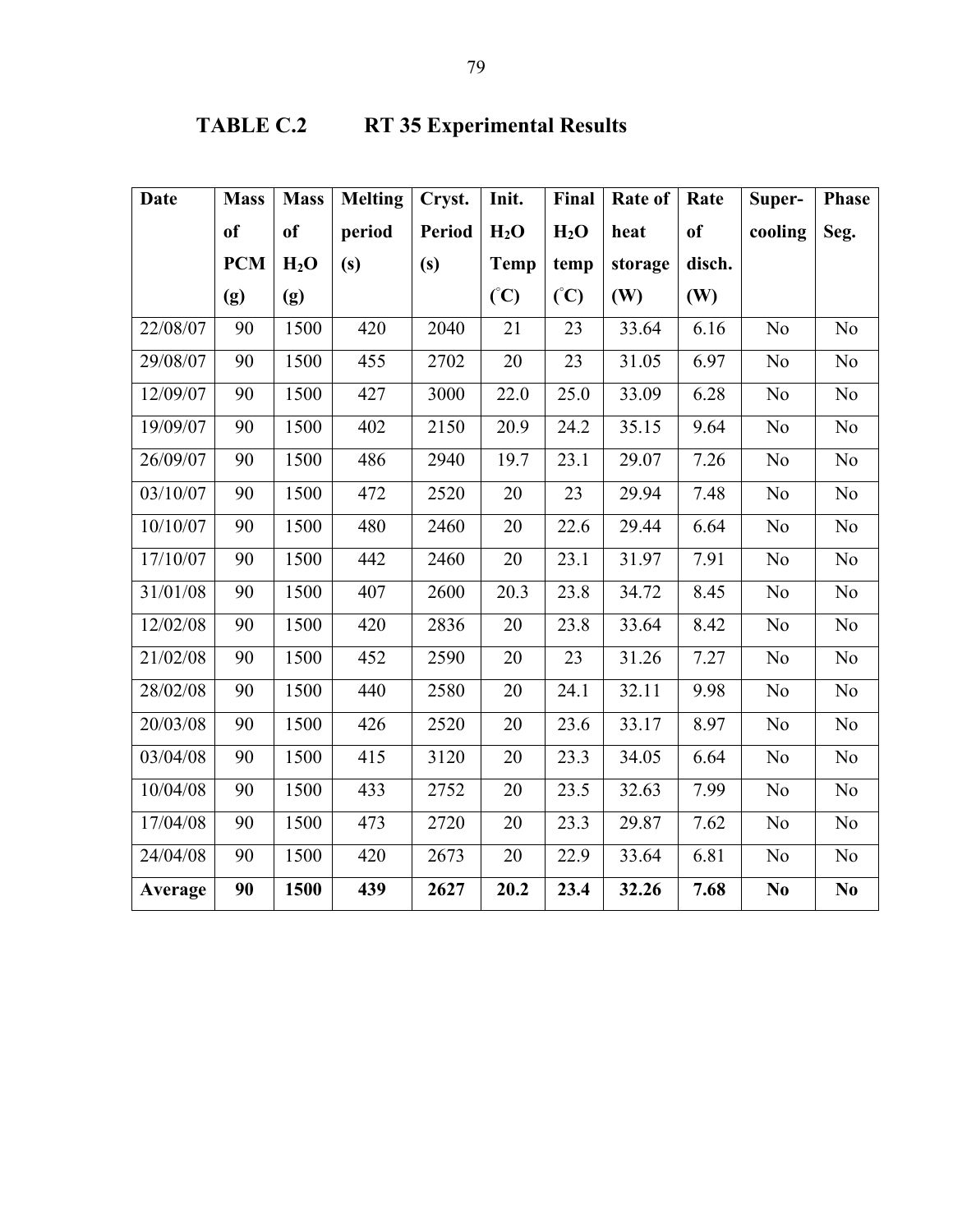**APPENDIX D** 

### **HEAT EXCHANGER DESIGN**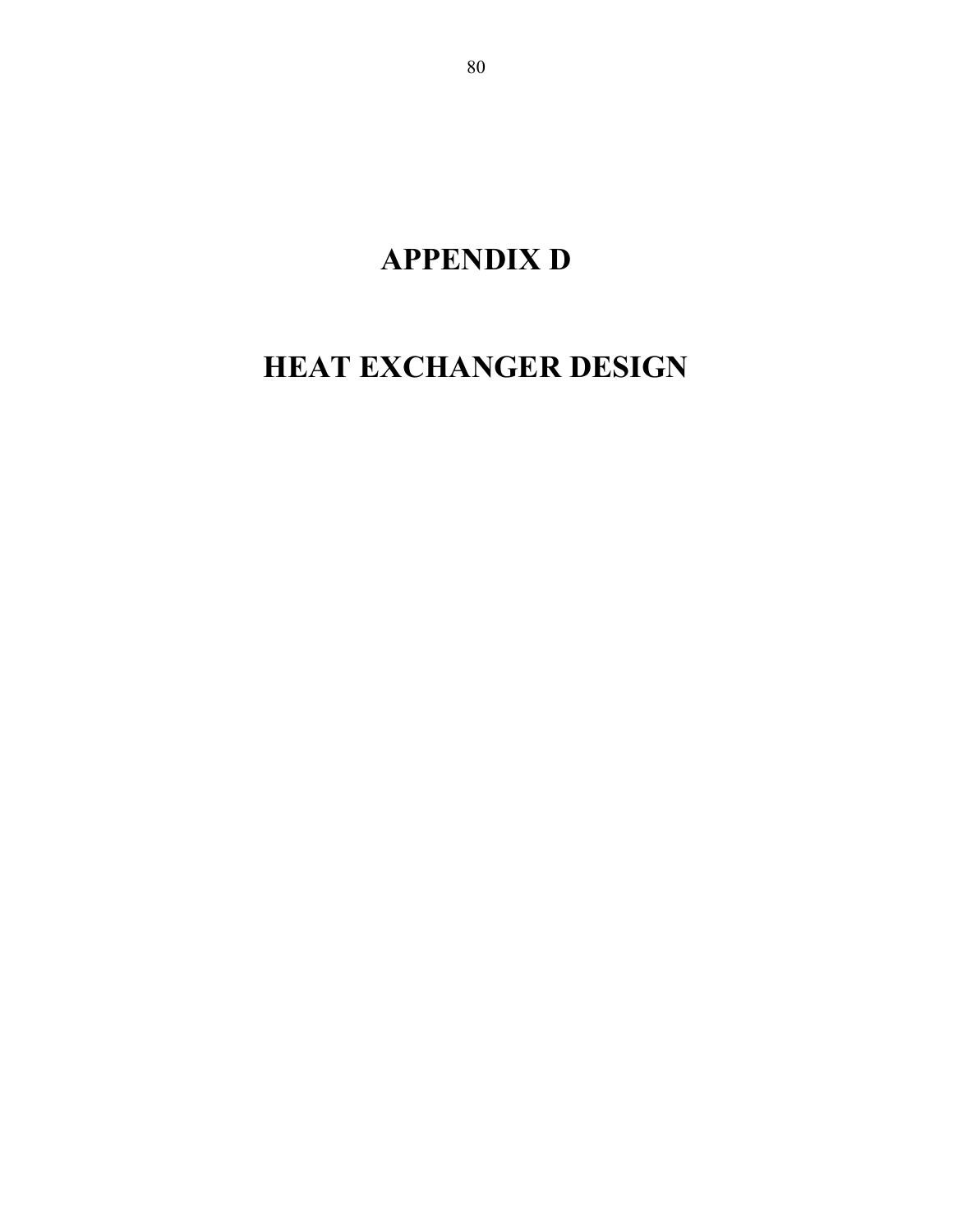#### **D1. DESIGN OF A PROPOSED THERMAL ENERGY STORAGE SYSTEM**

A shell and tube heat exchanger, with circular copper fins attached to the outside surfaces of the tubes was designed using Kern,s method. It was desired to melt RT27 PCM at 28°C using 300 kg/h of hot water from a parabolic trough solar energy collector. The water was to be cooled from 85°C to 35°C. The water flowrate and temperatures were based on the flow conditions of the fluid circulation system in the existing parabolic trough solar collector. The effectiveness of fins addition was calculated in order to justify the usage of fins for heat transfer enhancement.

#### **Dimensions were as follows:**

| Tube dimensions: | $I.D. = 0.016$ m $(d_1)$           |  |  |
|------------------|------------------------------------|--|--|
|                  | $Q.D = 0.020 m(d_2)$               |  |  |
| Length of tubes: | $L = 1.83$ m                       |  |  |
|                  |                                    |  |  |
| Fin dimensions:  | Fin height, $h_f = 0.015$ m        |  |  |
|                  | Fin thickness, $t_f = 0.005$ m     |  |  |
|                  | Spaces between fins, $S = 0.030$ m |  |  |
|                  | Total number of fins $= 61$        |  |  |

#### **Properties of streams:**

| <b>Property</b>                 | PCM at 28°C | Water at 60°C |  |  |
|---------------------------------|-------------|---------------|--|--|
| Heat capacity $(kJ/kg.K)$       | 2.4         | 4.2           |  |  |
| Latent heat of fusion $(kJ/kg)$ | 179         |               |  |  |
| Thermal conductivity (W/mK)     | 0.2         | 0.6           |  |  |
| Viscosity (Pa.s)                | 0.004       | 0.00047       |  |  |
| Density $(kg/m^3)$              | 840         | 995           |  |  |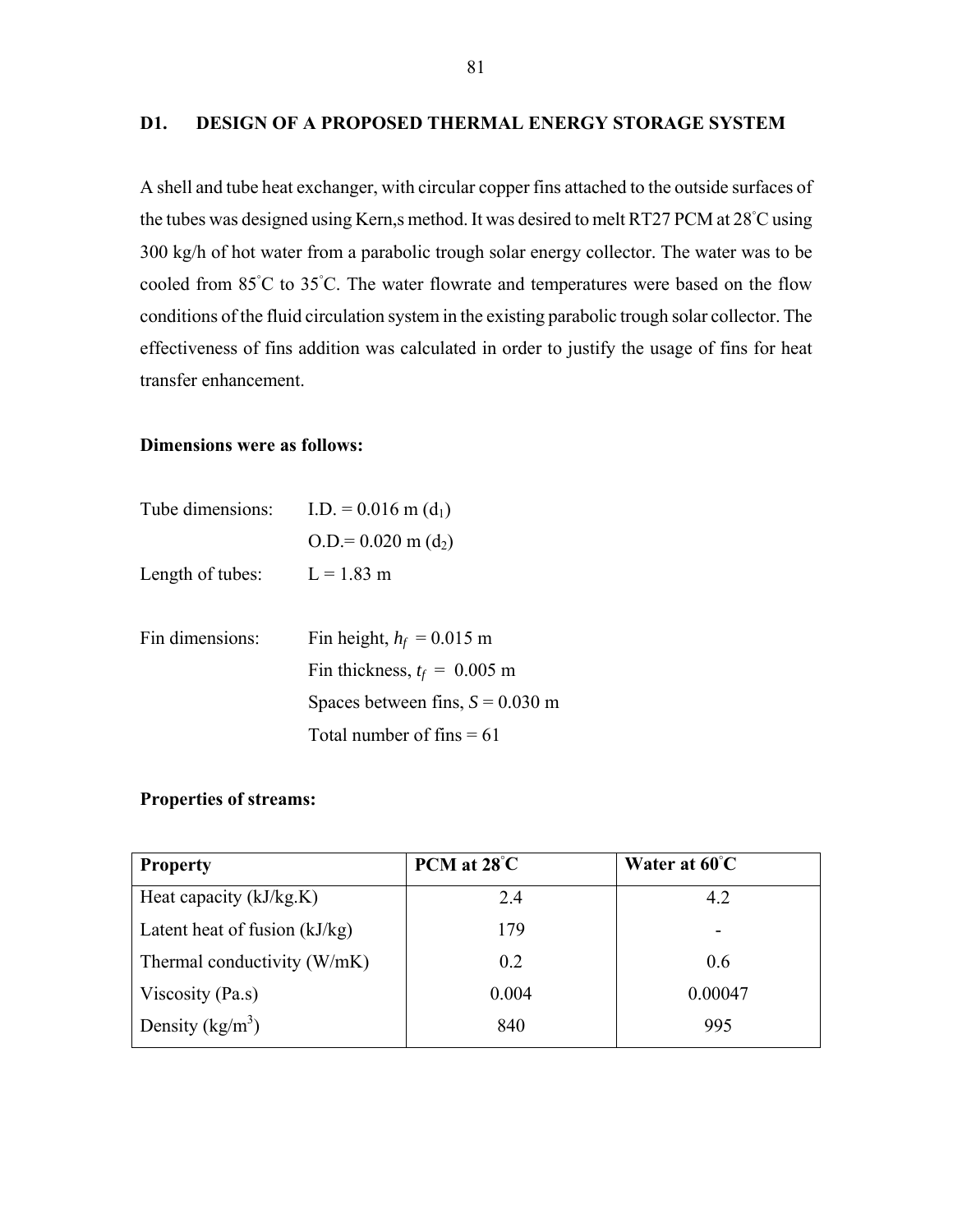### **Assumptions**

- 1. Steady state conditions exist.
- 2. Uniform heat transfer coefficient over the entire fin surfaces.
- 3. Constant thermal conductivity.
- 4. Natural convection exists in the shell side.
- 5. Radiation is negligible.

#### **Heat load**

$$
Q = \frac{mcp\Delta T}{t} = \frac{300 \times 4200 \times (85 - 35)}{3600} = 17500 \, W
$$

#### **Melting rate of the PCM**

$$
\frac{m}{t} = \frac{17500}{179000} \times 3600 = 352.8 \text{ kg/h}
$$

#### **Log Mean Temperature Difference**

$$
\Delta T_{lm} = \frac{(85 - 28) - (35 - 28)}{\ln \frac{(85 - 28)}{(35 - 28)}} = 24^{\circ}C
$$

#### **Provisional area**

From Figure 12.1 [65], the estimated value of heat transfer coefficient is  $U = 600$  W/m<sup>2</sup>°C

$$
A = \frac{17500}{600 \times 24} = 1.22 \text{ m}^2
$$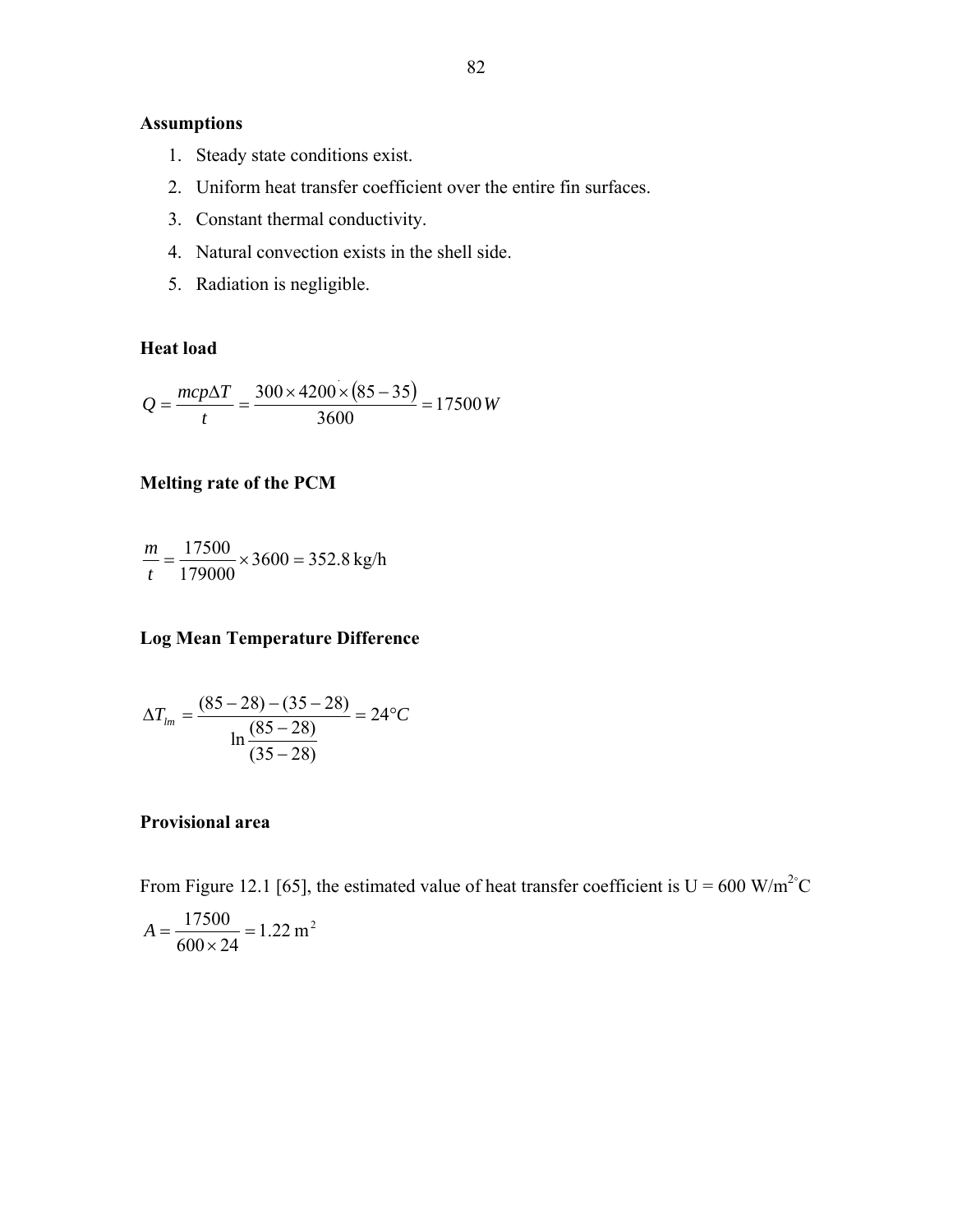**Surface area of one tube:** 

$$
A_{fin} = 2\pi (r_f^2 - r_2^2) + 2\pi r_f t_f
$$
  
= 2\pi [0.025<sup>2</sup> - 0.01<sup>2</sup>] + 2\pi \times 0.025 \times 0.005  
= 0.0033 + 0.000785  
= 0.004085 m<sup>2</sup>

Unfinned portion of the tube:

 $A<sub>unfin</sub> = \pi D_2 S = \pi \times 0.020 \times 0.025 = 0.00157$  m<sup>2</sup> Total no of fins  $=$   $\frac{1 \text{ m/e}}{B}$   $\frac{\text{m}}{\text{m}} = \frac{1 \text{ m}^2}{2 \text{ s}} = 61 \text{ fins}$ 30 1830 Fin pitch  $=$  $\frac{Tube \text{ length}}{T1} = \frac{1830}{20} =$ Total area = 61 (0.004085 + 0.00157) = 0.345 m<sup>2</sup>

#### **Number of tubes**

Number of tubes  $=\frac{1.22}{8.345}$  = 4 tubes 0.345  $=\frac{1.22}{2.245}$ 

#### **Shell diameter, ds**

Use 1.25 triangular pitch.

Bundle diameter, 
$$
D_b = 50 \left( \frac{4}{0.319} \right)^{\frac{1}{2.142}} = 162.82 \text{mm}
$$

Optimum tube length to shell diameter falls within the range of 5 to 10 [65].

Shell diameter, 
$$
d_s = \frac{1830}{9} = 203 \text{ mm}
$$

#### **Tube-side coefficient,** *hi*

Cross-sectional area of one tube =  $\frac{\pi (0.016)^2}{4}$  = 2.01×10<sup>-4</sup> m<sup>2</sup>  $2.01 \times 10^{-4}$  m 4  $=\frac{\pi (0.016)^2}{4}$  = 2.01×10<sup>-1</sup> Tube-side flow area =  $4 \times 2.01 \times 10^{-4}$  =  $8.04 \times 10^{-4}$  m<sup>2</sup> Mass velocity of water  $=$   $\frac{300}{3600 \times 8.04 \times 10^{-4}}$  = 103.65 kg/m<sup>2</sup>s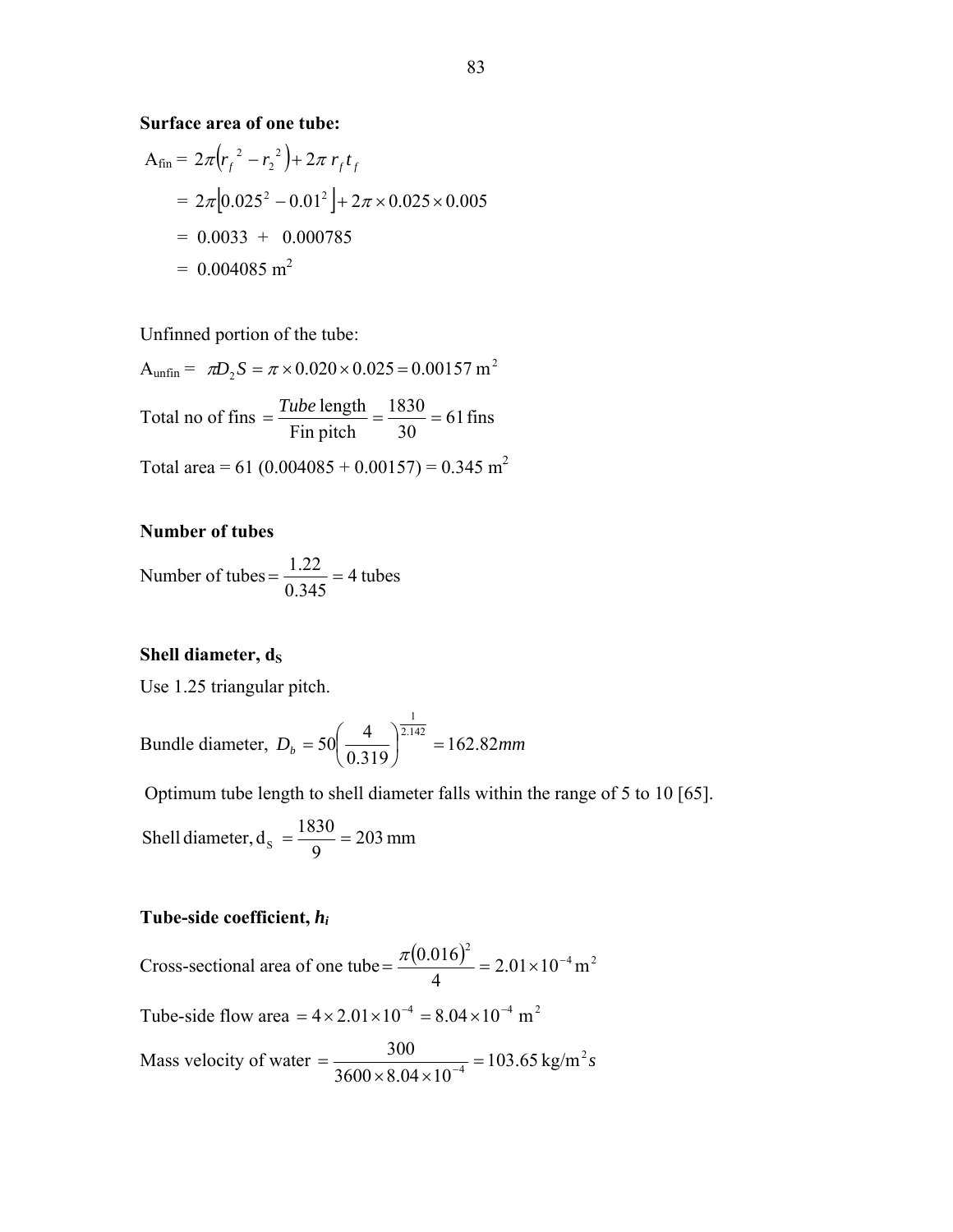Mean water temperature  $=$   $\frac{85+35}{2}$  = 60°C 2  $85 + 35$ Density of water at 60 $^{\circ}$ C is 985 kg/m<sup>3</sup>: Water linear velocity,  $u = \frac{103.05}{0.05} = 0.105$  m/s 985  $=\frac{103.65}{205}$ Viscosity of water at  $60^{\circ}$ C = 0.47 mNs/m<sup>2</sup> Thermal conductivity of water =  $0.651$  W/m<sup>°</sup>C 3520.85  $Re = {0.016 \times 0.105 \times 985 \over 0.47 \times 10^{-3}}$ 3.02 0.651  $Pr = \frac{4184 \times 0.47 \times 10^{-3}}{2544 \times 10^{-3}}$ Neglect  $\left|\frac{\mu}{\mu}\right|$ J  $\setminus$  $\overline{\phantom{a}}$  $\setminus$ ſ  $\mu_{_W}$  $\mu$ 114.38 16  $\frac{L}{d_i} = \frac{1.83 \times 10^3}{16} =$  $j_H = 4 \times 10^{-3}$  (From Figure 12.23 [65])  $h_i = \frac{K_f N u}{I} = \frac{0.031}{0.045} \times 4 \times 10^{-3} \times 3520.85 \times 3.02^{0.33} = 825$  W/m<sup>2</sup> °C 0.016  $=\frac{k_f Nu}{1.2}=\frac{0.651}{0.0013}\times 4\times 10^{-3}\times 3520.85\times 3.02^{0.33}=825$  W/m<sup>2</sup>°  $d_e$ *Nu*

#### **Shell-side coefficient,**  $h_s$

Baffle spacing =  $\frac{203}{5}$  = 40 mm Tube pitch =  $1.25 \times 20 = 25 \text{ mm}$ Cross flow area,  $A_s = \frac{25-20}{1.2}$   $\times 203 \times 40 \times 10^{-6} = 0.00162$  $\left(\frac{25-20}{25}\right) \times 203 \times 40 \times 10^{-6} =$  $\setminus$  $A_s = \left(\frac{25-20}{25}\right) \times 203 \times 40 \times 10^{-6} = 0.00162$  m<sup>2</sup> Mass velocity,  $G_s = \frac{0.096}{0.00452} = 60.49$  $G_s = \frac{0.098}{0.00162} = 60.49$  kg/sm<sup>2</sup> Equivalent diameter,  $d_e = \frac{1.1}{20} (25^2 - 0.917(20)^2) = 14.4$  $d_e = \frac{1.1}{20} (25^2 - 0.917(20)^2) = 14.4 \text{ mm}$ Mean shell side temperature =  $28^{\circ}$ C PCM density at  $28^{\circ}$ C = 840 kg/m<sup>3</sup> Viscosity =  $4 \times 10^{-3}$  Ns/m<sup>2</sup>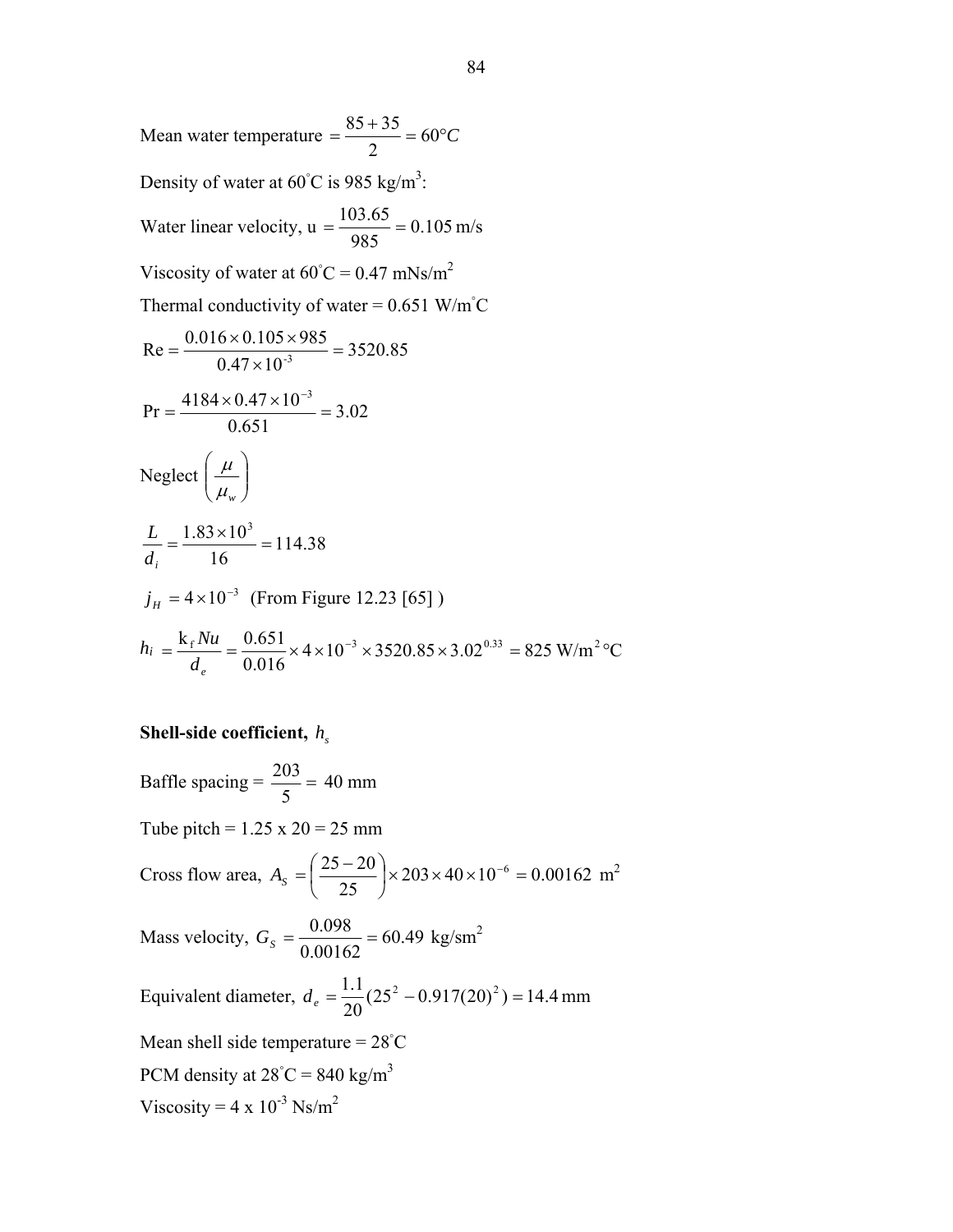Heat capacity =  $2.4 \text{ kJ/kg}$ .  $^{\circ}\text{C}$ 

Thermal conductivity =  $0.2 \text{ W/m}$ .  $^{\circ}\text{C}$ 

$$
Re = \frac{G_s d_e}{\mu} = \frac{60.49 \times 14.4 \times 10^{-3}}{4 \times 10^{-3}} = 218
$$
  

$$
Pr = \frac{Cp\mu}{k_f} = \frac{2.4 \times 10^3 \times 4 \times 10^{-3}}{0.2} = 48
$$

For laminar flow conditions:

$$
\text{Nu} = 1.86(\text{Re}\,\text{Pr})^{0.33} \left(\frac{d_e}{L}\right)^{0.33} \left(\frac{\mu}{\mu_w}\right)^{0.14} = 1.86(218 \times 48)^{0.33} \left(\frac{14.4}{1830}\right)^{0.33} = 7.97
$$
\n
$$
\left(\frac{\mu}{\mu_w}\right)^{0.14} \text{was neglected.}
$$
\n
$$
h_s = \frac{Nu.k_f}{d_e} = \frac{7.97 \times 0.2}{14.4 \times 10^{-3}} = 111 \text{ W/m}^2. \text{°C}
$$

#### **Overall coefficient**

Thermal conductivity of copper =  $83 \text{ W/m}^{\circ}\text{C}$ Scales resistances will be taken as  $0.00025 \text{ m}^2$ . °C /W for water and  $0.00020 \text{ m}^2$ . °C /W for PCM.

$$
\frac{1}{U_o} = \frac{1}{E_f} \left( \frac{1}{h_f} + R_f \right) \frac{A_o}{A_f} + \frac{d_o \ln \left( \frac{d_o}{d_i} \right)}{2k_W} + \frac{d_o}{d_i} \times R_i + \frac{1}{h_i} \left( \frac{d_o}{d_i} \right)
$$
  

$$
A_o = \frac{\pi d_o^2}{4} = \frac{\pi (0.020)^2}{4} = 0.000314 \text{ m}^2
$$
  

$$
A_f = \frac{\pi (0.050)^2}{4} = 0.00196 \text{ m}^2
$$

Typical effectiveness,  $E_f = 0.95$  [65]

$$
\frac{1}{U_o} = \frac{1}{0.95} \left( \frac{1}{110.69} + 0.00020 \right) \frac{0.000314}{0.00196} + \frac{0.020 \ln \left( \frac{0.020}{0.016} \right)}{2 \times 83} + \frac{0.020}{0.016} \times 0.00025 + \frac{1}{825} \left( \frac{0.020}{0.016} \right)
$$

$$
U_0 = 293.10 \text{ W/m}^2
$$
°C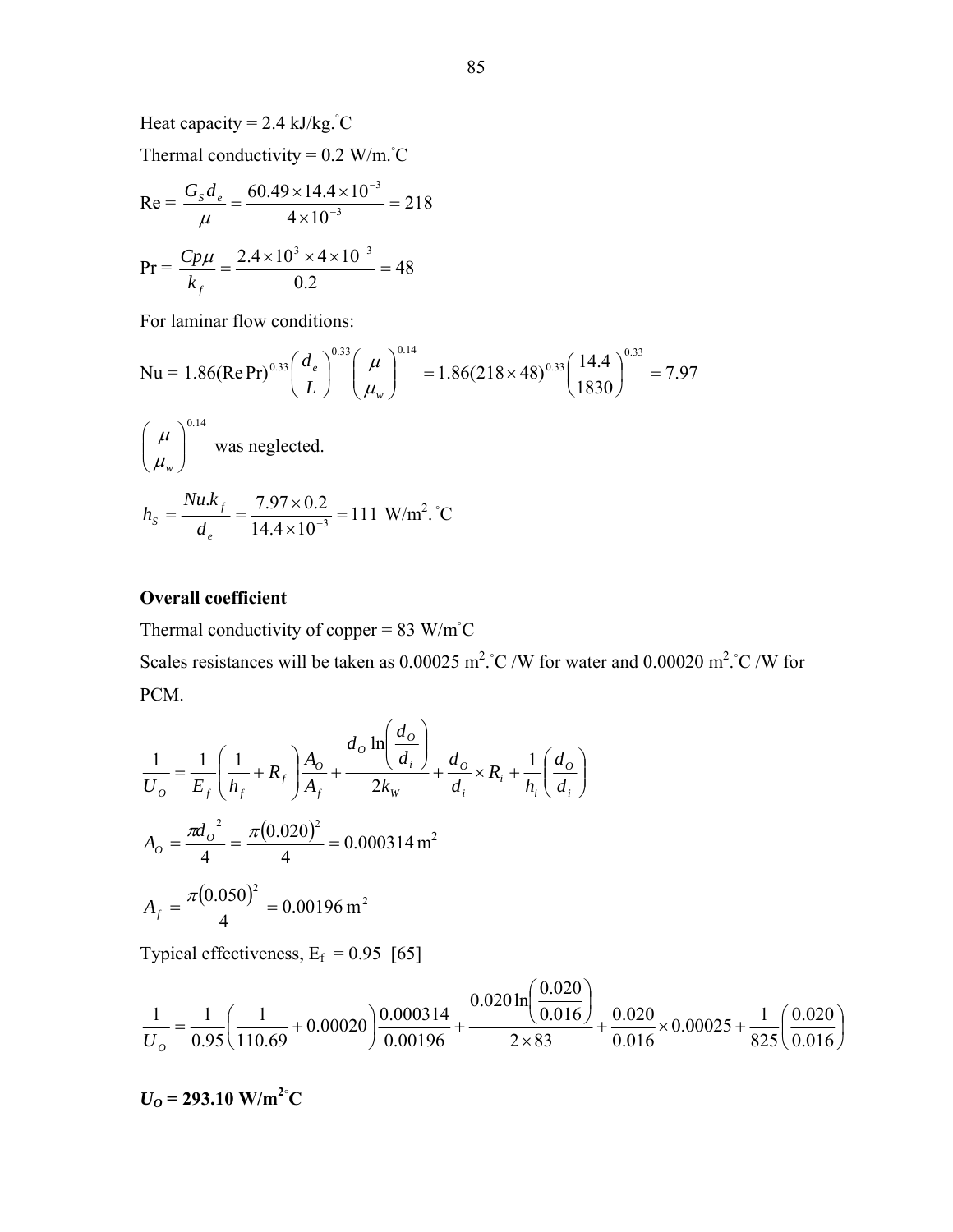#### **Pressure drop**

#### **Tube side**

Re = 3520.85 from figure 12.24 [65]:

$$
j_f=6.5\times10^{-3}
$$

Neglecting the viscosity correction:

$$
\Delta P_t = [8 \times 6.5 \times 10^{-3} \left( \frac{1830}{16} \right) + 2.5] \frac{985 \times (0.105)^2}{2}
$$

= **45.87 Pa**

Which is low, permitting a possible increase in the number of tube passes.

#### **Shell side**

Linear velocity = 
$$
\frac{G_s}{\rho} = \frac{60.49}{840} = 0.0720
$$
 m/s

From Figure 12.30 [65], at 
$$
Re = 218
$$
:

$$
j_f = 1.3 \times 10^{-1}
$$
  
\n
$$
\Delta P_s = 8 \times 1.3 \times 10^{-1} \left( \frac{203}{14.4} \right) \left( \frac{1830}{40} \right) \frac{840 \times (0.0720)^2}{2}
$$
  
\n= 1460.4 Pa

This is lower than 70 kPa, which is acceptable.

#### **Actual heat transfer area**

$$
A = \frac{Q}{U\Delta T} = \frac{17500}{293.10 \times 24} = 2.5 \text{ m}^2
$$

#### **Actual number of tubes**

$$
N_t = \frac{2.5}{0.345} = 7 \text{ tubes}
$$